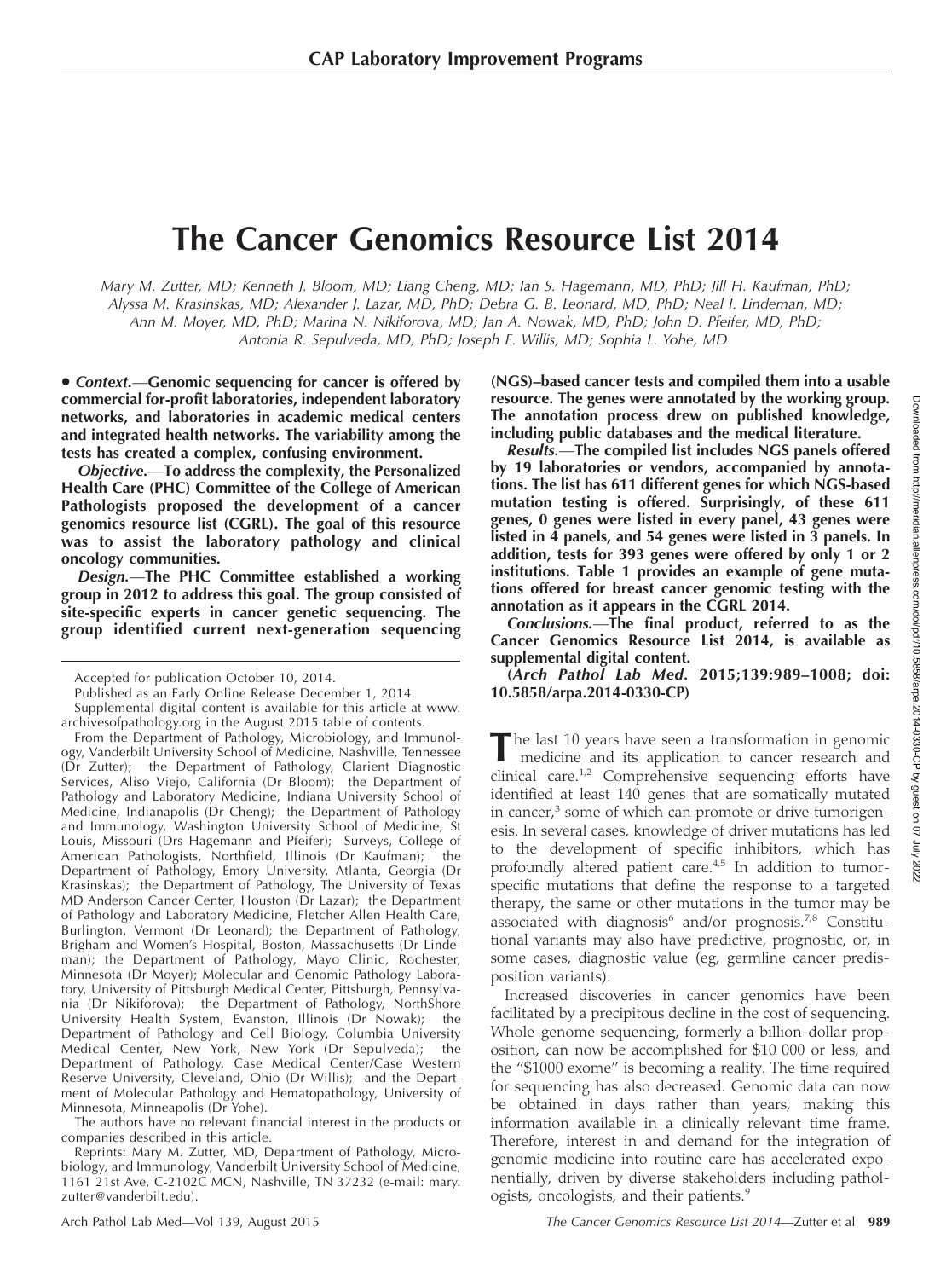# Table 1. Example of Gene Mutations Offered for Breast Cancer Genomic Testinga,b

| Gene              | <b>Tumor Type</b>      | <b>Mutation Type</b>                                                                                  | <b>Expected Frequency</b>               |
|-------------------|------------------------|-------------------------------------------------------------------------------------------------------|-----------------------------------------|
| ABL1              | Carcinoma              | Mutation, amplification (e7-1, Y459H, D501E, V741fs)                                                  |                                         |
| ABL2              | Carcinoma              | Mutation, amplification (D227Y, R612K)                                                                |                                         |
| AKT1              | Carcinoma              | Mutation, amplification (E17K [11], L52R)                                                             | $2\% - 6\%$                             |
| AKT2              | Carcinoma              | Mutation, amplification (E356K)                                                                       |                                         |
| AKT3              | Carcinoma              | Mutation, amplification (R66X, P310A, S375X)                                                          |                                         |
| ALK               | Carcinoma              | Mutation, amplification (G843R, R1275X,                                                               |                                         |
|                   |                        | FGM1271in_frame_delL)                                                                                 |                                         |
| АR                | Carcinoma              | Polymorphisms/germline mutation                                                                       | Rare                                    |
| <b>ATM</b>        | Carcinoma              | Mutation                                                                                              | Constitutional, no basal type           |
| <b>AURKA</b>      | Carcinoma              | Polymorphism/constitutional single-nucleotide polymorphism<br>F311                                    |                                         |
| <b>BRAF</b>       | Carcinoma              | Mutation, amplification (K698R, L537S, E309X)                                                         |                                         |
| <b>BRCA1</b>      | Carcinoma              | Mutation (many nonsense, frameshift, or missense mutations);                                          | Constitutional, no <i>HER2/neu</i>      |
|                   |                        | deletions                                                                                             | enriched, mostly basal                  |
| <b>BRCA2</b>      | Carcinoma              | Mutation (many nonsense, frameshift, or missense mutations);<br>deletions                             | Constitutional, no HER2/neu<br>enriched |
| BRIP1             | Carcinoma              | Mutation                                                                                              | Constitutional, rare                    |
| <b>CBFB</b>       |                        | Mutation                                                                                              | $2\% - 4\%$                             |
| CCND1             | Carcinoma              | Amplification (R260C mutation)                                                                        |                                         |
| CCND <sub>3</sub> | Carcinoma              | Mutation                                                                                              |                                         |
| CDH1              | Carcinoma              | Mutation                                                                                              | 6.5% overall, 10% luminal A             |
| CDK12             | Carcinoma:             | Silencing/inactivation of gene                                                                        |                                         |
|                   | ER-positive            |                                                                                                       |                                         |
| CDK4              | Carcinoma              | Amplification                                                                                         |                                         |
| CDK6              | Carcinoma              | Amplification; mutation (H139Q)                                                                       |                                         |
| CDKN1B            | Carcinoma              | Mutation                                                                                              |                                         |
| CHEK2             | Carcinoma              | Mutation                                                                                              | Constitutional                          |
| <b>CTCF</b>       | Carcinoma              | Mutation                                                                                              |                                         |
| DDR <sub>2</sub>  | Carcinoma              | Mutation, amplification (S123I, E361D, A407P, K616N,<br>S674Y, R752H)                                 |                                         |
| EPHA5             | Triple negative        | Translocation                                                                                         | Rare                                    |
| ERBB2             | Carcinoma              | Activating mutations, amplification/overexpression, decreased<br>phosphorylation (by PTPN12)          |                                         |
| ERBB3             | Carcinoma              | Mutations, amplification (F94L, Q153X, D297Y, T355I,<br>A378P, L783V, L792V, T1169P, E1261A)          |                                         |
| ERBB4             | Carcinoma              | Mutations, amplification (D73V, P172R, G500E, T703K,                                                  |                                         |
| ESR1              | Carcinoma              | E1205K, P1292S)<br>Activating mutation in ligand-binding domain                                       |                                         |
| ETV5              | Carcinoma              | Multiple                                                                                              |                                         |
| EZH <sub>2</sub>  | Carcinoma              | Increased expression                                                                                  |                                         |
| <b>FANCC</b>      | Carcinoma              | Single-nucleotide polymorphism                                                                        | Rare                                    |
| FGFR2             | Carcinoma              | rs11200014, rs2981579, rs1219648, rs2420946 (intron 2);<br>amplification in basal subtype             |                                         |
| FGFR3             | Carcinoma              | Mutation, amplification (P688S)                                                                       |                                         |
| FGFR4             | Carcinoma              | Mutation, amplification (E326K, A484T, E741fs)                                                        |                                         |
| GATA3             | Carcinoma              | Mutation                                                                                              | 4%-11% (47% luminal A,                  |
|                   |                        |                                                                                                       | $32\%$ luminal B)                       |
|                   | Carcinoma              | Many nonsynonymous single-nucleotide polymorphisms                                                    |                                         |
| GSTM5             |                        |                                                                                                       |                                         |
| <b>INHBA</b>      | Multiple               | Promoter methylation changes, overexpression                                                          |                                         |
|                   |                        |                                                                                                       |                                         |
| JAK1              | Carcinoma              | Mutation, amplification (G600W, K1090Q)                                                               |                                         |
| JAK2<br>JAK3      | Carcinoma<br>Carcinoma | Mutation, amplification (Y44X, L55P, R115I, Y132X, N646fs)<br>Mutation, amplification (F110fs, R741Q) |                                         |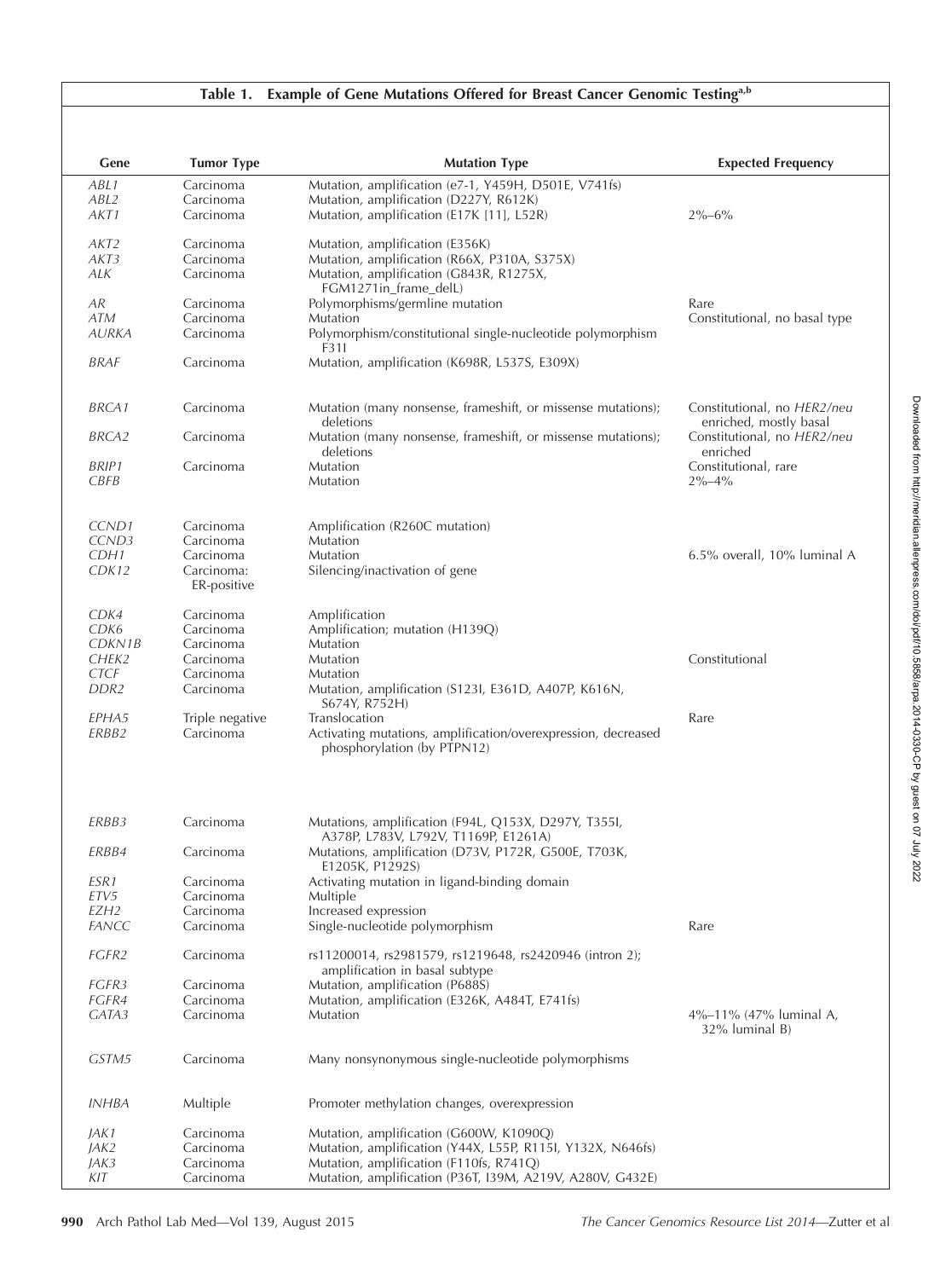|                                                                    |                                                                    |                                                                                            | Table 1. Extended                                                                                  |                                                                                                                                                                                                                                                                               |
|--------------------------------------------------------------------|--------------------------------------------------------------------|--------------------------------------------------------------------------------------------|----------------------------------------------------------------------------------------------------|-------------------------------------------------------------------------------------------------------------------------------------------------------------------------------------------------------------------------------------------------------------------------------|
| Gene                                                               | No. of<br>Panels in<br><b>Which Gene</b><br>Is Listed <sup>c</sup> | <b>Helpful Refs</b>                                                                        | Therapeutic,<br>Diagnostic,<br><b>Prognostic Target</b><br>(Yes, No, Unknown)                      | <b>Notes</b>                                                                                                                                                                                                                                                                  |
| ABL1<br>ABL2<br>AKT1                                               | 18<br>2<br>23                                                      | Banerji et al, <sup>151</sup> 2012; Cancer<br>Genome Atlas Network, <sup>18</sup> 2012     | Unk, Unk, Unk<br>Unk, Unk, Unk<br>Yes, No, No                                                      |                                                                                                                                                                                                                                                                               |
| AKT2<br>AKT3<br>ALK                                                | 6<br>7<br>23                                                       |                                                                                            | Unk, Unk, Unk<br>Unk, Unk, Unk<br>Unk, Unk, Unk                                                    |                                                                                                                                                                                                                                                                               |
| AR<br>ATM<br><b>AURKA</b>                                          | $\overline{4}$<br>27<br>$\overline{4}$                             | Dimitrakakis and Bondy, <sup>152</sup> 2009                                                | Yes, No, Yes<br>Unk, Unk, Unk<br>Unk, No, No                                                       | Therapeutic-hereditary breast cancer risk                                                                                                                                                                                                                                     |
| <b>BRAF</b>                                                        | 25                                                                 | Chapman et al, <sup>104</sup> 2011; Sosman<br>et al, <sup>153</sup> 2012; Hauschild et     | Unk, Unk, Unk                                                                                      |                                                                                                                                                                                                                                                                               |
| <b>BRCA1</b>                                                       | 13                                                                 | al, 154 2012                                                                               | Unk, Unk, Unk                                                                                      |                                                                                                                                                                                                                                                                               |
| BRCA2                                                              | 13                                                                 |                                                                                            | Unk, Unk, Unk                                                                                      |                                                                                                                                                                                                                                                                               |
| BRIP1<br>CBFB                                                      | 9<br>$\mathbf{1}$                                                  | Banerji et al, <sup>151</sup> 2012; Cancer<br>Genome Atlas Network, <sup>18</sup><br>2012  | Unk, Unk, Unk<br>No, No, No                                                                        |                                                                                                                                                                                                                                                                               |
| CCND1<br>CCND3<br>CDH1<br>CDK12                                    | $\overline{4}$<br>3<br>27<br>$\overline{2}$                        | lorns et al, <sup>150</sup> 2009                                                           | Unk, Unk, Unk<br>Unk, Unk, Unk<br>Unk, Unk, Unk<br>Yes, No, Yes                                    | Decreased CDK12 is associated with resistance<br>to tamoxifen, and possibly with increased                                                                                                                                                                                    |
| CDK4<br>CDK6<br>CDKN1B<br>CHEK2<br><b>CTCF</b><br>DDR <sub>2</sub> | 8<br>4<br>2<br>10<br>1<br>8                                        |                                                                                            | Unk, Unk, Unk<br>Unk, Unk, Unk<br>Unk, Unk, Unk<br>Unk, Unk, Unk<br>Unk, Unk, Unk<br>Unk, Unk, Unk | efficacy of PARP1/2 inhibitors                                                                                                                                                                                                                                                |
| EPHA5<br>ERBB2                                                     | 3<br>20                                                            |                                                                                            | Unk, Unk, Unk<br>Yes, Unk, Unk                                                                     | In situ hybridization is the clinically validated<br>technology for assessing ERBB2 amplification.<br>NGS-based methods must also probe the<br>centromere of chromosome 17 to distinguish<br>between polysomy 17 and amplification of<br>ERBB2; therapeutic-Y breast, gastric |
| ERBB3                                                              |                                                                    |                                                                                            | Unk, Unk, Unk                                                                                      |                                                                                                                                                                                                                                                                               |
| ERBB4                                                              | 15                                                                 |                                                                                            | Unk, Unk, Unk                                                                                      |                                                                                                                                                                                                                                                                               |
| ESR1<br>ETV5<br>EZH <sub>2</sub><br><b>FANCC</b>                   | 5<br>$\overline{2}$<br>15<br>5                                     | Toy et al, 155 2013<br>Oh et al, <sup>48</sup> 2012<br>Thompson et al, <sup>156</sup> 2012 | Yes, No, No<br>Unk, Unk, Unk<br>Unk, No, No<br>No, No, No                                          | ER antagonists such as tamoxifen<br>May be useful in prognosis<br>Constitutional susceptibility in BRCA-negative                                                                                                                                                              |
| FGFR2                                                              | 19                                                                 | Hunter et al, <sup>160</sup> 2007                                                          | Unk, Unk, Unk                                                                                      | patients<br>Predictive target                                                                                                                                                                                                                                                 |
| FGFR3<br>FGFR4<br>GATA3                                            | 17<br>7<br>3                                                       | Banerji et al, <sup>151</sup> 2012; Cancer<br>Genome Atlas Network, <sup>18</sup>          | Unk, Unk, Unk<br>Unk, Unk, Unk<br>No, No, No                                                       |                                                                                                                                                                                                                                                                               |
| GSTM5                                                              | $\mathbf{1}$                                                       | 2012                                                                                       | Unk, Unk, Unk                                                                                      | Part of polymorphic gastrointestinal stromal<br>tumor family, polymorphisms associated with<br>breast/prostate cancer                                                                                                                                                         |
| <i>INHBA</i>                                                       | $\mathbf{1}$                                                       |                                                                                            | Unk, Unk, Unk                                                                                      | Involved in proliferation, overexpression<br>associated with poor prognosis                                                                                                                                                                                                   |
| JAK1<br>JAK2<br>JAK3<br>KIT                                        | 5<br>18<br>16<br>23                                                |                                                                                            | Unk, Unk, Unk<br>Unk, Unk, Unk<br>Unk, Unk, Unk<br>Unk, Unk, Unk                                   |                                                                                                                                                                                                                                                                               |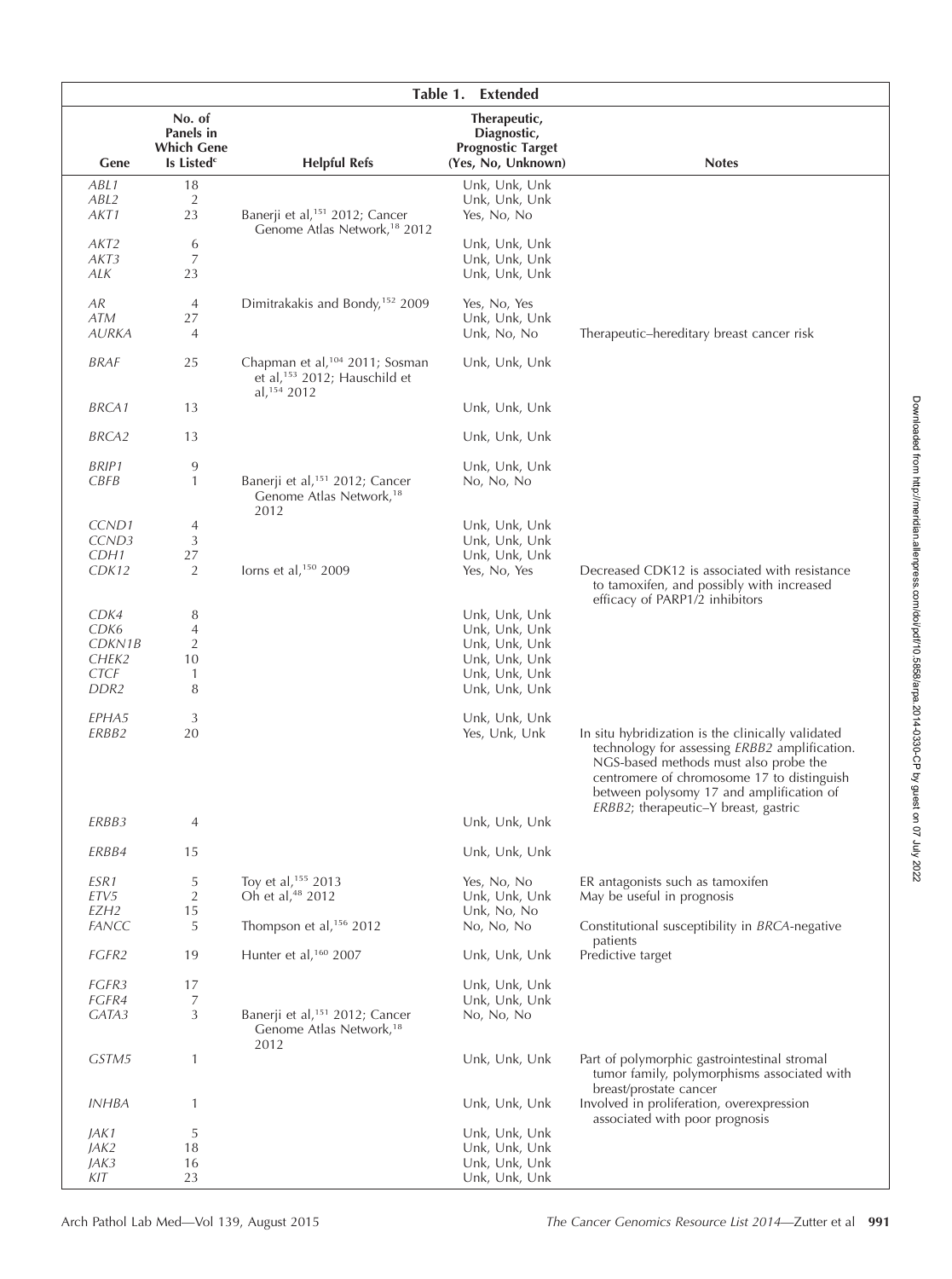|                                                                    |                            |                            |                            |                             |                            |                            |                            |                            |                            | Table 1.                   |                            | <b>Extended</b>             |                            |                            |                            |                            |                            |                            |                            |                                 |                            |                            |                            |                            |
|--------------------------------------------------------------------|----------------------------|----------------------------|----------------------------|-----------------------------|----------------------------|----------------------------|----------------------------|----------------------------|----------------------------|----------------------------|----------------------------|-----------------------------|----------------------------|----------------------------|----------------------------|----------------------------|----------------------------|----------------------------|----------------------------|---------------------------------|----------------------------|----------------------------|----------------------------|----------------------------|
|                                                                    |                            |                            |                            |                             |                            |                            |                            |                            |                            |                            |                            |                             |                            |                            |                            |                            |                            |                            |                            |                                 |                            |                            |                            |                            |
| Gene                                                               | A                          | B                          | C                          | D                           | E <sub>1</sub>             | E <sub>2</sub>             | E <sub>3</sub>             | E4                         | F                          | G                          | H1                         | H <sub>2</sub>              | H <sub>3</sub>             | H4                         | $\mathbf{I}$               | 12                         | 1                          | 12                         | J3                         | J4                              | J5                         | J6                         | 17                         | $\mathbf{18}$              |
| ABL1<br>ABL2<br>AKT1                                               | Y<br>N<br>N                | Y<br>N<br>Y                | Y<br>N<br>Y                | Y<br>N<br>Y                 | Y<br>Υ<br>Y                | Y<br>N<br>Y                | N<br>N<br>Y                | N<br>N<br>N                | Y<br>N<br>Y                | Y<br>Y<br>Y                | N<br>N<br>Y                | N<br>N<br>Y                 | N<br>N<br>N                | N<br>N<br>Y                | Υ<br>N<br>Y                | Υ<br>N<br>Y                | N<br>N<br>N                | N<br>N<br>N                | N<br>N<br>N                | N<br>N<br>N                     | N<br>N<br>$\mathbb N$      | N<br>N<br>N                | N<br>N<br>N                | N<br>N<br>$\mathbb N$      |
| AKT2<br>AKT3<br>ALK                                                | N<br>N<br>Y                | Y<br>Y<br>Y                | Y<br>Y<br>Y                | N<br>Υ<br>Y                 | Y<br>Y<br>Y                | N<br>$\mathbb N$<br>Y      | N<br>N<br>Y                | N<br>$\mathbb N$<br>N      | N<br>N<br>Y                | Y<br>Y<br>Y                | N<br>$\mathbb N$<br>Y      | Y<br>Υ<br>Y                 | N<br>$\mathsf{N}$<br>N     | Υ<br>Y<br>N                | N<br>$\mathbb N$<br>Y      | N<br>$\mathbb N$<br>Y      | N<br>N<br>$\mathbb N$      | N<br>N<br>N                | N<br>$\mathbb N$<br>N      | N<br>$\mathbb N$<br>N           | N<br>N<br>N                | N<br>N<br>N                | N<br>$\mathbb N$<br>N      | N<br>N<br>N                |
| AR<br><b>ATM</b><br><b>AURKA</b>                                   | N<br>Y<br>N                | Y<br>Y<br>Y                | Y<br>Y<br>Y                | N<br>Υ<br>N                 | Y<br>Y<br>Y                | N<br>Υ<br>$\mathbb N$      | N<br>N<br>N                | N<br>$\mathbb N$<br>N      | N<br>Y<br>N                | N<br>Y<br>Y                | N<br>N<br>N                | N<br>N<br>N                 | N<br>N<br>N                | N<br>Y<br>N                | Y<br>Y<br>$\mathsf{N}$     | N<br>Υ<br>$\mathbb N$      | N<br>Y<br>$\mathbb N$      | N<br>N<br>N                | N<br>Υ<br>$\mathbb N$      | N<br>$\mathbb N$<br>$\mathbb N$ | N<br>Υ<br>N                | N<br>N<br>$\mathsf{N}$     | N<br>Y<br>N                | N<br>N<br>N                |
| <b>BRAF</b>                                                        | Y                          | Υ                          | Y                          | Y                           | Y                          | Y                          | Y                          | Y                          | Υ                          | Y                          | Y                          | Y                           | N                          | Y                          | Y                          | Y                          | N                          | N                          | N                          | N                               | N                          | N                          | N                          | N                          |
| <b>BRCA1</b>                                                       | N                          | Y                          | Y                          | Y                           | N                          | N                          | N                          | N                          | N                          | N                          | N                          | N                           | N                          | N                          | N                          | N                          | Y                          | Y                          | Υ                          | N                               | Υ                          | N                          | Y                          | N                          |
| <b>BRCA2</b>                                                       | N                          | Y                          | Υ                          | Υ                           | N                          | N                          | N                          | N                          | N                          | N                          | N                          | N                           | N                          | N                          | N                          | N                          | Υ                          | Y                          | Υ                          | N                               | Υ                          | N                          | Y                          | N                          |
| BRIP1<br><b>CBFB</b>                                               | N<br>N                     | Υ<br>Y                     | Υ<br>$\mathsf{N}$          | N<br>$\mathbb N$            | Υ<br>N                     | N<br>$\mathbb N$           | N<br>N                     | N<br>N                     | N<br>N                     | N<br>N                     | N<br>N                     | N<br>N                      | N<br>N                     | N<br>N                     | N<br>N                     | N<br>N                     | Υ<br>N                     | N<br>N                     | Y<br>$\mathbb N$           | N<br>N                          | Υ<br>N                     | N<br>$\mathbb N$           | N<br>N                     | N<br>N                     |
| CCND1<br>CCND <sub>3</sub><br>CDH1<br>CDK12                        | N<br>N<br>N<br>N           | Y<br>Y<br>Y<br>Y           | Υ<br>Y<br>Υ<br>N           | N<br>$\mathsf{N}$<br>Y<br>N | Y<br>N<br>Y<br>Y           | N<br>$\mathbb N$<br>Y<br>N | N<br>N<br>N<br>N           | N<br>N<br>N<br>N           | N<br>$\mathbb N$<br>Y<br>N | Y<br>N<br>Y<br>N           | N<br>N<br>N<br>N           | N<br>N<br>N<br>N            | N<br>N<br>N<br>N           | N<br>N<br>N<br>N           | N<br>N<br>N<br>N           | N<br>$\mathbb N$<br>Y<br>N | N<br>N<br>Y<br>N           | N<br>N<br>Y<br>N           | N<br>N<br>Y<br>N           | N<br>N<br>Υ<br>N                | N<br>N<br>Y<br>N           | N<br>N<br>N<br>N           | N<br>N<br>N<br>N           | N<br>N<br>N<br>N           |
| CDK4<br>CDK6<br>CDKN1B<br>CHEK2<br><b>CTCF</b><br>DDR <sub>2</sub> | N<br>N<br>N<br>N<br>N<br>N | Y<br>Y<br>Y<br>Y<br>Y<br>Y | Υ<br>Y<br>Y<br>Υ<br>N<br>Υ | N<br>N<br>N<br>N<br>N<br>N  | Y<br>Y<br>N<br>Υ<br>N<br>Y | N<br>N<br>N<br>N<br>N<br>N | N<br>N<br>N<br>N<br>N<br>Y | N<br>N<br>N<br>N<br>N<br>N | N<br>N<br>N<br>N<br>N<br>N | Y<br>Y<br>N<br>Y<br>N<br>Y | N<br>N<br>N<br>N<br>N<br>Y | Y<br>N<br>N<br>N<br>N<br>Y  | N<br>N<br>N<br>N<br>N<br>N | N<br>N<br>N<br>N<br>N<br>N | N<br>N<br>N<br>N<br>N<br>N | N<br>N<br>N<br>N<br>N<br>N | Υ<br>N<br>N<br>Y<br>N<br>N | N<br>N<br>N<br>N<br>N<br>N | N<br>N<br>N<br>Y<br>N<br>N | N<br>N<br>N<br>Y<br>N<br>N      | N<br>N<br>N<br>Y<br>N<br>N | N<br>N<br>N<br>N<br>N<br>N | N<br>N<br>N<br>N<br>N<br>N | N<br>N<br>N<br>N<br>N<br>N |
| EPHA5<br>ERBB2                                                     | N<br>Y                     | Υ<br>Y                     | Υ<br>Y                     | N<br>Y                      | N<br>Y                     | N<br>Y                     | N<br>Y                     | N<br>N                     | N<br>Y                     | Y<br>Y                     | N<br>Y                     | N<br>Y                      | N<br>N                     | N<br>N                     | N<br>N                     | N<br>Υ                     | N<br>N                     | N<br>N                     | N<br>N                     | N<br>N                          | N<br>N                     | N<br>N                     | N<br>N                     | N<br>N                     |
| ERBB3                                                              | N                          |                            |                            |                             | Y Y N Y N                  |                            |                            | N N N Y                    |                            |                            |                            | $N$ $N$ $N$                 |                            | N N N N N N N N N N        |                            |                            |                            |                            |                            |                                 |                            |                            |                            | N                          |
| ERBB4                                                              | N                          | Y                          | Y                          | Υ                           | Υ                          | Υ                          | Y                          | N                          | Υ                          | Y                          | N                          | N                           | N                          | N                          | N                          | Υ                          | N                          | N                          | N                          | N                               | N                          | N                          | N                          | N                          |
| ESR1<br>ETV5<br>EZH <sub>2</sub><br><b>FANCC</b>                   | Y<br>N<br>N<br>N           | Υ<br>Y<br>Υ<br>Υ           | Y<br>Υ<br>Υ<br>Υ           | N<br>$\mathbb N$<br>Υ<br>N  | Υ<br>N<br>Y<br>Υ           | N<br>N<br>Υ<br>N           | N<br>N<br>N<br>N           | N<br>N<br>N<br>N           | N<br>N<br>Y<br>N           | Y<br>N<br>Y<br>N           | N<br>N<br>N<br>N           | N<br>N<br>N<br>N            | N<br>N<br>Υ<br>N           | N<br>N<br>N<br>N           | N<br>N<br>N<br>N           | N<br>N<br>N<br>N           | N<br>N<br>N<br>N           | N<br>N<br>N<br>N           | N<br>N<br>N<br>N           | N<br>N<br>N<br>N                | N<br>N<br>N<br>N           | N<br>N<br>N<br>N           | N<br>N<br>N<br>N           | N<br>N<br>N<br>N           |
| FGFR2                                                              | $\mathsf{N}$               | Y                          | Y                          | Υ                           | Υ                          | Y                          | Υ                          | N                          | Υ                          | Y                          | N                          | N                           | N                          | N                          | Y                          | Υ                          | N                          | N                          | N                          | N                               | N                          | N                          | N                          | N                          |
| FGFR3<br>FGFR4<br>GATA3                                            | N<br>Y<br>N                | Υ<br>Υ<br>Y                | Υ<br>Y<br>Y                | Y<br>N<br>N                 | Υ<br>Υ<br>Y                | Υ<br>N<br>N                | Υ<br>N<br>N                | N<br>N<br>N                | Υ<br>N<br>$\mathsf{N}$     | Υ<br>Υ<br>N                | N<br>N<br>N                | Y<br>$\hbox{N}$<br>N        | N<br>N<br>N                | N<br>N<br>N                | N<br>N<br>N                | N<br>$\mathbb N$<br>N      | N<br>N<br>N                | N<br>N<br>N                | N<br>N<br>N                | N<br>N<br>N                     | N<br>N<br>N                | N<br>N<br>N                | N<br>N<br>N                | N<br>N<br>N                |
| GSTM5                                                              | N.                         | N                          | Y                          | N                           | N                          | N                          | N                          | N                          | N                          | N                          | N                          | N                           | N                          | N                          | N                          | N                          | N                          | N                          | N                          | N                               | N                          | N                          | N                          | N                          |
| <b>INHBA</b>                                                       | N                          | Y                          | N                          | N                           | N                          | N                          | N                          | N                          | N                          | N                          | N                          | N                           | N                          | N                          | N                          | N                          | N                          | N                          | N                          | N                               | N                          | N                          | N                          | N                          |
| JAK1<br>JAK2<br>JAK3<br>KIT                                        | N<br>Y<br>N<br>Y           | Y<br>Y<br>Υ<br>Υ           | N<br>Υ<br>Υ<br>Υ           | N<br>Y<br>Y<br>Y            | Y<br>Υ<br>Υ<br>Y           | N<br>Υ<br>Υ<br>Υ           | N<br>N<br>N<br>N           | N<br>Y<br>N<br>Υ           | N<br>Y<br>Y<br>Y           | Y<br>$\mathsf Y$<br>Y<br>Υ | N<br>Υ<br>N<br>N           | N<br>$\mathsf{N}$<br>N<br>Υ | Y<br>Υ<br>Υ<br>Υ           | N<br>N<br>N<br>Y           | N<br>Υ<br>N<br>N           | N<br>Y<br>Υ<br>Υ           | N<br>$\mathbb N$<br>N<br>N | N<br>N<br>N<br>N           | N<br>N<br>N<br>N           | N<br>$\mathbb N$<br>N<br>N      | N<br>N<br>N<br>N           | N<br>N<br>N<br>N           | N<br>N<br>N<br>N           | N<br>$\mathbb N$<br>N<br>N |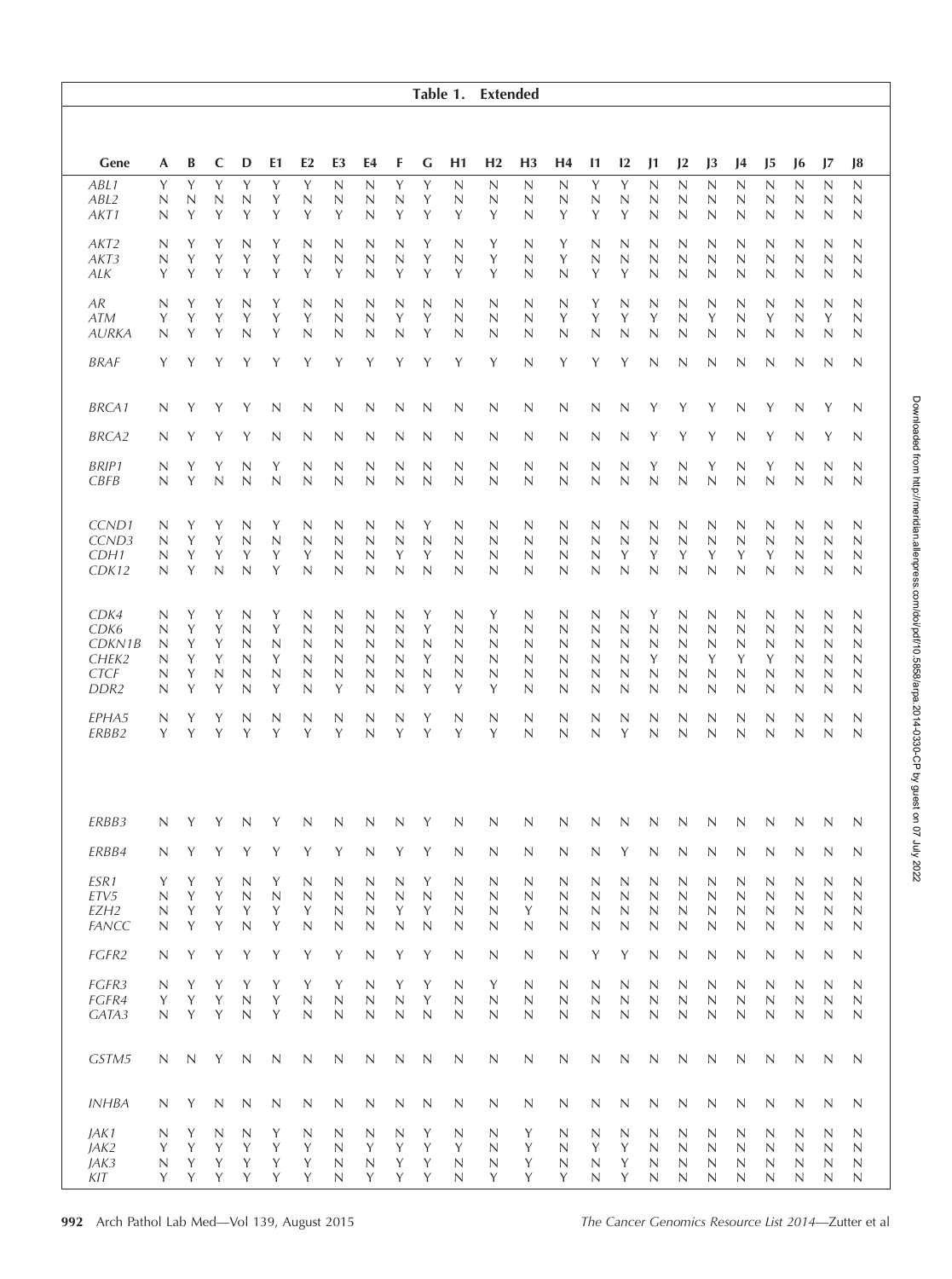|                                                                    |                             |                                       |                                                |                                       |                             |                            |                                                  |                                      | Table 1.                              |                            | <b>Extended</b>            |                                                  |                                                |                                                                      |                                       |                                                             |                                       |                                       |                                 |                                                   |                                                                                         |
|--------------------------------------------------------------------|-----------------------------|---------------------------------------|------------------------------------------------|---------------------------------------|-----------------------------|----------------------------|--------------------------------------------------|--------------------------------------|---------------------------------------|----------------------------|----------------------------|--------------------------------------------------|------------------------------------------------|----------------------------------------------------------------------|---------------------------------------|-------------------------------------------------------------|---------------------------------------|---------------------------------------|---------------------------------|---------------------------------------------------|-----------------------------------------------------------------------------------------|
|                                                                    |                             |                                       |                                                |                                       |                             |                            |                                                  |                                      |                                       |                            |                            |                                                  |                                                |                                                                      |                                       |                                                             |                                       |                                       |                                 |                                                   |                                                                                         |
| Gene                                                               | K                           | L1                                    | L2                                             | L3                                    | M1                          | M <sub>2</sub>             | N <sub>1</sub>                                   | N <sub>2</sub>                       | N <sub>3</sub>                        | N <sub>4</sub>             | N <sub>5</sub>             | N6                                               | $\mathbf O$                                    | <b>P1</b>                                                            | <b>P2</b>                             | Q                                                           | $R1$                                  | R <sub>2</sub>                        | R <sub>3</sub>                  | <b>S1</b>                                         | S <sub>2</sub>                                                                          |
| ABL1<br>ABL2<br>AKT1                                               | Y<br>N<br>Y                 | Y<br>N<br>Y                           | $\mathbb N$<br>N<br>N                          | N<br>N<br>N                           | N<br>N<br>N                 | Y<br>N<br>Υ                | N<br>N<br>N                                      | N<br>N<br>N                          | $\mathsf{N}$<br>N<br>N                | $\mathbb N$<br>N<br>N      | N<br>N<br>N                | $\mathbb N$<br>N<br>N                            | Y<br>N<br>Y                                    | $\mathbb N$<br>N<br>$\mathsf{N}$                                     | Y<br>N<br>Y                           | $\overline{N}$<br>N<br>Y                                    | N<br>N<br>N                           | Y<br>N<br>Y                           | $\mathbb N$<br>N<br>Y           | Y<br>$\mathsf N$<br>Y                             | Y<br>$\mathbb N$<br>Y                                                                   |
| AKT2<br>AKT3<br>ALK                                                | N<br>N<br>Y                 | N<br>N<br>Y                           | N<br>N<br>N                                    | N<br>N<br>N                           | N<br>N<br>N                 | N<br>$\mathbb N$<br>Υ      | N<br>N<br>N                                      | N<br>N<br>N                          | N<br>N<br>$\mathsf{N}$                | N<br>N<br>N                | N<br>N<br>N                | N<br>$\hbox{N}$<br>$\mathsf{N}$                  | N<br>$\mathbb N$<br>Υ                          | N<br>$\mathbb N$<br>$\mathbb N$                                      | N<br>$\mathbb N$<br>Υ                 | N<br>N<br>N                                                 | N<br>N<br>Y                           | N<br>N<br>Y                           | N<br>N<br>Y                     | $\mathsf{N}$<br>$\mathsf{N}$<br>Y                 | $\mathbb N$<br>$\mathbb N$<br>Y                                                         |
| AR<br>ATM<br>AURKA                                                 | N<br>Υ<br>N                 | N<br>Y<br>$\mathsf{N}$                | N<br>N<br>$\mathbb N$                          | N<br>Y<br>$\mathsf{N}$                | N<br>N<br>N                 | N<br>Y<br>N                | N<br>N<br>N                                      | N<br>N<br>N                          | N<br>$\mathsf{N}$<br>$\mathsf{N}$     | N<br>Y<br>N                | N<br>Υ<br>N                | N<br>Υ<br>$\mathsf{N}$                           | N<br>Υ<br>$\mathbb N$                          | N<br>$\mathbb N$<br>$\mathbb N$                                      | N<br>Υ<br>$\mathsf{N}$                | N<br>$\mathsf{N}$<br>$\mathsf{N}$                           | N<br>Υ<br>$\mathsf{N}$                | N<br>Y<br>N                           | N<br>$\mathbb N$<br>N           | N<br>$\mathsf{N}$<br>$\mathsf{N}$                 | $\mathbb N$<br>Υ<br>N                                                                   |
| BRAF                                                               | Y                           | Y                                     | N                                              | N                                     | N                           | Y                          | N                                                | N                                    | N                                     | N                          | N                          | N                                                | Y                                              | N                                                                    | Υ                                     | Y                                                           | N                                     | Y                                     | Υ                               | Y                                                 | Υ                                                                                       |
| <b>BRCA1</b>                                                       | N                           | N                                     | N                                              | N                                     | N                           | N                          | Y                                                | N                                    | N                                     | Y                          | Υ                          | Y                                                | $\mathbb N$                                    | $\mathbb N$                                                          | $\mathbb N$                           | $\mathsf{N}$                                                | Υ                                     | N                                     | N                               | $\mathsf{N}$                                      | $\mathbb N$                                                                             |
| <b>BRCA2</b>                                                       | N                           | N                                     | N                                              | N                                     | N                           | N                          | Y                                                | N                                    | N                                     | Υ                          | Υ                          | Υ                                                | N                                              | N                                                                    | N                                     | N                                                           | Y                                     | N                                     | N                               | $\mathbb N$                                       | N                                                                                       |
| <b>BRIP1</b><br>CBFB                                               | N<br>N                      | N<br>$\mathsf{N}$                     | N<br>$\mathbb N$                               | N<br>$\mathsf{N}$                     | N<br>$\mathsf{N}$           | N<br>$\mathbb{N}$          | N<br>N                                           | N<br>N                               | N<br>$\mathbb N$                      | Υ<br>$\mathbb N$           | Υ<br>N                     | N<br>$\mathbb N$                                 | N<br>$\mathbb N$                               | N<br>$\mathbb N$                                                     | N<br>$\mathbb N$                      | N<br>$\mathsf{N}$                                           | Υ<br>N                                | N<br>$\mathsf{N}$                     | N<br>N                          | $\mathbb N$<br>$\mathbb N$                        | N<br>$\mathbb N$                                                                        |
| CCND1<br>CCND <sub>3</sub><br>CDH1<br>CDK12                        | N<br>$\mathsf{N}$<br>Y<br>N | N<br>$\mathbb N$<br>Y<br>$\mathsf{N}$ | N<br>$\mathbb N$<br>$\mathbb N$<br>$\mathbb N$ | N<br>N<br>Y<br>N                      | N<br>$\mathsf{N}$<br>Y<br>N | N<br>$\mathbb N$<br>Y<br>N | N<br>$\mathsf{N}$<br>Υ<br>$\mathsf{N}$           | N<br>$\mathbb N$<br>$\mathbb N$<br>N | N<br>$\mathbb N$<br>Y<br>$\mathsf{N}$ | N<br>$\mathbb N$<br>Y<br>N | N<br>$\mathbb N$<br>Υ<br>N | N<br>$\mathsf{N}$<br>$\mathsf{N}$<br>$\mathbb N$ | N<br>$\hbox{N}$<br>Y<br>$\mathsf{N}$           | N<br>$\mathbb N$<br>$\mathbb N$<br>$\mathbb N$                       | N<br>$\mathbb N$<br>Υ<br>$\mathsf{N}$ | N<br>$\mathsf{N}$<br>$\mathsf{N}$<br>N                      | N<br>$\mathbb N$<br>Υ<br>$\mathsf{N}$ | N<br>$\mathsf{N}$<br>Y<br>N           | N<br>$\mathbb N$<br>Υ<br>N      | N<br>$\mathsf{N}$<br>$\mathsf{N}$<br>$\mathsf{N}$ | $\mathbb N$<br>Υ<br>$\mathbb N$<br>$\mathbb N$                                          |
| CDK4<br>CDK6<br>CDKN1B<br>CHEK2<br><b>CTCF</b><br>DDR <sub>2</sub> | N<br>N<br>N<br>N<br>N<br>N  | N<br>$\mathsf{N}$<br>N<br>N<br>N<br>N | N<br>N<br>N<br>$\mathbb N$<br>N<br>N           | N<br>N<br>N<br>N<br>N<br>$\mathsf{N}$ | N<br>N<br>N<br>Y<br>N<br>N  | N<br>N<br>N<br>N<br>N<br>N | N<br>N<br>N<br>$\mathsf{N}$<br>$\mathsf{N}$<br>N | N<br>N<br>N<br>N<br>N<br>N           | N<br>$\mathsf{N}$<br>N<br>N<br>N<br>N | N<br>N<br>N<br>N<br>N<br>N | Y<br>N<br>N<br>N<br>N<br>N | N<br>$\mathsf{N}$<br>N<br>N<br>N<br>$\mathbb N$  | N<br>$\mathbb N$<br>N<br>N<br>N<br>$\mathbb N$ | $\mathsf N$<br>$\mathsf{N}$<br>N<br>$\mathbb N$<br>N<br>$\mathsf{N}$ | N<br>N<br>N<br>N<br>N<br>N            | N<br>$\mathsf{N}$<br>N<br>$\mathsf{N}$<br>N<br>$\mathsf{N}$ | Υ<br>N<br>N<br>Y<br>N<br>N            | N<br>$\mathsf{N}$<br>N<br>N<br>N<br>N | N<br>N<br>N<br>N<br>N<br>N      | N<br>$\mathsf{N}$<br>N<br>$\mathbb N$<br>N<br>Υ   | $\mathbb N$<br>$\mathsf{N}$<br>$\mathbb N$<br>$\mathbb N$<br>$\mathbb N$<br>$\mathbb N$ |
| EPHA5<br>ERBB2                                                     | N<br>Y                      | N<br>Y                                | N<br>N                                         | N<br>N                                | N<br>N                      | N<br>Υ                     | N<br>N                                           | N<br>N                               | N<br>N                                | N<br>N                     | N<br>N                     | N<br>N                                           | N<br>Y                                         | N<br>N                                                               | N<br>Y                                | N<br>N                                                      | N<br>N                                | N<br>Y                                | N<br>Y                          | $\mathbb N$<br>Y                                  | $\mathbb N$<br>$\mathbb N$                                                              |
| ERBB3                                                              | N                           | $\mathsf N$                           | $\mathsf N$                                    | N                                     | N                           | N                          | N                                                | N                                    | $\mathsf{N}$                          | N                          | N                          | $\hbox{N}$                                       | N                                              | $\mathbb N$                                                          | $\mathbb{N}$                          | N                                                           | N                                     | N                                     | N                               | N                                                 | N                                                                                       |
| ERBB4                                                              | Y                           | Υ                                     | N                                              | $\mathbb N$                           | $\hbox{N}$                  | Y                          | $\hbox{N}$                                       | $\mathsf{N}$                         | $\mathbb N$                           | $\mathbb N$                | $\hbox{N}$                 | $\hbox{N}$                                       | Υ                                              | $\mathbb N$                                                          | Υ                                     | $\mathsf N$                                                 | $\mathsf N$                           | Y                                     | $\mathbb N$                     | $\mathbb N$                                       | $\mathbb N$                                                                             |
| ESR1<br>ETV5<br>EZH2<br>FANCC                                      | N<br>N<br>Y<br>N            | N<br>$\mathsf{N}$<br>Y<br>N           | N<br>N<br>N<br>N                               | N<br>$\mathsf{N}$<br>N<br>N           | N<br>N<br>N<br>N            | N<br>N<br>Y<br>N           | N<br>N<br>N<br>N                                 | N<br>N<br>N<br>N                     | N<br>$\mathsf{N}$<br>N<br>N           | N<br>$\mathbb N$<br>N<br>N | N<br>N<br>N<br>N           | N<br>$\mathsf{N}$<br>$\hbox{N}$<br>Y             | N<br>$\mathsf{N}$<br>Y<br>N                    | N<br>$\mathbb N$<br>$\mathbb N$<br>N                                 | N<br>N<br>Y<br>N                      | N<br>$\mathsf{N}$<br>N<br>N                                 | N<br>$\mathsf{N}$<br>Υ<br>Y           | N<br>$\mathsf{N}$<br>N<br>N           | N<br>N<br>N<br>N                | N<br>$\mathsf{N}$<br>N<br>N                       | N<br>$\mathbb N$<br>Υ<br>N                                                              |
| FGFR2                                                              | Y                           | Y                                     | N                                              | N                                     | N                           | Υ                          | $\hbox{N}$                                       | N                                    | $\mathbb N$                           | $\mathbb N$                | N                          | $\hbox{N}$                                       | Y                                              | $\mathbb N$                                                          | Y                                     | $\mathsf N$                                                 | N                                     | Y                                     | Υ                               | Υ                                                 | Υ                                                                                       |
| FGFR3<br>FGFR4<br>GATA3                                            | Y<br>N<br>N                 | Y<br>$\mathsf{N}$<br>$\mathsf{N}$     | N<br>$\mathbb N$<br>$\mathbb N$                | N<br>$\mathsf{N}$<br>$\mathsf{N}$     | N<br>N<br>N                 | Y<br>$\mathbb N$<br>N      | N<br>N<br>N                                      | N<br>N<br>N                          | N<br>$\mathbb N$<br>N                 | N<br>$\mathbb N$<br>N      | N<br>N<br>N                | N<br>$\hbox{N}$<br>$\mathbb N$                   | Υ<br>$\hbox{N}$<br>$\mathsf{N}$                | N<br>$\mathbb N$<br>$\mathbb N$                                      | Y<br>$\mathbb N$<br>$\mathbb N$       | N<br>$\mathbb N$<br>$\mathsf{N}$                            | N<br>N<br>N                           | Y<br>$\mathbb N$<br>$\mathsf{N}$      | N<br>$\mathbb N$<br>$\mathbb N$ | Y<br>Υ<br>$\mathsf{N}$                            | Y<br>Υ<br>N                                                                             |
| GSTM5                                                              | N                           | $\mathbb N$                           | N                                              | $\mathbb N$                           | $\hbox{N}$                  | N                          | $\hbox{N}$                                       | $\hbox{N}$                           | $\mathbb N$                           | $\mathbb N$                | $\hbox{N}$                 | $\hbox{N}$                                       | $\hbox{N}$                                     | $\mathbb N$                                                          | $\mathbb N$                           | $\mathbb N$                                                 | $\hbox{N}$                            | $\mathbb N$                           | $\mathbb N$                     | $\mathbb N$                                       | N                                                                                       |
| <b>INHBA</b>                                                       | N                           | N                                     | N                                              | N                                     | N                           | N                          | Ν                                                | N                                    | N                                     | N                          | N                          | N                                                | N                                              | N                                                                    | N                                     | N                                                           | Ν                                     | N                                     | N                               | $\mathsf N$                                       | N                                                                                       |
| JAK1<br>JAK2<br>JAK3<br>KIT                                        | N<br>N<br>Y<br>Υ            | N<br>Υ<br>Y<br>Y                      | N<br>$\mathbb N$<br>N<br>N                     | N<br>$\mathsf{N}$<br>N<br>N           | N<br>N<br>N<br>N            | N<br>Y<br>Υ<br>Υ           | N<br>N<br>N<br>N                                 | N<br>N<br>N<br>N                     | N<br>$\mathsf{N}$<br>N<br>N           | N<br>N<br>N<br>N           | N<br>N<br>N<br>N           | N<br>$\hbox{N}$<br>N<br>N                        | N<br>Υ<br>Y<br>Y                               | N<br>$\mathbb N$<br>N<br>N                                           | N<br>$\mathbb N$<br>Y<br>Y            | N<br>$\mathbb N$<br>N<br>N                                  | N<br>N<br>N<br>Y                      | N<br>Y<br>Υ<br>Υ                      | N<br>N<br>N<br>Y                | N<br>$\mathsf{N}$<br>N<br>Y                       | Υ<br>Y<br>Υ<br>Υ                                                                        |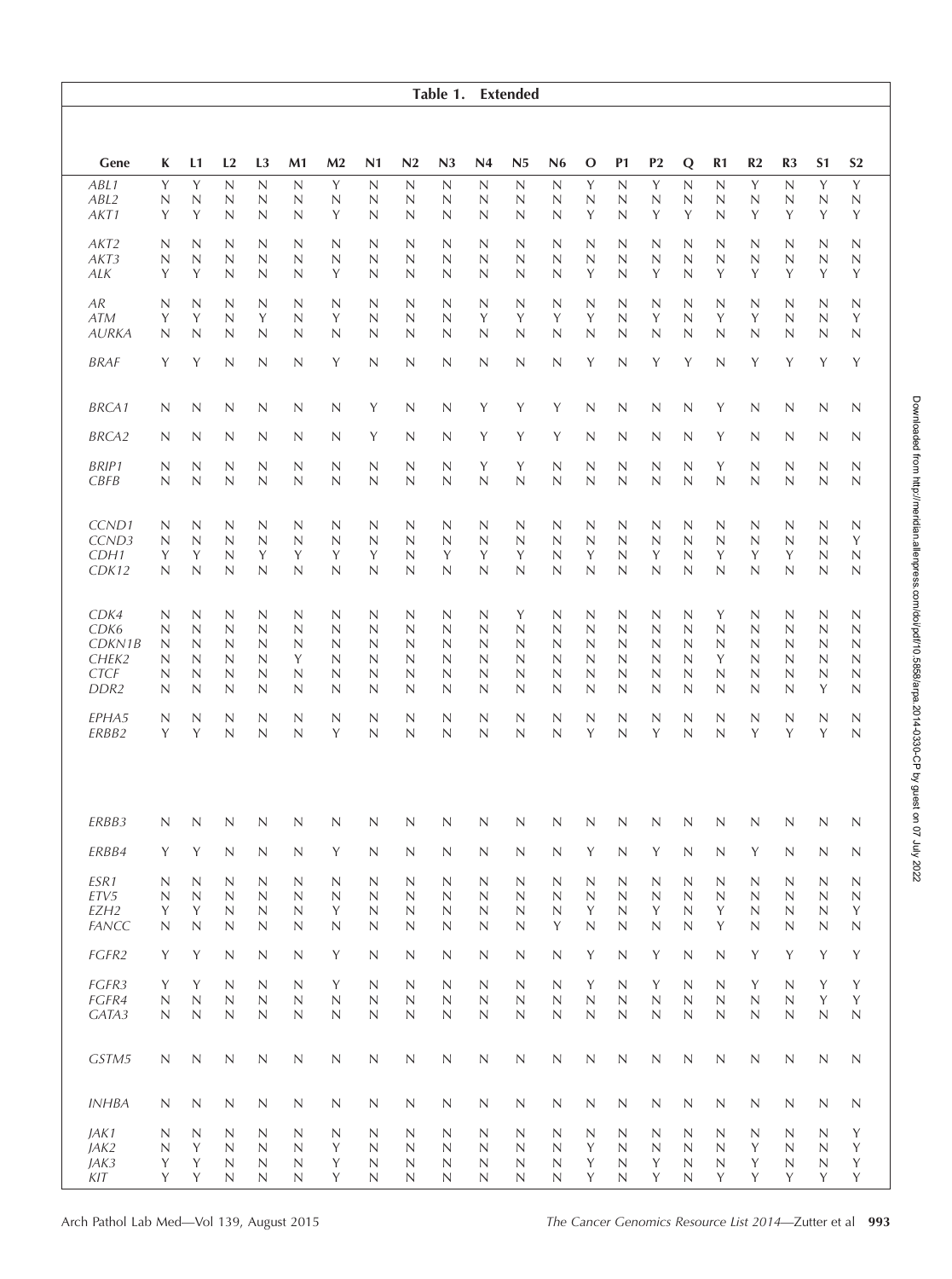# Table 1. Continued

| Gene                | <b>Tumor Type</b>                             | <b>Mutation Type</b>                                                                                                                | <b>Expected Frequency</b>                                        |
|---------------------|-----------------------------------------------|-------------------------------------------------------------------------------------------------------------------------------------|------------------------------------------------------------------|
| <b>ITK</b>          | Carcinoma                                     | Mutation, amplification (E374D)                                                                                                     |                                                                  |
| MAP2K4              | Carcinoma                                     | Mutation                                                                                                                            | 4% overall; 7% luminal A                                         |
| MAP3K1              | Carcinoma: luminal<br>A-type breast<br>cancer | R364G, H393fs, H393Q, S431fs, Q957stop, R1012fs,<br>L1052fs, M1269fs, E1286in_frame_del, S1344stop,<br>V1346in_frame_del, Q1494stop | 3%-8%, (14%-15% of<br>luminal tumors)                            |
| <b>MET</b>          | Carcinoma                                     | Mutation, amplification (R412G, G225D,<br>(RS359in_frame_delP+ A361in_frame_del+ M362fs)                                            | Low                                                              |
| MLL3                | Carcinoma                                     | Mutation                                                                                                                            | $\approx 7\%$                                                    |
| MYB                 | Carcinoma                                     | Mutation                                                                                                                            | Rare luminal A                                                   |
| NBN                 | Carcinoma                                     | Mutation                                                                                                                            | Constitutional                                                   |
| NF1                 | Carcinoma                                     | Mutation                                                                                                                            |                                                                  |
| NOTCH <sub>1</sub>  | Carcinoma                                     | Polymorphisms, translocation                                                                                                        | 60% T-ALL                                                        |
| PDGFRA              | Carcinoma                                     | Mutation, amplification (E571K, R822H, R981P)                                                                                       |                                                                  |
| <b>PDGFRB</b>       | Carcinoma                                     | Mutation, amplification (D453E, R437H)                                                                                              |                                                                  |
| PIK3CA              |                                               |                                                                                                                                     | 27%-36% (45% in luminal A)                                       |
| PIK3CB              | ER-positive tumors                            | Amplification                                                                                                                       | 0.05                                                             |
| PIK3R1              | Carcinoma                                     | Most common mutations in region of 456-469 and 564-575                                                                              |                                                                  |
| PTEN                | Carcinoma                                     | Mutation (e5-1, e6+2, e6-2, E288fs, T319fs,<br>HY64in_frame_del, K128N, K266X); deletions                                           | Constitutional, 3% overall                                       |
| <b>PTPRD</b>        | Carcinoma                                     | Mutation                                                                                                                            |                                                                  |
| RAD50               | Carcinoma                                     | Point mutations, small indels, large deletions                                                                                      | Low                                                              |
| RAD51C              | Carcinoma                                     | Mutation                                                                                                                            | Constitutional, basal                                            |
| RB1                 | Carcinoma                                     | Mutation                                                                                                                            |                                                                  |
| ROS <sub>1</sub>    | Carcinoma                                     | Mutation, amplification (S551F, E596K, e41+2, N2234K,<br>T2266R)                                                                    |                                                                  |
| <b>RUNX1</b>        | Carcinoma                                     | Mutation                                                                                                                            | 0.035                                                            |
| SF3B1               | Carcinoma                                     | Mutation                                                                                                                            |                                                                  |
| SOCS1               | Carcinoma                                     | Altered gene expression (higher in some cancers, while lower<br>in others), not well understood                                     |                                                                  |
| <b>SYK</b>          | T-cell lymphoma-<br>positive<br>carcinoma     | Translocation for T-cell lymphoma; heritable single-nucleotide<br>polymorphism for increased risk in breast cancer                  | 7-fold increased risk in some<br>breast cancer populations       |
| <b>SYK</b>          | Carcinoma                                     | Translocation for T-cell lymphoma; heritable single-nucleotide<br>polymorphisms for increased risk in breast cancer                 | 7-fold increased risk in some<br>breast cancer populations       |
| TLR4                | Carcinoma                                     | Mutation                                                                                                                            | Rare, ER-positive, HER2/neu-<br>negative                         |
| TNFAIP <sub>3</sub> | Carcinoma                                     | Overexpression                                                                                                                      |                                                                  |
| <b>TP53</b>         | Carcinoma                                     | Mutation                                                                                                                            | Constitutional, 27%-37%<br>(80% basal, 74% HER2/neu<br>enriched) |

Abbreviations: ER, estrogen receptor; GIST, gastrointestinal stromal tumor; HER2/neu, gene for human epidermal growth factor receptor; N, no; NGS, next-generation sequencing; PARP, poly-(ADP-ribose)-polymerase; Refs, references; T-ALL, T-cell acute lymphocytic leukemia; Unk, unknown; Y, yes; A, Washington University (St Louis, Missouri) – Comprehensive Cancer Gene Set, v2; B, Foundation Medicine – FoundationOne (Cambridge, Massachusetts); C, Brigham & Women's Hospital (Boston, Massachusetts); D, Qiagen GeneRead DNAseq Human Comprehensive Cancer Panel (Germantown, Maryland); E, Life Technologies Ion AmpliSeq (Carlsbad, California), E1: Comprehensive Cancer Panel, E2: Cancer Hotspot Panel v2, E3: Colon and Lung Cancer Panel, E4: AML Panel; F, Baylor College of Medicine (Houston, Texas); G, University of Washington (Seattle, Washington) – Oncoplex Panel; H, Knight Diagnostic Laboratories (Portland, Oregon), H1: GeneTrails NSCLC Genotyping Panel, H2: GeneTrails Solid Tumor Panel, H3: GeneTrails AML MDS Genotyping Panel, H4: GeneTrails GIST Genotyping Panel; I, Caris Life Sciences (Irving, Texas), I1: Molecular Intelligence for Solid Tumors, I2: Molecular Intelligence by Next-Generation Sequencing; J, Ambry Genetics (Aliso Viejo, California), J1: CancerNext, J2: BRCAPlus, J3: BreastNext, J4: ColoNext, J5: OvaNext, J6: RenalNext, J7: PancNext, J8: PGLNext; K, ARUP Laboratories (Salt Lake City, Utah) – Solid Tumor; L, Montefiore Medical Center (Bronx, New York), L1: Hot Spot, L2: Other somatic genes, L3: Other germline genes; M: Mayo Medical Laboratories (Rochester, Minnesota), M1: Colorectal Cancer Panel, M2: 50-Gene Panel; N, Invitae (San Francisco, California), N1: High-Risk Hereditary Breast Cancers, N2: High-Risk Hereditary Colon Cancers, N3: Hereditary Colon Cancer, N4: Women's Hereditary Cancer, N5: Hereditary Cancer, N6: Hereditary Pancreatic Cancer Panel; O, Johns Hopkins (Baltimore, Maryland); P, University of Pittsburgh Medical Center (Pittsburgh, Pennsylvania), P1: ThyroSeq, P2: Solid Tumors; Q, Emory University (Atlanta, Georgia) – Snapshot; R, Illumina (San Diego, California), R1: TruSight Cancer, R2: TruSeq Amplicon Cancer, R3: TruSight Tumor; S, PathGroup (Brentwood, Tennessee), S1: NGS for solid tumors, S2: SmartGenomics Heme Gene List.

<sup>a</sup> Inclusion in the Cancer Genomics Resource List (CGRL) does not represent endorsement of a test by the College of American Pathologists. In addition, the CGRL is purely descriptive and is not intended to provide consensus or expert opinion regarding the relative value of any given test or gene. The CGRL is not intended to replace the detailed annotations required for test interpretation and/or patient management.

<sup>b</sup> This table represents data as of early May 2014. The panels offered by individual institutions are expected to change over time. Please check with

the institution for the most up-to-date offerings. <sup>c</sup> This column calculates all the panels which the gene is listed in, not the number of institutions.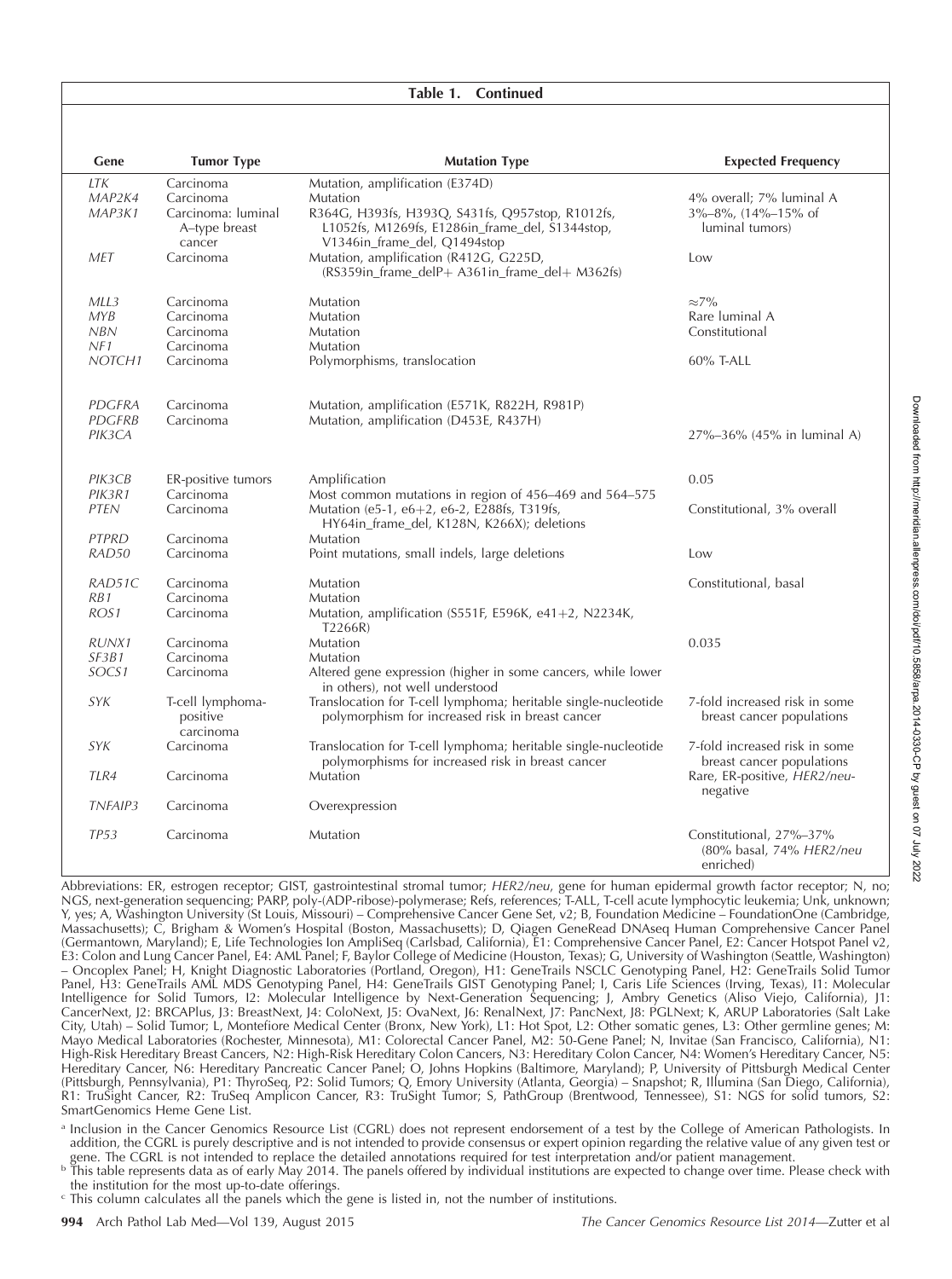|                     |                                                                    | Table 1.                                                                                  | <b>Extended, Continued</b>                                                    |                                                                                                                                           |
|---------------------|--------------------------------------------------------------------|-------------------------------------------------------------------------------------------|-------------------------------------------------------------------------------|-------------------------------------------------------------------------------------------------------------------------------------------|
| Gene                | No. of<br>Panels in<br><b>Which Gene</b><br>Is Listed <sup>c</sup> | <b>Helpful Refs</b>                                                                       | Therapeutic,<br>Diagnostic,<br><b>Prognostic Target</b><br>(Yes, No, Unknown) | <b>Notes</b>                                                                                                                              |
| <b>LTK</b>          | $\mathbf{1}$                                                       |                                                                                           | Unk, Unk, Unk                                                                 |                                                                                                                                           |
| MAP2K4              | 5                                                                  |                                                                                           | Unk, Unk, Unk                                                                 |                                                                                                                                           |
| MAP3K1              | $\overline{2}$                                                     | Ellis et al, <sup>149</sup> 2012                                                          | Unk, Unk, Unk                                                                 |                                                                                                                                           |
| <b>MET</b>          | 22                                                                 | Ghiso et al, 162 2013                                                                     | Unk, No, No                                                                   | Therapeutic–nonselective and selective tyrosine<br>kinase inhibitor; antihepatocyte growth factor<br>monoclonal antibodies                |
| MLL3                | $\mathbf{1}$                                                       |                                                                                           | Unk, Unk, Unk                                                                 |                                                                                                                                           |
| MYB                 | $\overline{2}$                                                     |                                                                                           | Unk, Unk, Unk                                                                 |                                                                                                                                           |
| NBN                 | 8                                                                  |                                                                                           | Unk, Unk, Unk                                                                 |                                                                                                                                           |
| NF1                 | 12                                                                 |                                                                                           | Unk, Unk, Unk                                                                 |                                                                                                                                           |
| NOTCH <sub>1</sub>  | 21                                                                 |                                                                                           | Unk, No, Unk                                                                  | Notch inhibitors are in early stages of evaluation;<br>therapeutic-potential; prognostic-chronic<br>lymphocytic leukemia conflicting data |
| PDGFRA              | 20                                                                 | Cassier et al, <sup>157</sup> 2012                                                        | Unk, Unk, Unk                                                                 |                                                                                                                                           |
| PDGFRB              | 5                                                                  |                                                                                           | Unk, Unk, Unk                                                                 |                                                                                                                                           |
| PIK3CA              | 24                                                                 | Banerji et al, <sup>151</sup> 2012; Cancer<br>Genome Atlas Network, <sup>18</sup><br>2012 | Yes, No, No                                                                   |                                                                                                                                           |
| PIK3CB              | 1                                                                  | Crowder et al, <sup>164</sup> 2009                                                        | Unk, Unk, Unk                                                                 |                                                                                                                                           |
| PIK3R1              | 8                                                                  |                                                                                           | Unk, Unk, Unk                                                                 |                                                                                                                                           |
| <b>PTEN</b>         | 36                                                                 |                                                                                           | Unk, Unk, Unk                                                                 |                                                                                                                                           |
| <b>PTPRD</b>        | 3                                                                  |                                                                                           | Unk, Unk, Unk                                                                 |                                                                                                                                           |
| RAD50               | 5                                                                  | Weigman et al, <sup>158</sup> 2012                                                        | Unk, No, No                                                                   | Therapeutic-potentially yes; potentially sensitive<br>to PARP inhibitors                                                                  |
| RAD51C              | 6                                                                  |                                                                                           | Unk, Unk, Unk                                                                 |                                                                                                                                           |
| RB1                 | 17                                                                 |                                                                                           | Unk, Unk, Unk                                                                 |                                                                                                                                           |
| ROS <sub>1</sub>    | 6                                                                  |                                                                                           | Unk, Unk, Unk                                                                 |                                                                                                                                           |
|                     |                                                                    |                                                                                           |                                                                               |                                                                                                                                           |
| <b>RUNX1</b>        | 12                                                                 |                                                                                           | Unk, Unk, Unk                                                                 |                                                                                                                                           |
| SF3B1               | 7                                                                  |                                                                                           | Unk, Unk, Unk                                                                 |                                                                                                                                           |
| SOCS1               | $\overline{4}$                                                     | Zhang et al, $163$ 2012                                                                   | No, No, No                                                                    |                                                                                                                                           |
| <b>SYK</b>          | $\overline{2}$                                                     | Kanwal et al, <sup>161</sup> 2012                                                         | Yes, Yes, Yes                                                                 | Risk factor                                                                                                                               |
| <b>SYK</b>          | $\overline{2}$                                                     | Kanwal et al, <sup>161</sup> 2012                                                         | Yes, Yes, Yes                                                                 | Risk factor                                                                                                                               |
| TLR4                | $\mathbf{1}$                                                       |                                                                                           | Unk, Unk, Unk                                                                 |                                                                                                                                           |
| TNFAIP <sub>3</sub> | 5                                                                  | Vendrell et al, <sup>159</sup> 2007                                                       | No, No, No                                                                    | Overexpression associated with tamoxifen<br>resistance                                                                                    |
| <b>TP53</b>         | 39                                                                 | Banerji et al, <sup>151</sup> 2012; Cancer<br>Genome Atlas Network, <sup>18</sup><br>2012 | No, Unk, Yes                                                                  | Diagnostic-maybe                                                                                                                          |

Genomic data can be acquired via many methods, including classical cytogenetics, in situ hybridization, and microarray techniques. In addition, data supporting personalized medicine can be obtained by methods that might not be considered ''genomic'' per se, such as immunohistochemical staining.10 The revolution in genomic medicine, however, has largely been driven by the development of next-generation sequencing (NGS) technologies. Several distinctive characteristics have made NGS a prominent technique in contemporary genomic medicine:

- 1. The massively parallel nature of NGS allows large amounts of sequence data to be acquired simultaneously and at a low cost per nucleotide.
- 2. Next-generation sequencing is robust to specimen deficiencies, such as DNA degradation, compared with prior techniques.<sup>11</sup>
- 3. By producing many sequence reads over a given region, NGS is highly sensitive and allows the detection of rare alleles present within a mixed cellular population.<sup>12</sup>
- 4. The cost of NGS testing scales less than linearly with the size of the assay: the costs of sequencing 50 and 500 genes with NGS differ by less than a factor of 10. Therefore, the incremental cost of adding new genes to a gene set is low.
- 5. Next-generation sequencing lends itself to a wide range of methodologic adaptations that allow variations in the assay size (whole-genome sequencing versus enrichment methods), the analyte detected (DNA versus messenger RNA versus epigenetic changes), and the types of variants that can be detected (single-nucleotide variants, insertions and deletions, copy number variants, and structural variants).<sup>13</sup>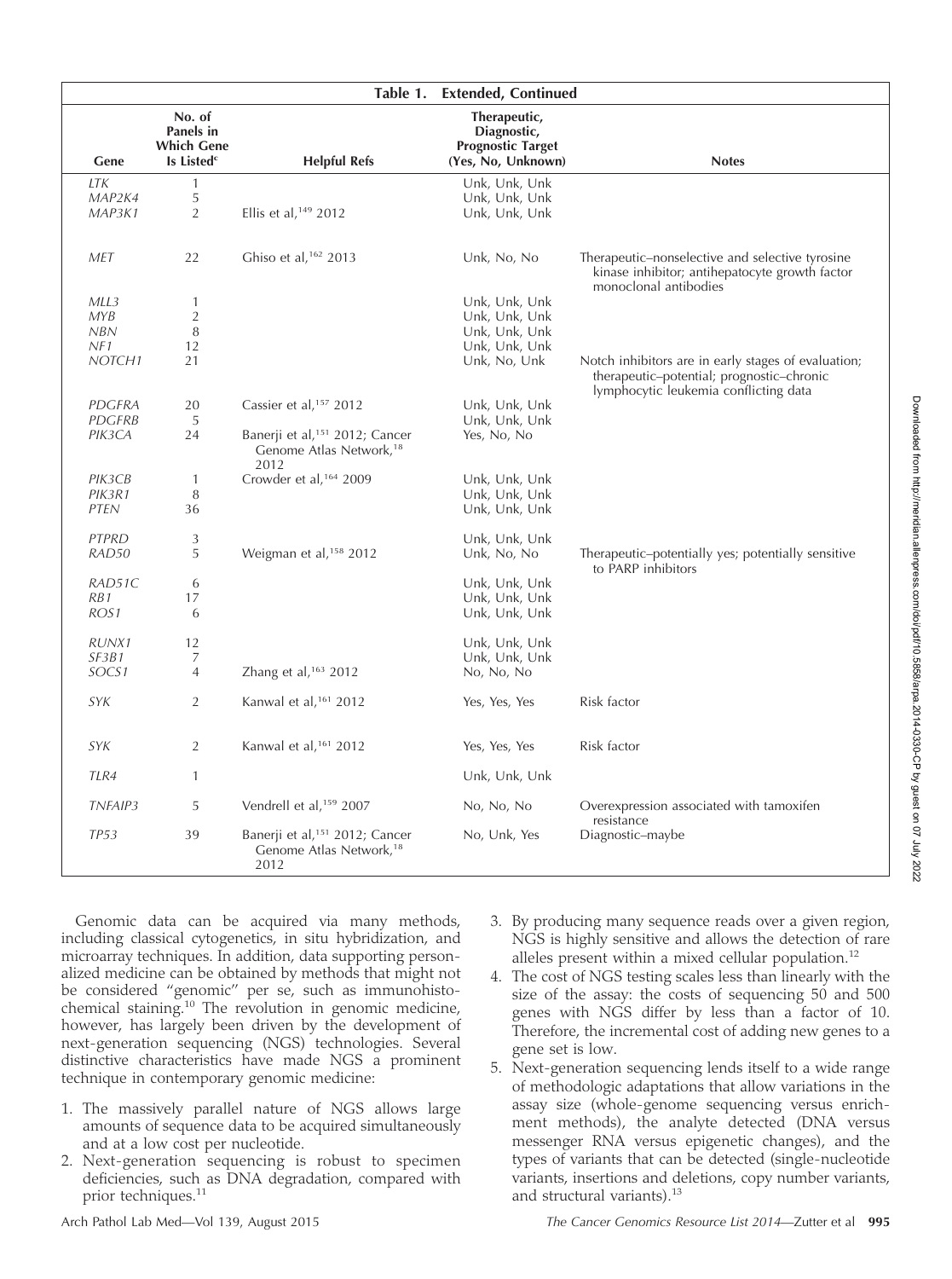|                                                        |                        |                        |                       |                       |                       |                        |                       |                        | Table 1.              |                       |                       | <b>Extended, Continued</b>      |                        |                       |                        |                        |                        |                       |                        |                       |                        |                                  |                                 |                        |
|--------------------------------------------------------|------------------------|------------------------|-----------------------|-----------------------|-----------------------|------------------------|-----------------------|------------------------|-----------------------|-----------------------|-----------------------|---------------------------------|------------------------|-----------------------|------------------------|------------------------|------------------------|-----------------------|------------------------|-----------------------|------------------------|----------------------------------|---------------------------------|------------------------|
|                                                        |                        |                        |                       |                       |                       |                        |                       |                        |                       |                       |                       |                                 |                        |                       |                        |                        |                        |                       |                        |                       |                        |                                  |                                 |                        |
| Gene                                                   | A                      | B                      | C                     | D                     | E <sub>1</sub>        | E2                     | E <sub>3</sub>        | E4                     | F                     | G                     | H1                    | H <sub>2</sub>                  | H <sub>3</sub>         | H4                    | $\mathbf{I}$           | 12                     | 1                      | $ 2\rangle$           | $\mathbf{J}$           | 4                     | 15                     | J6                               | 17                              | 8                      |
| LTK<br>MAP2K4<br>MAP3K1                                | $\mathsf{N}$<br>N<br>N | $\mathsf{N}$<br>Y<br>Y | $\mathbb N$<br>Y<br>Y | N<br>Y<br>N           | Y<br>Y<br>N           | N<br>N<br>N            | N<br>N<br>N           | N<br>N<br>N            | N<br>N<br>N           | $\mathbb N$<br>Y<br>N | N<br>N<br>N           | N<br>N<br>N                     | N<br>N<br>N            | N<br>N<br>N           | N<br>N<br>N            | N<br>N<br>N            | N<br>N<br>N            | $\mathbb N$<br>N<br>N | N<br>N<br>N            | $\mathbb N$<br>N<br>N | N<br>N<br>N            | N<br>N<br>N                      | $\mathbb N$<br>N<br>N           | N<br>N<br>N            |
| <b>MET</b>                                             | Y                      | Y                      | Υ                     | Υ                     | Υ                     | Υ                      | Υ                     | $\mathsf{N}$           | Υ                     | Y                     | N                     | Y                               | $\mathsf{N}$           | N                     | $\mathsf{N}$           | Y                      | N                      | N                     | $\mathsf{N}$           | $\mathbb N$           | N                      | Y                                | $\mathbb N$                     | N                      |
| MLL3<br>MYB<br><b>NBN</b><br>NF1<br>NOTCH <sub>1</sub> | N<br>N<br>N<br>Ν<br>Y  | N<br>N<br>N<br>Y<br>Y  | N<br>Y<br>Y<br>Υ<br>Y | N<br>N<br>N<br>Y<br>Y | Y<br>Y<br>Y<br>Y<br>Y | N<br>N<br>N<br>N<br>Y  | N<br>N<br>N<br>N<br>Y | N<br>N<br>N<br>N<br>N  | N<br>N<br>N<br>N<br>Y | N<br>N<br>N<br>Y<br>Y | N<br>N<br>N<br>N<br>Y | N<br>$\mathbb N$<br>N<br>Y<br>Y | N<br>N<br>N<br>N<br>Y  | N<br>N<br>N<br>Υ<br>N | N<br>N<br>N<br>N<br>Y  | N<br>N<br>N<br>N<br>Y  | N<br>N<br>Y<br>Y<br>N  | N<br>N<br>N<br>N<br>N | N<br>N<br>Y<br>Y<br>N  | N<br>N<br>N<br>N<br>N | N<br>N<br>Y<br>Y<br>N  | N<br>$\mathsf{N}$<br>N<br>N<br>N | N<br>$\mathbb N$<br>N<br>N<br>N | N<br>N<br>N<br>Y<br>N  |
| PDGFRA<br>PDGFRB<br>PIK3CA                             | Y<br>N<br>Y            | Y<br>Y<br>Y            | Y<br>Y<br>Y           | Y<br>Y<br>Y           | Y<br>Y<br>Y           | Υ<br>$\mathsf{N}$<br>Y | N<br>$\mathbb N$<br>Y | N<br>$\mathsf{N}$<br>N | Y<br>$\mathbb N$<br>Y | Υ<br>Y<br>Y           | N<br>N<br>Y           | N<br>$\mathbb N$<br>Y           | N<br>N<br>N            | Υ<br>N<br>Y           | Y<br>N<br>Y            | Υ<br>$\mathsf{N}$<br>Y | N<br>N<br>$\mathsf{N}$ | N<br>N<br>N           | N<br>N<br>N            | N<br>N<br>N           | N<br>$\mathsf{N}$<br>N | N<br>N<br>N                      | N<br>N<br>N                     | $\mathsf{N}$<br>N<br>N |
| PIK3CB<br>PIK3R1<br>PTEN                               | N<br>N<br>Y            | N<br>Y<br>Y            | N<br>Y<br>Y           | N<br>Y<br>Y           | Y<br>Y<br>Y           | N<br>$\mathsf{N}$<br>Υ | N<br>N<br>Y           | N<br>N<br>N            | N<br>$\mathbb N$<br>Y | N<br>Y<br>Y           | N<br>Y<br>Y           | N<br>Y<br>Y                     | N<br>N<br>N            | N<br>N<br>Y           | N<br>N<br>Y            | N<br>$\mathsf{N}$<br>Y | N<br>N<br>Y            | N<br>N<br>Y           | N<br>N<br>Y            | N<br>N<br>Y           | N<br>N<br>Y            | N<br>N<br>Y                      | N<br>N<br>N                     | N<br>N<br>N            |
| <b>PTPRD</b><br>RAD50                                  | N<br>N                 | N<br>Y                 | N<br>N                | N<br>N                | Y<br>Y                | N<br>N                 | N<br>N                | N<br>N                 | N<br>$\mathbb N$      | Υ<br>N                | Y<br>N                | N<br>N                          | N<br>N                 | N<br>N                | N<br>N                 | N<br>$\mathsf{N}$      | N<br>Y                 | N<br>N                | N<br>Y                 | N<br>N                | N<br>Y                 | N<br>N                           | $\mathbb N$<br>N                | $\mathbb N$<br>N       |
| RAD51C<br>RB1<br>ROS <sub>1</sub>                      | N<br>Y<br>N            | N<br>Y<br>Y            | N<br>Y<br>Y           | N<br>Y<br>Y           | N<br>Y<br>Y           | N<br>Y<br>N            | N<br>N<br>N           | N<br>N<br>N            | N<br>Y<br>N           | N<br>Y<br>Υ           | N<br>N<br>N           | N<br>Y<br>N                     | N<br>$\mathsf{N}$<br>N | N<br>N<br>N           | N<br>$\mathsf{N}$<br>Y | N<br>Y<br>N            | Y<br>N<br>N            | N<br>N<br>N           | Y<br>$\mathsf{N}$<br>N | N<br>N<br>N           | Y<br>$\mathsf{N}$<br>N | N<br>N<br>N                      | N<br>N<br>N                     | N<br>N<br>N            |
| <b>RUNX1</b><br>SF3B1<br>SOCS1                         | Y<br>N<br>N            | Y<br>Y<br>Y            | Y<br>Υ<br>Y           | Y<br>N<br>Y           | Y<br>Y<br>Y           | N<br>N<br>N            | N<br>N<br>$\mathbb N$ | Y<br>N<br>N            | N<br>N<br>N           | Y<br>Y<br>N           | N<br>N<br>N           | N<br>N<br>N                     | Y<br>Y<br>N            | N<br>N<br>N           | N<br>N<br>N            | N<br>N<br>N            | N<br>N<br>N            | N<br>N<br>N           | N<br>N<br>N            | N<br>N<br>$\mathbb N$ | N<br>N<br>N            | N<br>N<br>N                      | N<br>N<br>N                     | N<br>N<br>N            |
| <b>SYK</b>                                             | N                      | N                      | Υ                     | N                     | Y                     | N                      | N                     | N                      | N                     | N                     | N                     | N                               | N                      | N                     | N                      | N                      | N                      | N                     | N                      | N                     | N                      | N                                | N                               | N                      |
| <b>SYK</b>                                             | N                      | N                      | Y                     | N                     | Y                     | N                      | N                     | N                      | N                     | N                     | N                     | N                               | N                      | N                     | N                      | N                      | N                      | N                     | N                      | N                     | N                      | N                                | N                               | N                      |
| TLR4                                                   | N                      | N                      | N                     | N                     | Y                     | N                      | N                     | N                      | N                     | N                     | N                     | N                               | N                      | N                     | N                      | N                      | N                      | N                     | N                      | N                     | N                      | N                                | N                               | N                      |
| TNFAIP3                                                | N                      | Υ                      | Υ                     | Υ                     | Y                     | N                      | N                     | N                      | N                     | N                     | N                     | N                               | N                      | N                     | N                      | N                      | N                      | N                     | N                      | N                     | N                      | N                                | N                               | N                      |
| <b>TP53</b>                                            | Y                      | Y                      | Y                     | Y                     | Y                     | Υ                      | Y                     | Y                      | Y                     | Y                     | Υ                     | Y                               | Υ                      | Y                     | Y                      | Y                      | Y                      | Y                     | Y                      | Y                     | Y                      | Y                                | Y                               | N                      |

In current clinical practice, most NGS cancer testing involves sequencing a panel or set of genes, rather than the entire genome or exome. Sequencing entire genomes or exomes produces a large volume of data without known clinical significance. By focusing on a gene set of interest, a test can achieve greater depth of coverage over regions of interest while minimizing the total amount of sequencing performed. This depth of coverage is particularly critical for cancer testing because of tissue and tumor heterogeneity: somatic variants of interest may be present at a low allele frequency, whereas in most constitutional testing, variants are present at an allele frequency of either 50% or 100%.

Genomic sequencing for cancer care is now offered by commercial for-profit laboratories, independent laboratory networks, and clinical laboratories in academic medical

centers and integrated health care networks. There are considerable differences between the tests offered by these early adopters:

- 1. Some tests are custom-built by the laboratory, while others are based on a vendor-designed kit.
- 2. Some tests are organ-specific (eg, a panel focusing on lung cancer), while others are relevant to multiple different organs.
- 3. Different sequencing platforms are used (with most tests using technology from either Illumina [San Diego, California] or Ion Torrent [Life Technologies, Carlsbad, California]).
- 4. The tests also differ in enrichment methodology, the major distinction being hybrid capture versus amplification.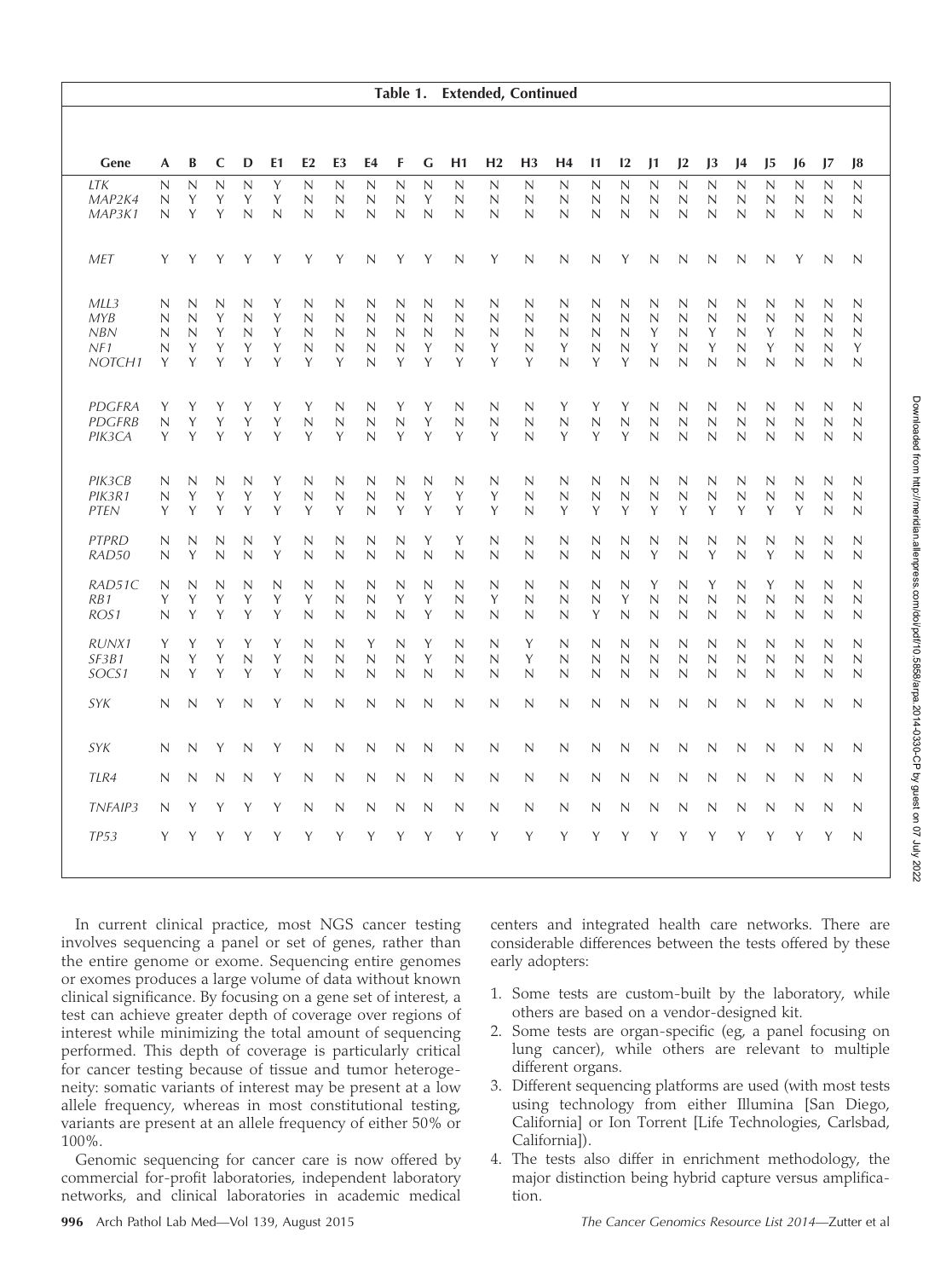|                                                        |                                            |                       |                                   |                        |                                           |                        |                        | Table 1.                        |                       | <b>Extended, Continued</b> |                        |                                           |                                            |                                             |                                   |                                  |                       |                                             |                       |                                             |                                  |
|--------------------------------------------------------|--------------------------------------------|-----------------------|-----------------------------------|------------------------|-------------------------------------------|------------------------|------------------------|---------------------------------|-----------------------|----------------------------|------------------------|-------------------------------------------|--------------------------------------------|---------------------------------------------|-----------------------------------|----------------------------------|-----------------------|---------------------------------------------|-----------------------|---------------------------------------------|----------------------------------|
|                                                        |                                            |                       |                                   |                        |                                           |                        |                        |                                 |                       |                            |                        |                                           |                                            |                                             |                                   |                                  |                       |                                             |                       |                                             |                                  |
| Gene                                                   | K                                          | L1                    | L2                                | L3                     | M1                                        | M <sub>2</sub>         | N <sub>1</sub>         | N <sub>2</sub>                  | N3                    | N <sub>4</sub>             | N <sub>5</sub>         | N6                                        | $\mathbf O$                                | <b>P1</b>                                   | P <sub>2</sub>                    | Q                                | R <sub>1</sub>        | R <sub>2</sub>                              | R <sub>3</sub>        | S <sub>1</sub>                              | S <sub>2</sub>                   |
| <b>LTK</b><br>MAP2K4<br>MAP3K1                         | $\mathbb N$<br>$\mathbb N$<br>$\mathsf{N}$ | N<br>N<br>N           | N<br>N<br>N                       | $\mathsf{N}$<br>N<br>N | N<br>$\mathbb N$<br>$\mathsf{N}$          | $\mathsf{N}$<br>N<br>N | N<br>N<br>N            | N<br>$\mathbb N$<br>N           | N<br>N<br>N           | N<br>N<br>N                | N<br>N<br>N            | N<br>N<br>$\mathbb N$                     | N<br>N<br>$\mathbb N$                      | N<br>$\mathbb N$<br>N                       | $\mathsf{N}$<br>$\mathsf{N}$<br>N | N<br>N<br>N                      | N<br>N<br>N           | N<br>$\mathsf{N}\xspace$<br>N               | N<br>$\mathsf N$<br>N | $\mathsf{N}$<br>$\mathsf{N}$<br>N           | N<br>$\mathbb N$<br>N            |
| <b>MET</b>                                             | Y                                          | Υ                     | N                                 | $\mathbb N$            | $\mathbb N$                               | Υ                      | N                      | $\mathbb N$                     | N                     | N                          | Y                      | N                                         | Υ                                          | $\mathsf{N}$                                | Y                                 | $\mathbb N$                      | Y                     | Y                                           | Y                     | Y                                           | $\mathsf{N}$                     |
| MLL3<br>MYB<br><b>NBN</b><br>NF1<br>NOTCH <sub>1</sub> | $\mathbb N$<br>N<br>N<br>N<br>Y            | N<br>N<br>N<br>N<br>Y | N<br>N<br>N<br>N<br>N             | N<br>N<br>N<br>N<br>N  | $\mathbb N$<br>$\mathbb N$<br>N<br>N<br>N | N<br>N<br>N<br>N<br>Y  | N<br>N<br>N<br>N<br>N  | N<br>N<br>N<br>N<br>N           | N<br>N<br>N<br>N<br>N | N<br>N<br>Y<br>N<br>N      | N<br>N<br>Y<br>N<br>N  | N<br>$\mathbb N$<br>N<br>$\mathbb N$<br>N | N<br>$\mathbb N$<br>N<br>$\mathsf{N}$<br>Y | N<br>$\mathsf{N}$<br>N<br>$\mathsf{N}$<br>N | N<br>N<br>N<br>N<br>Y             | $\mathbb N$<br>N<br>N<br>N<br>N  | N<br>N<br>Y<br>Y<br>N | $\mathsf{N}$<br>$\mathsf{N}$<br>N<br>N<br>Y | N<br>N<br>N<br>N<br>N | $\mathsf{N}$<br>N<br>N<br>$\mathsf{N}$<br>N | $\mathsf{N}$<br>N<br>N<br>N<br>Y |
| PDGFRA<br>PDGFRB<br>PIK3CA                             | Y<br>$\mathbb N$<br>Y                      | Y<br>N<br>Y           | N<br>$\mathsf{N}$<br>$\mathsf{N}$ | $\mathsf{N}$<br>N<br>N | $\mathbb N$<br>$\mathbb N$<br>$\mathbb N$ | Y<br>$\mathsf{N}$<br>Y | N<br>N<br>$\mathsf{N}$ | N<br>$\mathbb N$<br>$\mathbb N$ | N<br>N<br>N           | N<br>N<br>N                | N<br>$\mathsf{N}$<br>N | N<br>$\mathbb N$<br>$\mathbb N$           | Y<br>$\mathbb N$<br>Y                      | N<br>$\mathsf{N}$<br>$\mathsf{N}$           | Y<br>$\mathsf{N}$<br>Y            | $\mathbb{N}$<br>$\mathbb N$<br>Y | N<br>N<br>$\mathbb N$ | Y<br>$\mathsf{N}$<br>Y                      | Y<br>N<br>Y           | Y<br>N<br>Y                                 | Y<br>$\mathsf{N}$<br>Y           |
| PIK3CB<br>PIK3R1<br><b>PTEN</b>                        | $\mathsf{N}$<br>$\mathbb N$<br>Y           | N<br>N<br>Y           | N<br>N<br>N                       | N<br>$\mathbb N$<br>Y  | $\mathsf{N}$<br>$\mathbb N$<br>Y          | N<br>$\mathbb N$<br>Y  | N<br>N<br>Y            | N<br>$\mathbb N$<br>N           | N<br>N<br>Y           | N<br>$\mathsf{N}$<br>Y     | N<br>N<br>Y            | N<br>$\mathbb N$<br>$\mathsf{N}$          | N<br>$\mathbb N$<br>Y                      | $\mathbb N$<br>$\mathbb N$<br>N             | N<br>$\mathsf{N}$<br>Y            | $\mathbb{N}$<br>$\mathbb N$<br>Y | N<br>N<br>Y           | $\mathsf{N}$<br>$\mathsf{N}$<br>Y           | N<br>N<br>Y           | $\mathsf{N}$<br>Y<br>N                      | N<br>$\mathsf{N}$<br>Y           |
| <b>PTPRD</b><br>RAD50                                  | N<br>N                                     | N<br>$\mathsf{N}$     | N<br>N                            | N<br>$\mathsf{N}$      | N<br>$\mathbb{N}$                         | N<br>N                 | N<br>N                 | N<br>N                          | N<br>N                | N<br>$\mathsf{N}$          | N<br>N                 | N<br>$\mathbb N$                          | N<br>$\mathsf{N}$                          | N<br>$\mathsf{N}$                           | N<br>$\mathsf{N}$                 | N<br>$\mathbb N$                 | N<br>N                | N<br>$\mathsf{N}$                           | N<br>$\mathsf{N}$     | N<br>$\mathsf{N}$                           | N<br>N                           |
| RAD51C<br>RB1<br>ROS <sub>1</sub>                      | N<br>Y<br>N                                | N<br>Y<br>N           | N<br>N<br>N                       | N<br>N<br>$\mathsf{N}$ | $\mathsf{N}$<br>N<br>$\mathbb N$          | N<br>Υ<br>N            | N<br>N<br>N            | N<br>N<br>N                     | N<br>N<br>N           | Y<br>N<br>N                | Y<br>N<br>N            | N<br>$\mathbb N$<br>$\mathsf{N}$          | N<br>Υ<br>N                                | N<br>$\mathsf{N}$<br>N                      | N<br>Y<br>N                       | N<br>$\mathbb{N}$<br>N           | Y<br>Y<br>N           | N<br>Y<br>N                                 | N<br>N<br>N           | N<br>N<br>N                                 | N<br>N<br>$\mathsf{N}$           |
| <b>RUNX1</b><br>SF3B1<br>SOCS <sub>1</sub>             | N<br>N<br>N                                | N<br>N<br>N           | Y<br>Υ<br>N                       | N<br>N<br>N            | $\mathsf{N}$<br>$\mathsf{N}$<br>N         | N<br>N<br>N            | N<br>N<br>N            | N<br>N<br>N                     | N<br>N<br>N           | N<br>N<br>N                | N<br>N<br>N            | $\mathsf{N}$<br>$\mathbb N$<br>N          | $\mathsf{N}$<br>$\mathbb N$<br>N           | N<br>N<br>N                                 | N<br>$\mathsf{N}$<br>N            | $\mathbb{N}$<br>N<br>N           | Y<br>N<br>N           | $\mathsf{N}$<br>N<br>N                      | N<br>N<br>N           | Y<br>N<br>N                                 | Y<br>Y<br>N                      |
| <b>SYK</b>                                             | N                                          | N                     | $\mathsf{N}$                      | $\mathsf{N}$           | N                                         | N                      | N                      | N                               | N                     | N                          | N                      | N                                         | N                                          | N                                           | N                                 | N                                | N                     | N                                           | N                     | N                                           | $\mathsf{N}$                     |
| <b>SYK</b>                                             | $\mathsf{N}$                               | N                     | N                                 | N                      | $\mathsf{N}$                              | N                      | N                      | N                               | N                     | N                          | N                      | $\mathbb N$                               | $\mathsf{N}$                               | $\mathbb N$                                 | N                                 | $\mathbb{N}$                     | N                     | $\mathsf{N}$                                | N                     | $\mathsf{N}$                                | $\mathsf{N}$                     |
| TLR4                                                   | N                                          | N                     | N                                 | N                      | N                                         | N                      | N                      | N                               | N                     | N                          | N                      | N                                         | N                                          | N                                           | N                                 | N                                | N                     | N                                           | N                     | N                                           | N                                |
| <b>TNFAIP3</b>                                         | N                                          | N                     | N                                 | N                      | N                                         | N                      | N                      | N                               | N                     | N                          | N                      | N                                         | N                                          | N                                           | N                                 | N                                | N                     | N                                           | N                     | N                                           | Υ                                |
| <b>TP53</b>                                            | Υ                                          | Υ                     | N                                 | Y                      | Y                                         | Y                      | Υ                      | $\mathbb N$                     | Y                     | Υ                          | Y                      | Υ                                         | Υ                                          | N                                           | Y                                 | N                                | Y                     | Y                                           | Y                     | N                                           | Y                                |

Downloaded from http://meridian.allenpress.com/doi/pdf/10.5858/arpa.2014-0330-CP by guest on 07 July 2022 Downloaded from http://meridian.allenpress.com/doi/pdf/10.5858/arpa.2014-0330-CP by guest on 07 July 2022

The variability among the currently available tests has created a complex environment, which may be confusing to clinicians and pathologists as both users and as developers of NGS cancer testing. To address this complexity, in 2009, the Personalized Health Care (PHC) Committee of the College of American Pathologists (CAP) proposed the development and synthesis of a cancer genomics resource list. The goal was to develop a list of cancer gene panels offered by early-adopter academic and commercial laboratories operating in CAP-accredited, Clinical Laboratory Improvement Amendments of 1988 (CLIA)–certified environments. The PHC Committee established the Core Cancer Panel Working Group in 2012 to address this goal. The present article, including the accompanying Table 1 representing breast cancer genetic mutations and associated Web site, is the product of that working group's efforts.

#### **METHODS**

Members of the working group were selected by the chair for their expertise in NGS testing and their knowledge of particular disease genes. The task force included a specialist in each of the major organ systems.

The working group members used their professional knowledge to identify academic pathology departments and reference laboratories offering NGS testing in the fall of 2013. One large community-based practice was included. Each laboratory was queried to determine the genes included in the test or tests offered. These gene lists were posted on some laboratories' Web sites; in other cases, they were provided by laboratory directors. When information was obtained via a Web site, the vendor or organization was contacted to confirm the information's accuracy and timeliness. The gene lists were periodically reconfirmed with the laboratories, and any changes were incorporated (last update May 5, 2014).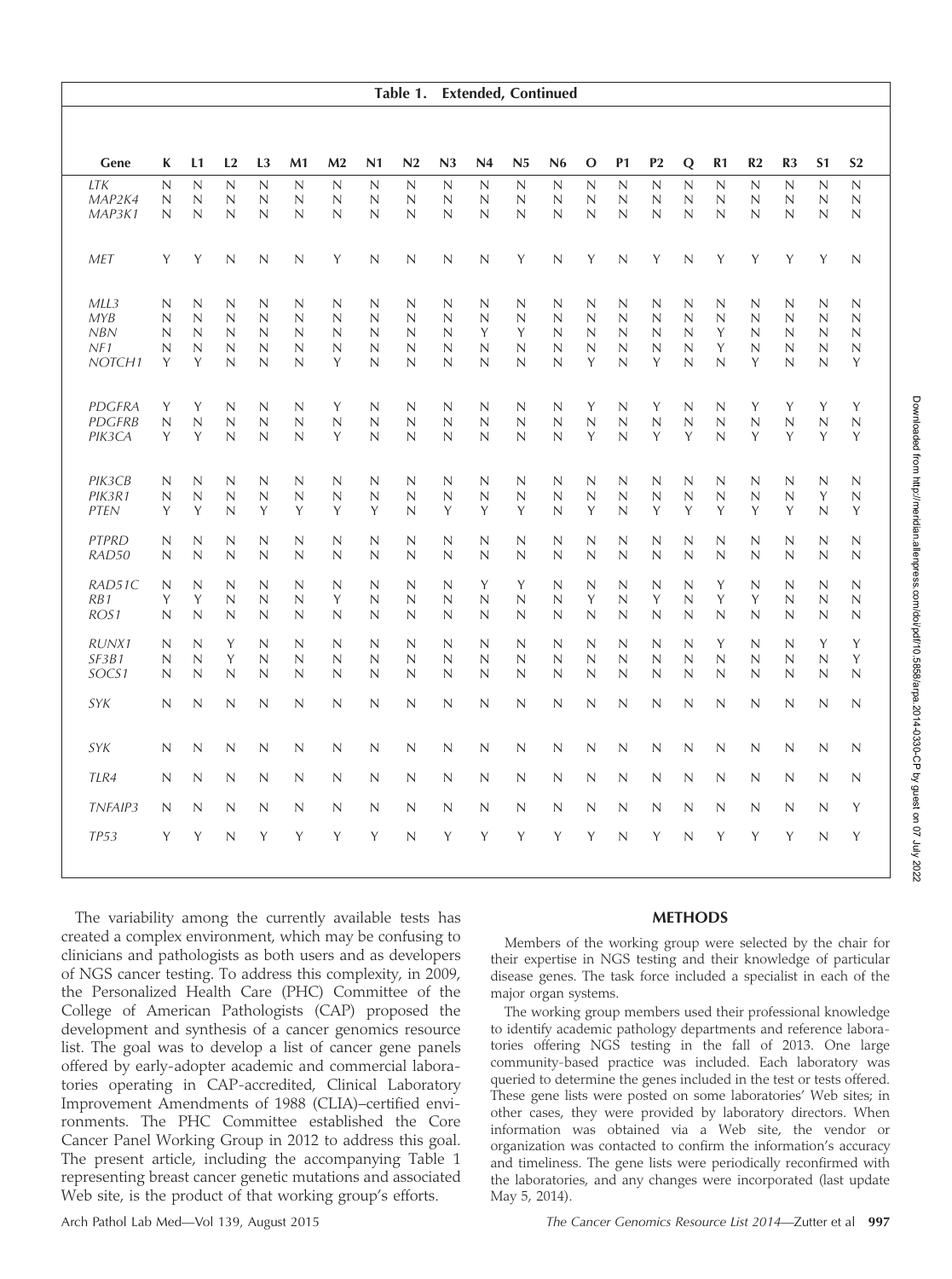#### Table 2. Data Elements Abstracted for Gene-Disease Pairs

| Organ system                                           |
|--------------------------------------------------------|
| Specific tumor type                                    |
| Mutation type and position                             |
| Expected mutation frequency                            |
| Significance (diagnostic, therapeutic, prognostic)     |
| Associated drug, for therapeutically significant genes |
| References                                             |
| Number of panels in which gene is listed               |
|                                                        |

The gene lists offered by these early adopters were compiled into a table (Table 1; and supplemental digital content including Supplemental Tables 1 and 2, available for this article at www. archivesofpathology.org in the August 2015 table of contents) without additions or deletions. The genes were then annotated by 1 or more working group members. Specifically, each member reviewed the table to identify genes relevant to his or her assigned organ system. Because a single gene may have different effects in different diseases, the working group created a separate row for each annotated gene-disease pair. The annotation process drew on published knowledge, including public databases and the medical literature. The data elements extracted for each gene-disease pair are listed in Table 2. Not all elements were abstracted for all genedisease pairs. In addition, genes that were present in only 1 or 2 panels were considered to have insufficient uptake to justify the effort required to annotate them. These are listed in Supplemental Table 2.

The working group chair reviewed the table as a whole for quality assurance. The final product, henceforth referred to as the Cancer Genomics Resource List 2014 (CGRL), is available as supplemental digital content at www.archivesofpathology.org in the August 2015 table of contents. A Table of only those genes offered for breast cancer mutation testing is included in the article as Table 1. The Resource List was current as of May 5, 2014; however, the working group recognizes that all the elements of the table will change over time. Inclusion in the CGRL does not represent endorsement of a test by the CAP. In addition, the CGRL

is purely descriptive and is not intended to provide consensus or expert opinion regarding the relative value of any given test or gene. The CGRL is not intended to replace the detailed annotations required for test interpretation and/or patient management. The references were derived from a number of sources, including the following CAP Pathology Resource Guides: Genomic Analysis and Molecular Diagnosis, CAP SPECs (Short Presentations in Emerging Concepts) references, and journal articles.

# RESULTS

The working group consisted of site-specific experts in cancer genetic sequencing and early adopters of NGS technology. This group identified current NGS-based cancer tests for inclusion in the CGRL (Table 3).

The gene lists obtained from these laboratories and vendors, accompanied by the annotations produced as described in ''Methods,'' were aggregated into the CGRL (available as Cancer Genomics Resource List 2014). The CGRL can be sorted according to any column. Some users may choose to sort by organ system or tumor type: this view provides a useful reference for those interested primarily in a specific subset of cancers (Figure 1). Sorting by gene is also particularly useful for easily assessing the known significance of a given gene across tumor types.

The number of genes per panel ranged from 6 (Ambry Genetics' [Aliso Viejo, California] BRCAplus and Invitae's [San Francisco, California] High-Risk Hereditary Breast Cancers) to 408 (Life Technologies' Ion AmpliSeq Comprehensive Cancer Panel) (Figure 2). The CGRL includes 611 different genes for which NGS-based mutation testing is offered. Surprisingly, of these 611 genes, 0 genes were listed in every panel, 43 genes were listed in 4 panels, and 54 genes were listed in 3 panels (Figure 3). In addition, tests for 393 genes were offered by only 1 or 2 institutions. Mutations in these genes are quite rare. The working group annotated the 218 genes that were included in 3 or more panels and chose not to annotate the remaining genes (Figure 4).

| Table 3. Laboratory-Developed and Vendor-Developed Panels Included in the Cancer Genomics Resource List 2014                                         |                                                                                                                                                                                                          |  |  |  |  |  |  |  |  |
|------------------------------------------------------------------------------------------------------------------------------------------------------|----------------------------------------------------------------------------------------------------------------------------------------------------------------------------------------------------------|--|--|--|--|--|--|--|--|
| Laboratory/Vendor                                                                                                                                    | <b>Test Name</b>                                                                                                                                                                                         |  |  |  |  |  |  |  |  |
| Washington University (St Louis, Missouri)<br>Foundation Medicine (Cambridge, Massachusetts)<br>Brigham and Women's Hospital (Boston, Massachusetts) | Comprehensive Cancer Gene Set, v2<br>FoundationOne                                                                                                                                                       |  |  |  |  |  |  |  |  |
| Qiagen (Germantown, Maryland)<br>Life Technologies (Carlsbad, California)                                                                            | GeneRead DNAseq Human Comprehensive Cancer Panel<br>Ion AmpliSeq Comprehensive Cancer Panel, Ion AmpliSeq Cancer<br>Hotspot Panel v2, Ion AmpliSeq Colon and Lung Cancer Panel, Ion<br>AmpliSegAML Panel |  |  |  |  |  |  |  |  |
| Baylor College of Medicine (Houston, Texas)                                                                                                          |                                                                                                                                                                                                          |  |  |  |  |  |  |  |  |
| University of Washington (Seattle, Washington)                                                                                                       | Oncoplex Panel                                                                                                                                                                                           |  |  |  |  |  |  |  |  |
| Knight Diagnostic Laboratories (Portland, Oregon)                                                                                                    | GeneTrails NSCLC Genotyping Panel, GeneTrails Solid Tumor Panel,<br>GeneTrails AML MDS Genotyping Panel, GeneTrails GIST Genotyping<br>Panel                                                             |  |  |  |  |  |  |  |  |
| Caris Life Sciences (Irving, Texas)                                                                                                                  | Solid Tumors, Next-Generation Sequencing                                                                                                                                                                 |  |  |  |  |  |  |  |  |
| Ambry Genetics (Aliso Viejo, California)                                                                                                             | CancerNext, BRCAPlus, BreastNext, ColoNext, OvaNext, RenalNext,<br>PancNext, PGLNext                                                                                                                     |  |  |  |  |  |  |  |  |
| ARUP Laboratories (Salt Lake City, Utah)                                                                                                             | Solid Tumor                                                                                                                                                                                              |  |  |  |  |  |  |  |  |
| Montefiore Medical Center (Bronx, New York)                                                                                                          | Hot Spot, other somatic genes, other germline genes                                                                                                                                                      |  |  |  |  |  |  |  |  |
| Mayo Medical Laboratories (Rochester, Minnesota)                                                                                                     | Colorectal Cancer Panel, 50-Gene Panel                                                                                                                                                                   |  |  |  |  |  |  |  |  |
| Invitae (San Francisco, California)                                                                                                                  | High-Risk Hereditary Breast Cancers, High-Risk Hereditary Colon<br>Cancers, Hereditary Colon Cancer, Women's Hereditary Cancer,<br>Hereditary Cancer, Hereditary Pancreatic Cancer Panel                 |  |  |  |  |  |  |  |  |
| Johns Hopkins University (Baltimore, Maryland)                                                                                                       |                                                                                                                                                                                                          |  |  |  |  |  |  |  |  |
| University of Pittsburgh (Pennsylvania)                                                                                                              | ThyroSeq, Solid Tumor                                                                                                                                                                                    |  |  |  |  |  |  |  |  |
| Emory University (Atlanta, Georgia)                                                                                                                  | Snapshot                                                                                                                                                                                                 |  |  |  |  |  |  |  |  |
| Illumina (San Diego, California)                                                                                                                     | TruSight Cancer, TruSeq Amplicon Cancer, TruSight Tumor                                                                                                                                                  |  |  |  |  |  |  |  |  |
| PathGroup (Brentwood, Tennessee)                                                                                                                     | NGS (Next-Generation Sequencing) for Solid Tumors, SmartGenomics<br>Heme Gene List                                                                                                                       |  |  |  |  |  |  |  |  |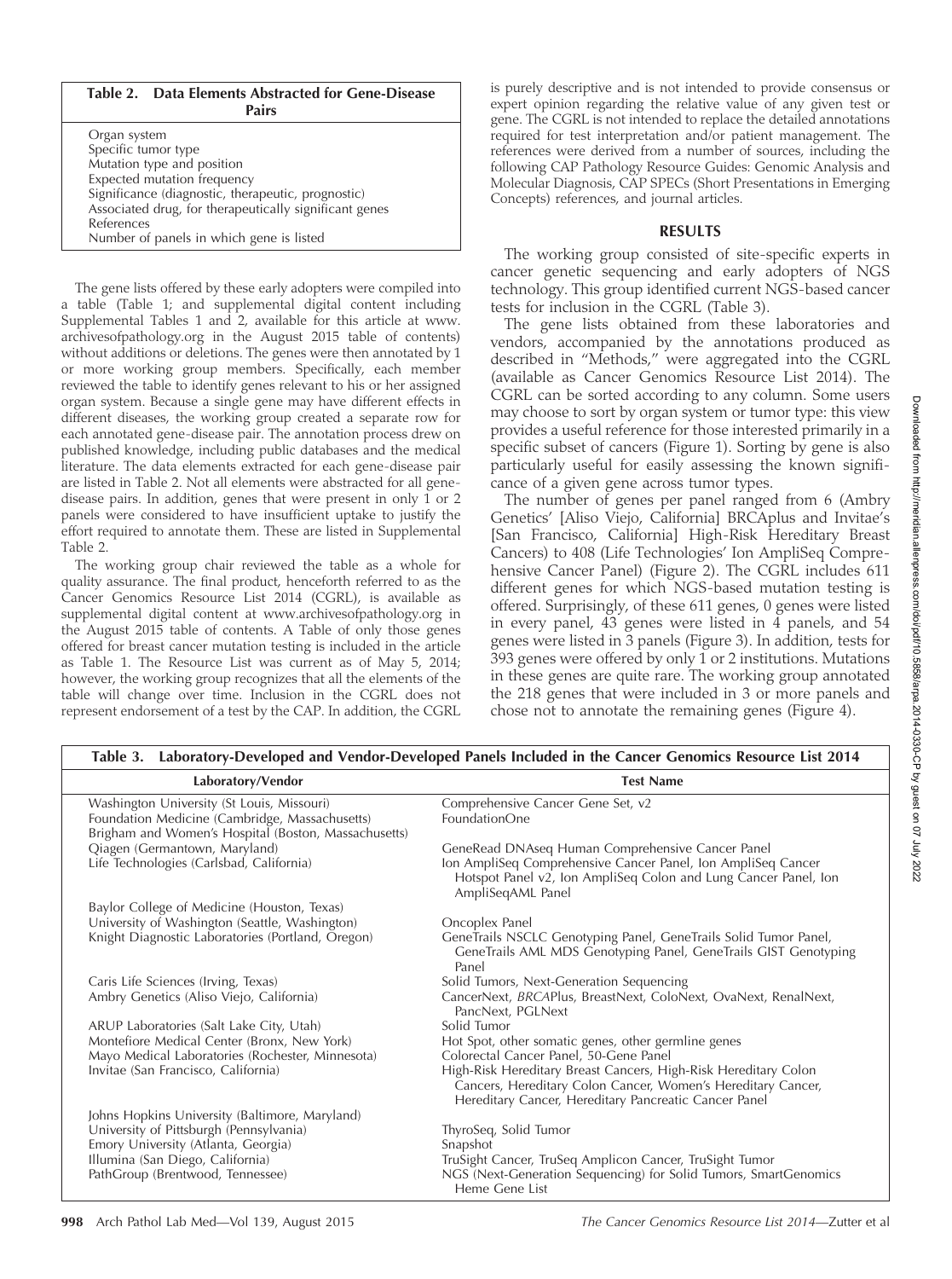

#### Breast Cancer

Breast cancer is not a single disease; rather, its molecular and clinical characteristics vary substantially.14,15 Gene expression profiling has been used to identify early breast cancer cases with such a low risk of recurrence after local therapy and antihormonal therapy that the addition of adjuvant chemotherapy would provide little benefit.<sup>16,17</sup> The Cancer Genome Atlas (TCGA) recently performed a comprehensive molecular analysis of more than 500 breast cancers; only 3 genes (TP53, PIK3CA, and GATA3) mutated in more than 10% of the tumors were identified. Commonly altered genes included TP53, PIK3CA/PTEN, and RB1; however, the mechanisms of alteration were quite variable and included mutations, deletions, amplifications, and copy number alterations.18 The Molecular Taxonomy of Breast Cancer International Consortium assessed 2000 cases of breast cancer and identified 10 subgroups with unique gene expression, genomic profiles, and clinical outcomes, demonstrating that the frequency of mutations was variable among the different subgroups.19,20 Although these findings are not yet actionable, it is hoped that they will facilitate a more personalized approach to breast cancer in the near future. Table 1 provides a detailed list and the annotation of the genes associated with breast cancer included in the CGRL.

# 500 400 **No. of Genes** 300 200 100 Britannico Caristine Cour For the Second Head (International Property of Emily Ave Account Paper Sciences Montevatre in the second complete cine mine Joseph Magnum (St. Louis) JA Jame

Arch Pathol Lab Med—Vol 139, August 2015 The Cancer Genomics Resource List 2014—Zutter et al 999

Figure 1. Number of institutions offering gene panels containing from 1 to more than 300 genes. Each bar shows the number of genes that were offered by the stated number of laboratories.

#### Gastrointestinal—Gastric Cancer

Gastric cancers carry numerous genomic aberrations that result in the development and progression of carcinogenesis.21,22 However, few genomic alterations currently have demonstrated clinical value. Genomic alterations in gastric cancers that have been validated or are in advanced stages of evaluation for clinical application include HER2/neu expression and amplification as well as MET and FGFR amplification.

A randomized phase 3 clinical trial (ToGA trial) established the utility of targeting HER2/neu in advanced gastric cancer<sup>23</sup> by demonstrating that metastatic gastric or gastroesophageal adenocarcinomas positive for HER2/neu amplification or overexpression showed improved overall survival in trastuzumab-treated subjects. Testing HER2/neu expression and amplification status and adding trastuzumab to the chemotherapy regimen for advanced HER2/neupositive gastric and esophageal cancers has become the standard of care. The overexpression and amplification of HER2/neu has been described in 6% to 35% of gastric and gastroesophageal junction adenocarcinomas.<sup>24,25</sup> HER2/neu amplification in gastric carcinoma is associated with poor outcome25–27 and has been shown to be an independent prognostic factor.<sup>24</sup> The CAP reviewed the current guide-

> Figure 2. Number of genes offered by each institution. The institutions include the following: Ambry Genetics, Aliso Viejo, California; ARUP Laboratories, Salt Lake City, Utah; Baylor College of Medicine, Houston, Texas; Brigham and Women's Hospital, Boston, Massachusetts; Caris Life Sciences, Irving, Texas; Emory University, Atlanta, Georgia; Foundation Medicine, Cambridge, Massachusetts; Illumina, San Diego, California; Invitae, San Francisco, California; Johns Hopkins University, Baltimore, Maryland; Knight Diagnostic Laboratories, Portland, Oregon; Life Technologies, Carlsbad, California; Mayo Medical Laboratories, Rochester, Minnesota; Montefiore Medical Center, Bronx, New York; PathGroup, Brentwood, Tennessee; Qiagen, Germantown, Maryland; University of Washington, Seattle, Washington; University of Pittsburgh Medical Center (UPMC), Pittsburgh, Pennsylvania; and Washington University, St Louis, Missouri. Abbreviations: Labs, Laboratories; Univ, University.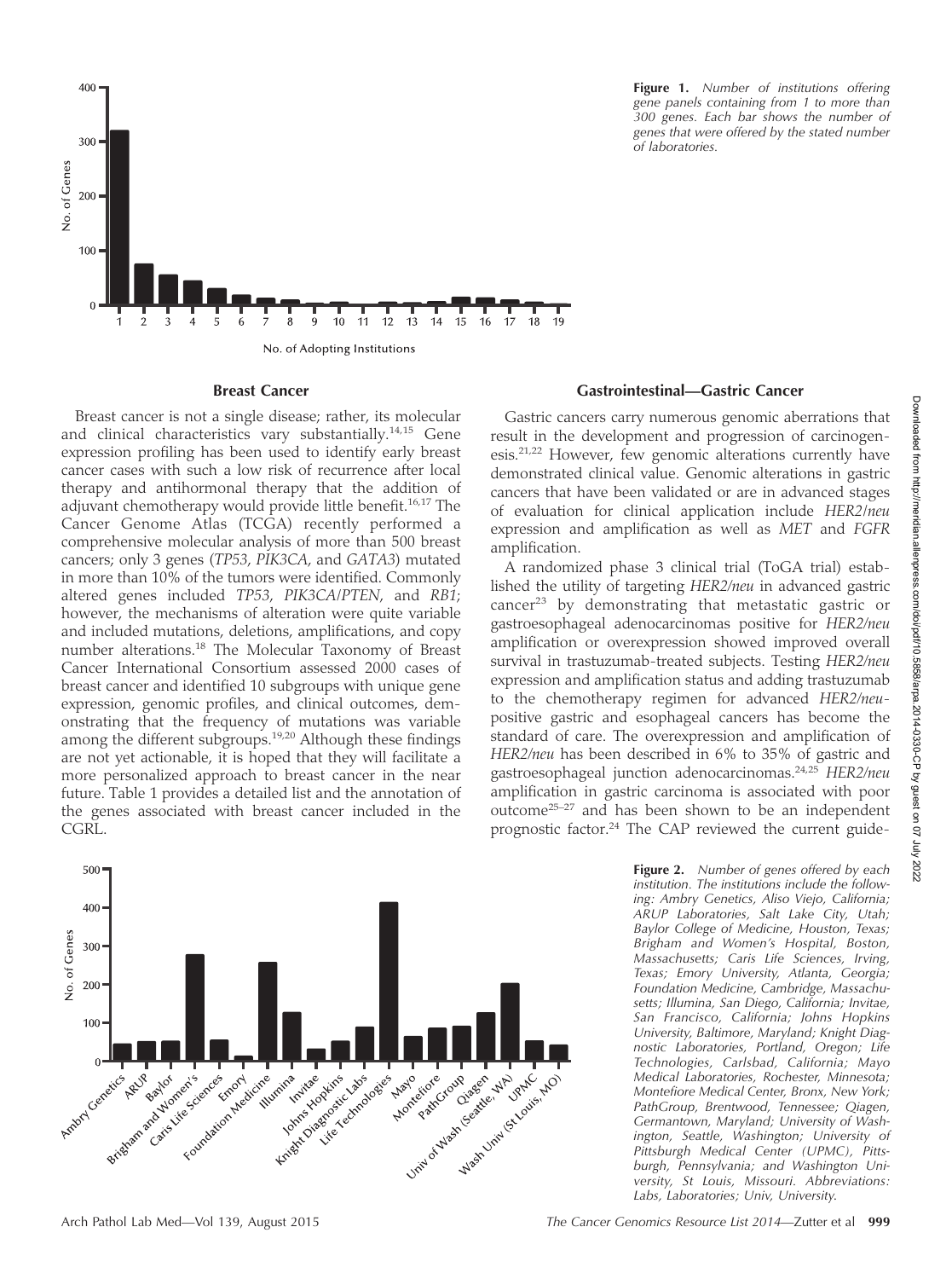

Figure 3. Number of genes annotated as being clinically significant at various disease sites. Abbreviations: CNS, central nervous system; GI, gastrointestinal; Heme, hematologic; Neuro; neurological.

lines for the interpretation of HER2/neu expression and amplification.<sup>23,27,28</sup>

Other promising molecular targets in advanced gastric cancer include the overexpression and amplification of the MET and FGF receptors. MET- and FGFR-targeted therapies are being evaluated in phase 3 trials. MET amplification defines a small (2% of tested cases) but aggressive subset of gastric and esophageal adenocarcinomas, suggesting sensitivity to the targeted MET inhibitor crizotinib.<sup>29</sup> FGFR2 gene amplification, which was detected in 2% of tested gastric tumors, predicts sensitivity to the selective fibroblast growth factor receptor (FGFR) inhibitor AZD4547.30

In contrast to colorectal cancer, anti–epidermal growth factor receptor (EGFR) therapies (cetuximab, panitumumab, and gefitinib) failed to improve the outcomes of gastric cancer patients in phase 3 trials.<sup>31</sup> In addition, *EGFR* pathway gene mutations failed to predict resistance to anti-EGFR targeted therapies.<sup>32</sup>

#### Gastrointestinal—Colorectal Cancer

The most important driver genes of colorectal carcinogenesis have been identified, although the systematic incorporation of this information into a set of clinically useful markers for prognosis or the prediction of suscepti-



bility to therapeutic agents has proven elusive.<sup>33,34</sup> However, a recent review of mutations identified by the TCGA colorectal cancer study found a high incidence (70%) of cancers with potentially "druggable" mutations.<sup>35</sup> The most important mutations linked to known therapeutic benefits in colon cancer were in exons 2, 3, and 4 of KRAS and NRAS. The absence of a KRAS or NRAS mutation implies an intact EGFR-MAPK pathway that is potentially susceptible to anti-EGFR therapy. A therapeutic response generally increases survival by only a few months on average. $36$  A BRAF mutation (V600E) in microsatellite-stable colon cancer is associated with a poor outcome but is not a universally accepted predictive marker of anti-EGFR therapy.37

#### Gastrointestinal—Pancreatic Cancer

Numerous genetic alterations are involved in the molecular carcinogenesis of pancreatic adenocarcinoma. Genes that are frequently mutated in pancreatic cancer include KRAS, CDKN2A (p16), TP53, and SMAD4/DPC4. <sup>37</sup> In addition to these key genes, numerous other genetic mutations have been identified that impact various cellular pathways involved in pancreatic carcinogenesis and can potentially serve as theranostic targets. Some of the mutated genes that have been identified in pancreatic cancer and have been added to clinical testing panels include MLL3, TGFBR2, ARID1A, SF3B1, ATM, and ARID2.<sup>38</sup> The GATA4 gene product was found to be overexpressed by immunohistochemical testing of pancreatic ductal adenocarcinoma.39 Two genes, KLF6 and NFKBIZ, were identified as part of a 6-gene panel used to predict the survival of patients with localized pancreatic ductal adenocarcinoma; both of these genes showed higher expression in the poor prognosis group.<sup>40</sup> Immunohistochemical analyses revealed that elevated tumor expression of the proteins encoded by 2 genes, ERCC1 and RRM1, was associated with poor prognosis $41$ ; these genes may serve as potential biomarkers for personalized chemotherapy. Studies of patients with pancreatic cancer treated with gemcitabine have suggested that tumors with high RRM1 expression portended a better prognosis than those with low RRM1 expression, $42$  and ovarian cancer studies have suggested that tumors with high ERCC1 Figure 4. Number of genes relevant in multiple tumor types. expression had a poor response to platinum-based thera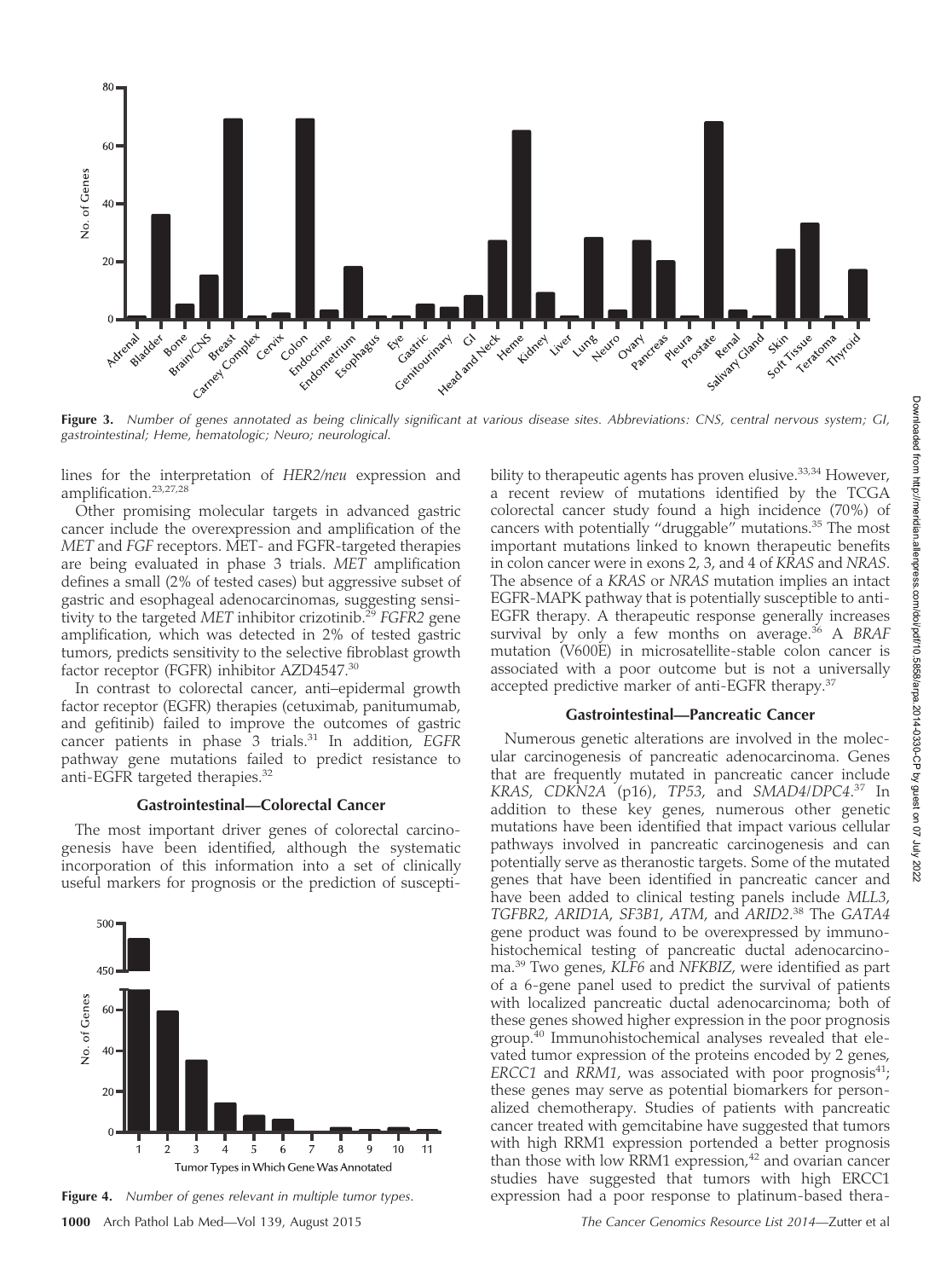py.<sup>43</sup> Although some of the genes mentioned above appear to have prognostic utility, none of these genes or their protein products are currently useful in the diagnosis of pancreatic adenocarcinoma, nor are they currently approved as theranostic markers.

Intraductal papillary mucinous neoplasms (IPMNs) can give rise to pancreatic adenocarcinoma; however, these cystic lesions are often difficult to diagnose preoperatively. Three genes included in clinical testing panels may be of diagnostic utility. Inactivating mutations in STK11, a tumor suppressor gene, have been identified in IPMNs but not in another known mucinous precursor lesion, pancreatic intraepithelial neoplasia.<sup>44</sup> Activating mutations in PIK3CA, which have been found in a minority of IPMNs, may identify a specific variant called intraductal tubulopapillary neoplasm.<sup>45</sup> Finally, more than 40% of IPMNs harbor mutations in GNAS (and often in KRAS as well), a feature that can be of diagnostic utility in preoperative cyst fluid analyses<sup>46</sup> because other cystic pancreatic lesions do not appear to harbor GNAS mutations.<sup>44</sup>

#### Genitourinary—Prostate Cancer

Approximately 50% of all primary prostate cancers possess TMPRSS2:ERG rearrangements.<sup>47</sup> Several other ERG rearrangements have been reported in prostate cancer, including rearrangements involving the ETS family members ETV1 (7p21.2) and ETV4 (17q21) as well as the RAF kinase gene.<sup>48–52</sup> The subsequent overexpression of the ERG protein is virtually 100% specific for the presence of prostate cancer in surgical specimens.<sup>53,54</sup> SPOP is the most frequently mutated gene in prostate cancer studies, with mutations found in 6% to 15% of cases across multiple independent cohorts.55,56 Recurrent genetic alterations in prostate cancer frequently involve genes that mediate AR signaling, common tumor suppressors, and chromatin modification genes. The activation of the PI3K and RAS/ RAF signaling pathways occurs in approximately 42% of prostate cancers.57 SPINK1 mutations define an aggressive molecular subtype of ETS fusion–negative prostate cancers and account for approximately 10% of all prostate cancers.<sup>58</sup> EZH2 is significantly upregulated in prostate cancer and is associated with cancer aggressiveness.<sup>59</sup> Other genetic alterations associated with prostate cancer include the loss of NKX3.1 and PTEN as well as mutations in AR, AKT1, TP53, RB1, and PIK3CA. 55,57,60,61

#### Genitourinary—Bladder Cancer

The most important driver mutations of urothelial bladder carcinoma occur in FGFR3 and TP53, which define 2 distinct pathways in urothelial bladder carcinoma.<sup>62</sup> FGFR3 mutations are associated with low-stage, low-grade, superficial papillary tumors with favorable disease characteristics and lower rates of recurrence and progression; TP53 mutations occur in up to 70% of muscle-invasive bladder cancers and are associated with high-stage, high-grade tumors.<sup>63</sup> Carcinoma in situ has a high rate of  $TP53$  mutations, $64$  and the following genetic mutation rates have been reported for urothelial carcinoma: PIK3CA, 26%; CDKN2A/B, 23%; RB1, 17%; CCND1, 14%; FGFR1, 14%; CCND3, 11%; FGFR3, 11%; MDM2, 11%; EGFR, 6%; and HER2/neu, 6%.<sup>65</sup> Other genetic alterations have been identified in bladder carcinogenesis, including mutations in RAS gene family members and in TERT, as well as the loss of the RB1 and PTEN tumor suppressors.<sup>63,66–68</sup> With the exception of genes such as FGFR3, TP53, RB1, HER2/neu, CDKN2A, VEGF, and PTEN,

most of the identified alterations have not been related to outcome or treatment response; thus, their roles require further refinement.<sup>60,63</sup>

# Gynecologic Cancers

The genetic tests identified by this working group included approximately 40 genes with specific relevance to gynecologic cancers, particularly endometrial and ovarian cancers. Many of these genes have functions in multiple tumor types and sites; for example, the tumor suppressor gene PTEN is commonly mutated in endometrioid cancers of both the endometrium and ovary. Several important genes in gynecologic cancers—for example, PTEN, ARID1A, and HER2/neu—may exhibit somatic mutations in numerous regions of the gene, making a sequencing-based approach more attractive than hotspot testing or single-nucleotide genotyping. Several targeted therapies for gynecologic cancers are either in current use or in advanced stages of development, including tyrosine kinase inhibitors for FGFR2-mutated tumors, PARP inhibitors<sup>69-71</sup> for tumors with "BRCAness,"<sup>72,73</sup> and mTor inhibitors for tumors with mutations in the PI3K/mTor/Akt pathway.<sup>74-76</sup> Next-generation sequencing testing is therefore positioned to play an important role in therapy selection for cancers of this organ system.

#### Head and Neck Cancers

Most head and neck cancers are squamous cell carcinomas, which are often associated with human papillomavirus (HPV) infection or with alcohol and tobacco use.77 Head and neck squamous cell carcinomas (HNSCCs) are heterogeneous tumors with mutational patterns that differ between HPV-positive and HPV-negative tumors.<sup>78</sup> The mutational rate of non–HPV-related HNSCCs is comparable to that of other smoking-related malignancies and is approximately double that of HPV-related HNSCCs.78 Recently, molecular subtypes of HNSCCs were identified by using expression profiling.<sup>79</sup> Most cases of HNSCC exhibit high EGFR expression due to amplification (approximately 17% of cases) or posttranslational modifications. Genetic alterations in the PIK3/AKT/mTOR pathway, which is downstream of EGFR, are also often identified in HNSCCs (74% of cases).<sup>80</sup> PIK3CA is of particular interest because inhibitors are already under development for breast cancer treatment. Several salivary gland neoplasms and HNSCCs are associated with translocations, including MECT1/MAML t(11;19) in mucoepidermoid carcinoma, MYB/NFIB t(6;9) in adenoid cystic carcinoma, ETV6/NTRK3 t(12;15) in mammary analog secretory carcinoma, and EWSR/ATF1 t(12;22) in clear cell carcinoma. As research in the role of genetic translocations in head and neck cancers continues to develop, additional significant genes are likely to be identified.

### Head and Neck—Thyroid Cancer

Thyroid cancer is the most common malignancy of endocrine organs, and its incidence is increasing steadily in the United States and worldwide. It is clinically important to establish a thyroid cancer diagnosis preoperatively and to separate thyroid nodules that are malignant and need to be surgically removed from benign nodules that do not require surgery. It is also important to predict aggressive behavior of well-differentiated thyroid cancers and to select appropriate therapies for dedifferentiated tumors. Performing NGS of genes involved in thyroid carcinogenesis can address these challenges.<sup>81</sup> The most common mutations in papillary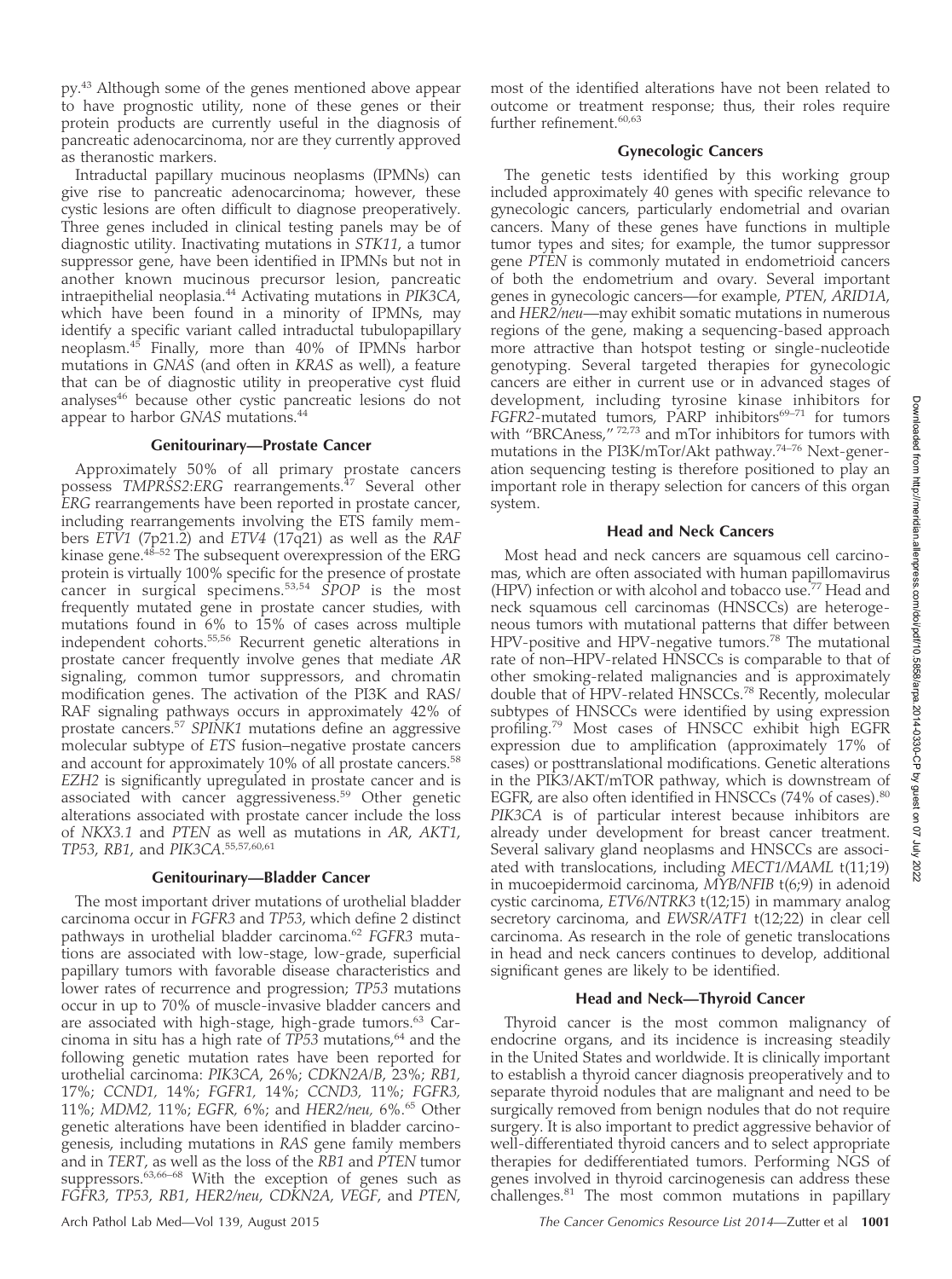thyroid cancer (PTC) are point mutations of the BRAF and RAS genes and rearrangements of RET/PTC, NTRK1, and NTRK3 (a recent discovery), all of which are able to activate the mitogen-activated protein kinase (MAPK) pathway. These mutations are found in more than  $70\%$  of  $PTCs$ .  $81-85$ RAS mutations and  $PAX8/PPARG\gamma$  rearrangements, which are also mutually exclusive, have been identified in 70% to 75% of follicular thyroid carcinomas.<sup>81,86</sup> Genetic alterations involving the PI3K/AKT signaling pathway have also been observed in thyroid tumors, particularly in advanced and dedifferentiated tumors.81,87–89 Additional mutations known to occur in poorly differentiated and anaplastic carcinomas involve the TP53, AKT1, and CTNNB1 genes. Medullary thyroid carcinomas, both familial and sporadic, frequently carry point mutations in the RET and RAS genes.<sup>81,90,91</sup> All of these genetic alterations are helpful for establishing a diagnosis of malignancy in thyroid fine-needle aspiration (FNA) samples. $81$  In addition, mutations in some genes (eg, BRAF and TERT) are associated with a more aggressive tumor phenotype and can be used as prognostic markers.<sup>92,93</sup> Finally, a number of known (BRAF, RET) and recently discovered (STRN-ALK) mutational markers may guide the selection of targeted therapies for aggressive types of thyroid cancer.<sup>94</sup>

# Hematologic Malignancies

Many clinically relevant and disease-dependent alterations in hematologic malignancies are translocations. In acute myeloid leukemias and myeloproliferative neoplasms, the presence of a specific translocation determines malignancy and is used to identify the category and subtype of leukemia, as outlined by the World Health Organization Classification of Tumours.<sup>95</sup> For example, a translocation such as the Philadelphia chromosome,  $t(9;22)(q34;q11)$ , which involves the BCR and ABL genes, is required for diagnosis of chronic myelogenous leukemia. In addition to diagnostic information, identifying the BCR/ABL translocation provides important information about the patient's prognosis and response to the ABL kinase-specific drug imatinib. A diagnosis of acute promyelocytic leukemia requires the identification of the t(15;17)(q24:q12); PML/RARA rearrangement or related rearrangements. The response to trans retinoic acid and anthracycline depends on which specific translocation is present. The clinically relevant translocations involved in all the subtypes of myeloid neoplasms are too numerous to describe here.

Myeloid malignancies are also associated with many prognostically and therapeutically important inactivating and activating mutations, short deletions, and duplications that affect the clinical course and can be identified by using NGS. These include alterations in FLT3, NPM1, CEBPA, c-KIT, IDH1, IDH2, TET2, MLL, DNMT3A, JAK2, RUNX1, and many more. $96$ 

Translocations are a diagnostic and prognostic feature of many lymphoid malignancies of mature and immature T and B cells. Translocations involving the immunoglobulin heavy-chain or  $\kappa$  or  $\lambda$  light-chain genes, on chromosome 14, 2, and 22, respectively, are observed in B-cell malignancies. Furthermore, translocations involving the T-cell receptor  $\alpha$ ,  $β$ , λ, or δ genes, on chromosomes 14(q11), 7(q35-6), 7(p15), and 14(q11), respectively, are observed in T-cell malignancies. The translocation partners are extremely varied and are either diagnostic or prognostic in many cases. Many other partners are classically found in B-cell and T-cell malignancies. The hallmark translocations  $t(8,14)(q24,32)$ ,

 $t(14;16)(q32;q21)$ , and  $t(11;14)(q13;32)$  are associated with Burkitt lymphoma, follicular lymphoma, and mantle cell lymphoma, respectively. Single-nucleotide variants are not commonly found in malignant lymphomas.<sup>95,97</sup>

Translocations are frequently used as diagnostic and prognostic markers for different subtypes of precursor B and T lymphoblastic leukemia/lymphoblastic lymphoma. The following translocations are observed in precursor B lymphoblastic leukemia/lymphoma: t(12;21)(p13;q22) involving TEL/AML1 (16%–29% of cases), t(1;19)(q23;p13.3) involving PBX/E2A (6% of cases), t(4;11)(q21;q23) involving AF4/MLL (2%-3% of cases), and  $t(9;22)(q34;q11.2)$  involving BCR/ABL (3%–4% of cases). Each translocation confers a different clinical phenotype and prognosis, and clinical decisions are influenced by the identification of these specific abnormalities. Mutations in CRLF2, IKZL1, TP53, ERG, and NOTCH have also been detected in precursor B and T lymphoblastic leukemia/lymphoblastic lymphoma and confer an adverse prognosis.<sup>96,97</sup> Many additional translocations have been identified in patients with T lymphoblastic leukemia/lymphomas, but these have not been linked to diagnostic subtype, prognosis, or therapy as abnormalities in precursor B lymphoblastic leukemia/lymphoblastic lymphoma have.

In contrast to lymphomas, mature B-cell lymphoid malignancies, chronic lymphocytic leukemia (CLL), and hairy cell leukemia are associated with characteristic deletions, insertions, chromosome duplications, and mutations, which define disease progression and clinical prognosis. The most common aberrations in CLL include 13q deletion, trisomy 12, and deletions of 11q, 17p, or 6q. Many other genes are commonly mutated in CLL, including the following: NOTCH1; XPO1 (exportin 1); MYD88; KLH6 (Kelch-like 6); TP53; TGM; BIRC3; PLEKHG5; ATM; SF3B1 (splicing factor 3, B1 unit); ZMYM3; MAPK1; FBXW7; and DDX3X. Mutations in these genes often confer a worse prognosis.98–100

The identification of the BRAF V600E mutation in almost 100% of hairy cell leukemia cases has refined the diagnosis, prognosis, and therapeutic strategies for this disease.<sup>101</sup> This mutation is found only rarely in multiple myeloma or other B-cell malignancies.

# Lung Cancer

Lung adenocarcinoma is one of the highest profile cancers for which NGS is beneficial. Several critical, mutually exclusive ''driver'' oncogenes have been found to render some lung cancers susceptible to treatment with specific targeted inhibitors. The first discovered and largest  $(\sim 20\%)$ group of lung adenocarcinomas carry mutations in exons 18 to 21 of EGFR. Among these tumors, approximately 80% respond radiographically to treatment with targeted inhibitors of the EGFR tyrosine kinase domain (TKIs), such as gefitinib or erlotinib, with a resulting increase in progression-free survival in advanced-stage lung cancer from approximately 6 months to approximately 15 months. However, these patients inevitably relapse, often with either a secondary mutation in EGFR exon 20 or with a copy number gain of the MET oncogene, although other mechanisms have been reported. Following the discovery of EGFR, similar responses were reported for tumors that contained ALK ( $\sim$ 5%) or ROS1 ( $\sim$ 1%) rearrangements and were treated with an ALK TKI. Other small subsets of patients with lung adenocarcinomas have been reported to bear rearrangements of RET, NTRK1, or FGFR1/2/3, or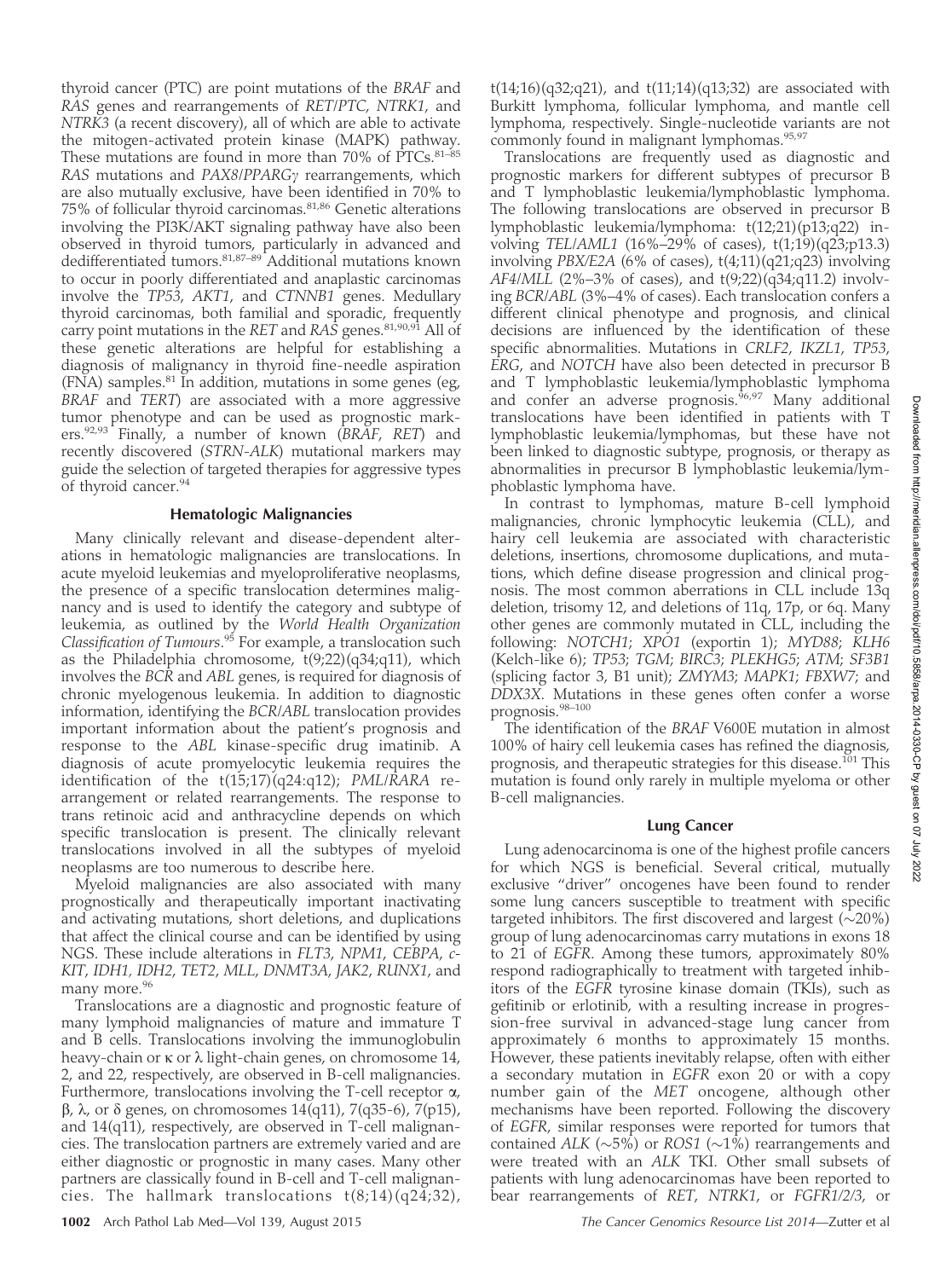mutations involving HER2/neu, BRAF, or PIK3CA; each of these populations is currently being studied for its response to specific targeted inhibitors, with promising preliminary results.

By contrast, less is known concerning squamous cell or small cell carcinomas of the lung. These cancers do not appear to contain the same alterations or exhibit the same responses to targeted therapies as adenocarcinomas. There have been recent reports of squamous cell carcinomas of the lung bearing several recurrent alterations, including copy number gains or, less commonly, mutations in the FGFR genes and in DDR2. Case reports of responses to targeted inhibitors have been published, and clinical trials are ongoing.

#### Melanoma

Melanoma can be divided into multiple genetic subsets by mutations that are generally mutually exclusive. The BRAF V600 mutation in exon 15 is present in up to half of cutaneous melanoma cases, which can be treated with US Food and Drug Administration–approved inhibitors,<sup>102–106</sup> for which clinical trials are underway to determine the best therapy.107–109 Both NRAS and BRAF mutations may also carry prognostic significance.<sup>110-113</sup> Another subset of melanoma cases exhibit a loss of NF1, which encodes a RAS-GTPase (guanosine triphosphatase)–activating protein that normally inactivates the wild-type RAS protein; the loss of NF1 increases the activation of pathways downstream of RAS.114,115 Up to 20% of mucosal and acral lentiginous melanomas, which are very rare compared with cutaneous cases, possess activating mutations and/or amplification of the  $KIT$  locus on 4q12.<sup>116,117</sup> Such cases can be treated with the appropriate tyrosine kinase inhibitors.<sup>118</sup> Because KIT, NRAS, and NF1 mutations in melanomas tend to activate both the ERK and AKT pathways to some degree, these mutations are generally mutually exclusive.<sup>114,119,120</sup> BRAF mutations primarily activate the ERK pathway, but a complementary loss of PTEN or other events can concomitantly activate AKT in these tumors.<sup>108</sup> One-third of cutaneous melanomas lack mutations in any of these genes, but many show a variety of genetic events that activate the ERK and AKT pathways. Uveal melanomas adopt an alternative genetic route, with activating mutations in  $GNAQ$  and  $GNA11$ , which encode  $\alpha$  subunits of heterotrimeric G proteins that activate phospholipase signaling pathways.121,122 Melanomas commonly contain mutations in other genes, such as CDKN2A, TP53, and other, more novel genes; however, no targeted therapies have been developed for such cases.<sup>114,119,120,123</sup> Multiplex genetic testing approaches are increasingly used to assign patients to the targeted therapy approaches that are best suited to their specific mutations. Mutational profiles may also facilitate the selection of immune activation treatments, which show great promise in melanoma.124–126

# Nervous System Tumors

Although there are a wide range of central nervous system tumors, genetic changes are particularly relevant in neuroblastomas and gliomas. MYCN amplification is a wellknown genetic abnormality in neuroblastoma, but somatic mutations are found in only a small number of tumors.<sup>127,128</sup> ALK mutations are the most common somatic mutation in neuroblastoma and represent a potential therapeutic target. In low-grade gliomas, the most relevant genetic changes are the codeletion of 1p and 19q and IDH1 mutations, both of

which are associated with a better prognosis and the oligodendroglial phenotype.<sup>129</sup> Numerous genetic changes have been found in glioblastoma multiforme (GBM). Many of these changes are not unique to GBM but are common in other cancers (PTEN, P53, EGFR, PDGFRA, and PIK3CA); others, such as TERT mutations and MGMT promoter methylation, are more specific to GBM.<sup>130</sup> MGMT promoter methylation leads to the silencing of MGMT and predicts treatment response and prognosis.<sup>131</sup>

## Sarcomas

Sarcomas, whether occurring in soft tissues, the gastrointestinal tract, reproductive organs, or elsewhere, are associated with translocations that produce functional fusion genes.<sup>132</sup> Although the presence of a particular translocation is not an absolutely sensitive or specific indicator of a given diagnosis, a limited set of translocations is characteristic of many sarcomas. Consequently, testing for chromosomal rearrangements has been incorporated into sarcoma treatment guidelines.<sup>133</sup> Unfortunately, it is difficult to identify translocations by using chromosomal DNA sequence analyses (either traditional Sanger methods or NGS approaches) because the breakpoints that produce the rearrangements occur within different introns of the involved genes in regions that are at least several kilobases long.<sup>134</sup> Consequently, interphase fluorescence in situ hybridization or reverse transcriptase–polymerase chain reaction are the laboratory methods most commonly used to detect translocations. However, NGS methods can be used to identify translocations with the appropriate ''wetlab'' assay design and bioinformatic analysis, most commonly using a hybrid capture approach.<sup>135,136</sup> The development of targeted therapies directed against specific proteins in the intracellular cascades activated by the fusion gene– encoded chimeric proteins has promoted interest in testing for characteristic translocations in sarcomas to guide therapy rather than merely to guide diagnosis.

In addition, single-nucleotide variants (eg, inactivating mutations in hSNF5/INI1) and short indels (eg, short inframe deletions in KIT) are increasingly recognized as characteristic of other sarcoma types. In contrast with translocations, these mutation types can readily be identified by using both NGS approaches and traditional sequencing methods. For some tumor types (eg, gastrointestinal stromal tumors), specific mutations are correlated with the response to particular therapeutic agents.<sup>137</sup> Furthermore, because the mutations that allow some tumors to escape primary therapy have been categorized, it is sometimes possible to use targeted therapy even in the context of recurrent disease.<sup>137</sup>

# COMMENT

The goal of developing this comprehensive list of cancer gene panels offered by early NGS adopters was to assist the laboratory pathology communities. The main audience to which our effort was targeted included the current and next waves of pathologist adopters of targeted large panels for cancer, based on the NGS platform. This list will provide the greatest benefits for academic and large reference laboratories, although large pathology groups and hospital systems will also benefit. The rapid availability of the list will assist in the development of laboratory-developed tests for individual use. Pathologists could design a gene panel by using the data included in the CAP cancer resource list and adding

Arch Pathol Lab Med—Vol 139, August 2015 The Cancer Genomics Resource List 2014—Zutter et al 1003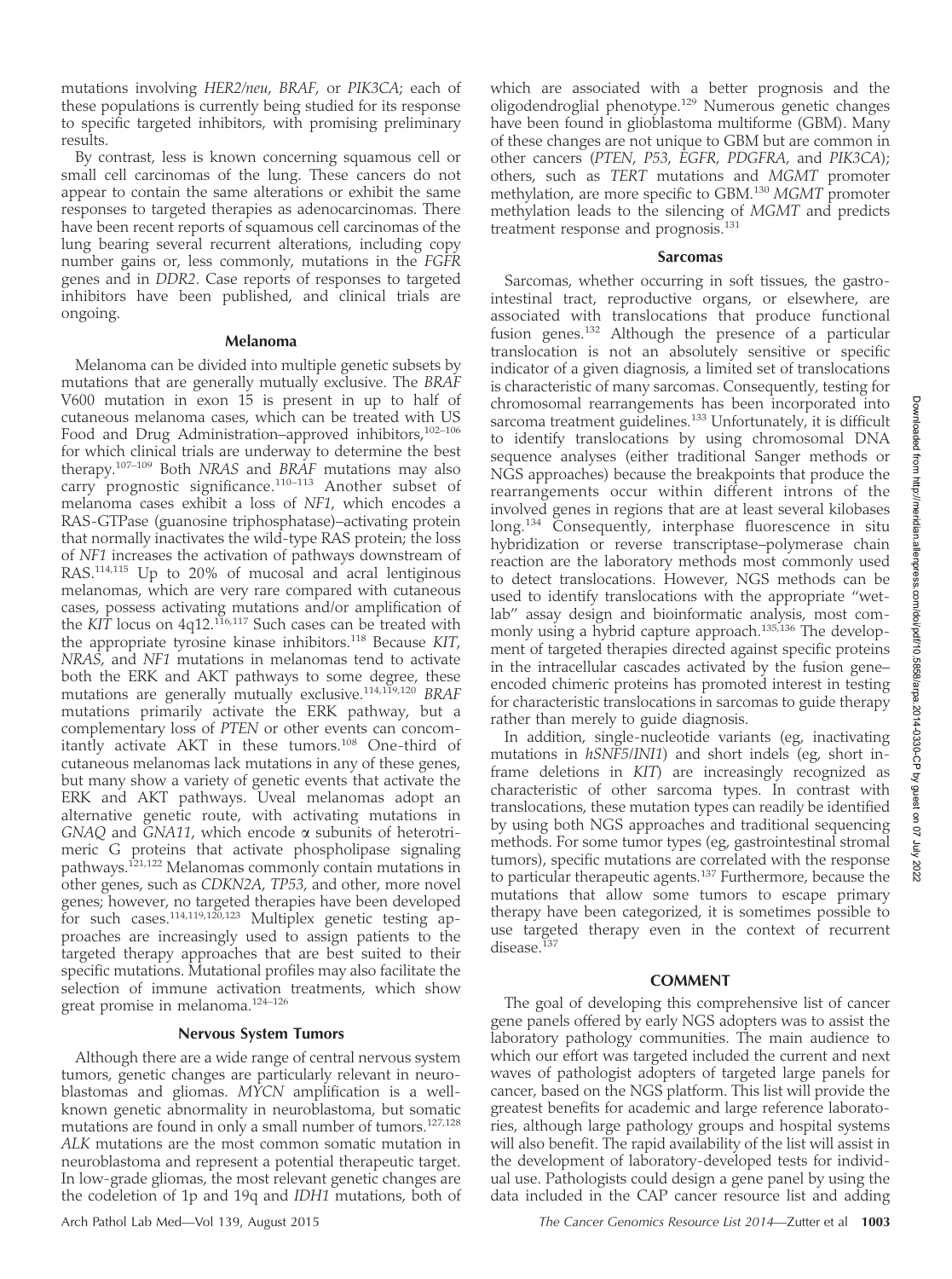other genes specific to the interest of their institution. Forprofit reference laboratories can use the panel to develop in vitro diagnostic medical device kits, and pharmaceutical companies can use it to develop clinical trials. Finally, both hematologists/oncologists and patients might find the list useful. Therefore, the resource list is expected to benefit current pathology adopters, the next wave of pathology adopters, and all the members of the pathology and molecular diagnostic communities, including providers and patients.

Multigene NGS tests have been described by using various terms, including gene set and panel. The term panel has been criticized by payers and regulators owing to concerns related to test bundling. When clinicians can order multiple separate tests by checking a single box, they may become desensitized to the cost of the individual tests or to the possibility of ordering less than the full panel.<sup>138</sup> Indeed, anecdotal evidence indicates that payers have refused to approve NGS panels on the grounds that they represent unnecessary test bundling. However, we submit that the term *panel* has a special meaning in the NGS context. Instead of representing a grouping of multiple individually orderable tests, a multigene NGS panel represents a single test that encompasses multiple genomic regions. Most critically, eliminating individual genes from an NGS panel does not significantly reduce the cost of the assay. The blanket rejection of these tests on the semantic grounds that they represent ''panels'' obscures real questions that remain about the optimal design of these tests. We therefore propose the re-adoption of panel as a valid and useful term to describe multigene NGS assays.

In selecting genes for inclusion in clinical genomics assays, some laboratories have chosen to create diseasespecific gene sets (eg, "lung genes" for lung cancer), while others have designed a single ''pan-cancer'' test appropriate for all cancer types. Each of these approaches has advantages and disadvantages.

Among the laboratories surveyed by the CGRL Working Group, Knight Diagnostic Laboratories at Oregon Health and Science University (Portland)<sup>139</sup> exemplifies the diseasespecific approach; this laboratory offers a specific NGS test for non–small cell lung cancer, another for gastrointestinal stromal tumors, and another for leukemia. Similarly, the University of Pittsburgh Medical Center (Pittsburgh, Pennsylvania) has developed a specific panel for the preoperative diagnosis of thyroid cancer.<sup>81</sup> Ambry Genetics has also created a series of cancer site-specific NGS tests,<sup>140</sup> although these tests are designed to detect constitutional cancer predisposition variants. The disease-specific approach has the advantage of reducing the size of the assay, potentially allowing higher throughput through greater sample multiplexing. The identified variants in a focused gene set are relatively more likely to have been discussed in the literature in the context of the patient's tumor type; that is, the significance of identified variants is more likely to be known. Focused gene sets also reduce exposure to incidental variants.

Pan-cancer tests have also been implemented in several of the laboratories we surveyed, including Washington University (St Louis, Missouri)<sup>141</sup> and Foundation Medicine (Cambridge, Massachusetts).<sup>142</sup> These tests include a larger group of genes, all of which are associated with actionable variants in some tumor type. Arguments in favor of this approach include simplified development; a single assay need only be validated once, whereas multiple diseasespecific assays require multiple validation procedures. The laboratory workflow is also simpler with a pan-cancer test than with multiple site-specific tests. More importantly, by sequencing genes that are not canonically mutated in the patient's cancer type, one increases the probability of discovering unexpected variants. Indeed, the promise of precision medicine is that the mutational profile of a patient's tumor may be more important than the tumor's site of origin or direction of differentiation.<sup>143</sup> Because the cost of testing is an important consideration, it is noteworthy that the cost of NGS-based assays does not scale directly with the number of genes tested; the costs of sequencing targeted sets of 15 or 50 genes are similar. Thus, the difference in assay size between disease-specific tests and pan-cancer tests is not accompanied by a proportionate increase in cost.

A detailed description of the strategies for validating NGS panel tests is beyond the scope of this article, but several general points are worth mentioning. First, NGS panel tests are fundamentally similar to every other laboratory test and thus require a formal analysis of factors such as their sensitivity, specificity, reproducibility, and reference range. Second, NGS panel tests involve 2 separate components: a wet-lab component (for DNA extraction, library preparation, and actual sequence generation) and an in silico component (the bioinformatic process by which variants are identified and annotated), both of which require formal validation.144–147 Third, several regulatory agencies have promulgated requirements for validation, and it is clear that different validation approaches fulfill these requirements.141,142,148

Available gene panels for NGS may be either predesigned by the manufacturers of sequencing platforms or designed by individual users. Predesigned gene panels are easier and faster to validate and implement in a clinical laboratory because the manufacturer performs the initial troubleshooting and library optimization, provides stepby-step instructions for the sequencing process, and frequently supplies the analytic pipeline for data interpretation. However, the library design, gene selection, and bioinformatics pipeline are ''locked'' by the manufacturer. By contrast, custom gene panels allow flexibility in choosing an optimal methodologic approach (eg, hybrid capture versus amplification-based sequencing) and in selecting an appropriate sequencing platform. Custom panels allow the inclusion of a variable number of genes (targets) of interest according to the goals of the panel, and they allow the user to modify the panel as new targets become available. The development and validation of a custom panel can be tedious and time consuming. This process begins with reviews of the PubMed (US National Library of Medicine, Bethesda, Maryland) literature and various mutation databases to identify the genes, exons, or hotspots of interest. The genomic coordinates for these alterations must be submitted to a manufacturer for the synthesis of primers for a target amplification-based library or for hybrid capture probes. Next, extensive troubleshooting of the panel's accuracy and performance characteristics (such as depth and uniformity of coverage and reads on target) is performed; suboptimal results might require the redesign of the entire panel. Finally, more extensive validation is required for custom gene panels, including validation of the ''wet'' sequencing part and the custom bioinformatics pipeline.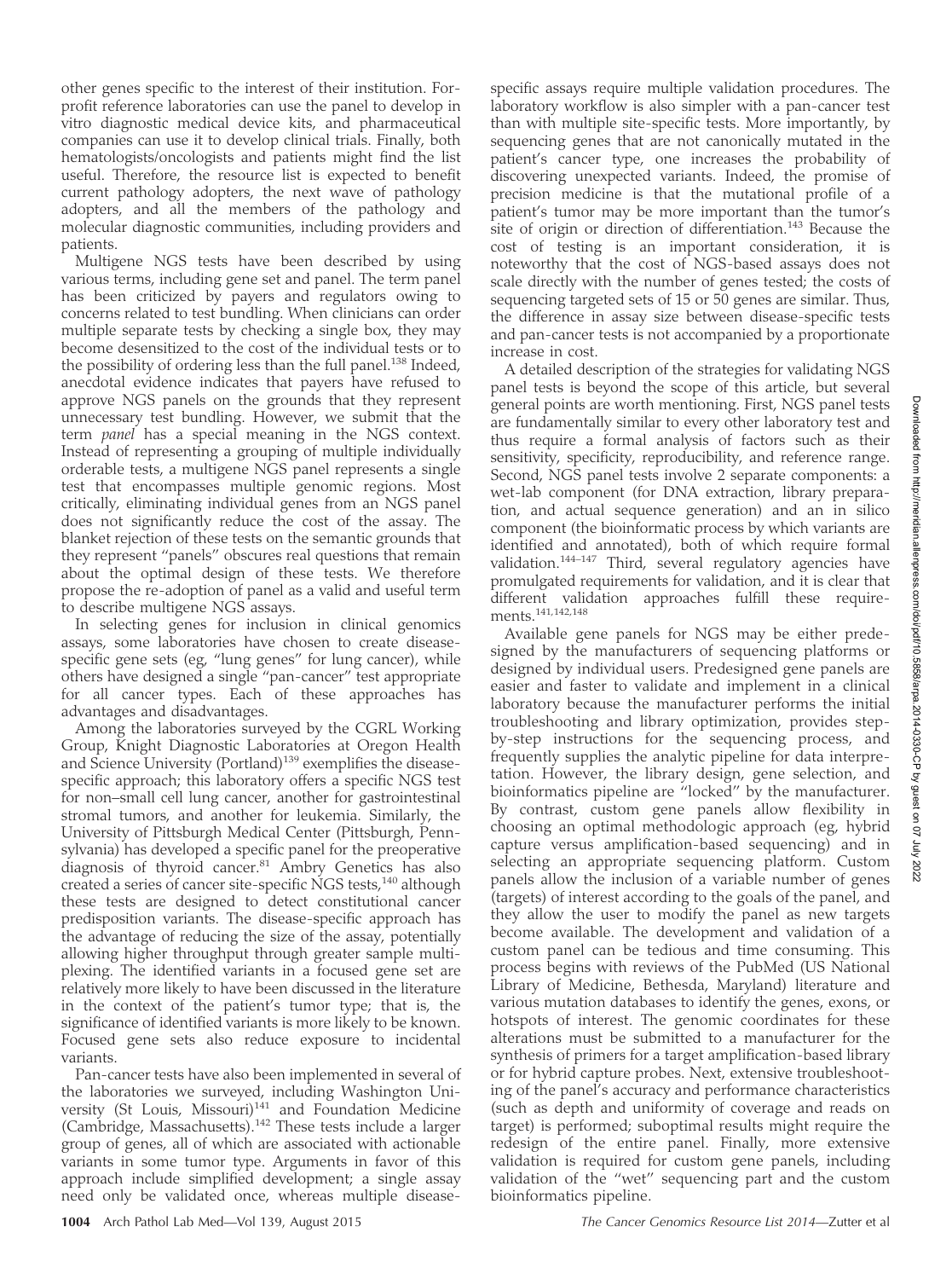The greatest challenge associated with performing NGS tests is the clinical interpretation of the results. For most tested genes, there is a finite and relatively small number of variants with well-established clinical significance (eg, the BRAF V600E mutation in melanoma and the EGFR L858R mutation in lung adenocarcinoma). When performing NGS of cancer samples, particularly when a matched constitutional sample is not available, these few, well-established mutations represent a small percentage of the alterations detected by the analysis. Most of the discovered mutations are of unclear significance, presenting the reporting laboratory with a conundrum: how much effort should be invested in analyzing the importance of each of these mutations?

Numerous informatics tools are available to assist with these interpretations: published literature searches, databases of mutations reported previously in cancer or in constitutional samples from healthy volunteers, in silico functional prediction tools that analyze the likely functional and structural consequences of the amino acid changes encoded by the mutation, and assessments of the conservation of a given nucleotide through evolution. Ultimately, however, none of these tools are sufficient for a definitive assessment. The laboratory quality health care provider issuing the report must synthesize this information and render a personal, professional opinion. An automated knowledge base can store these interpretations so that the next time a gene mutation–disease pair is encountered, time is saved; nonetheless, the effort required for the initial interpretations is significant.

An alternative is to interpret only the mutations that have a well-established meaning and to present the remainder as a list of variants of uncertain significance. This approach places the onus for interpreting these results on the practitioner who receives the report, who may not be well equipped to perform this function within the time constraints of a clinical practice. If the practitioner cannot interpret the variants of uncertain significance or explain their meaning to patients, some patients will undoubtedly attempt to interpret them themselves, relying heavily upon Web-based resources.

One potential solution would be a shared knowledge base, similar to the existing databases that catalog the presence of mutations in various genes in various tumors. In this instance, however, the functional relevance of these mutations would be included. Currently, each institution performing NGS is compiling its own private knowledge base, leading to parallelized efforts. A coordinated, cooperative effort would be more efficient in the long run. This problem will only be magnified exponentially when technology advances from panels of a few hundred genes to the entire exome and genome.

In summary, the PHC Committee of the CAP developed a cancer genomics resource list to assist the laboratory pathology and clinical oncology communities. The CGRL provides a table listing the genes offered by 19 laboratories and vendors, accompanied by annotations. The entire list is available as Cancer Genomics Resource List 2014 as supplemental digital content. A subset of the genes associated with breast cancer and their annotations are included as Table 1.

#### References

1. Chin L, Andersen JN, Futreal PA. Cancer genomics: from discovery science to personalized medicine. Nat Med. 2011;17(3):297–303.

2. Moch H, Blank PR, Dietel M, et al. Personalized cancer medicine and the future of pathology. Virchows Arch. 2012;460(1):3–8.

3. Forbes SA, Tang G, Bindal N, et al. COSMIC (the Catalogue of Somatic Mutations in Cancer): a resource to investigate acquired mutations in human cancer. Nucleic Acids Res. 2010;38(suppl 1):D652–D657.

4. Lynch TJ, Bell DW, Sordella R, et al. Activating mutations in the epidermal growth factor receptor underlying responsiveness of non-small-cell lung cancer to gefitinib. N Engl J Med. 2004;350(21):2129–2139.

5. Paez JG, Janne PA, Lee JC, et al. EGFR mutations in lung cancer: correlation with clinical response to gefitinib therapy. Science. 2004;304(5676):1497–1500. 6. Poulain S, Roumier C, Decambron A, et al. MYD88 L265P mutation in

Waldenstrom macroglobulinemia. Blood. 2013;121(22):4504–4511. 7. Dohner K, Schlenk RF, Habdank M, et al. Mutant nucleophosmin (NPM1)

predicts favorable prognosis in younger adults with acute myeloid leukemia and normal cytogenetics: interaction with other gene mutations. Blood. 2005; 106(12):3740–3746.

8. Kiyoi H, Naoe T, Nakano Y, et al. Prognostic implication of FLT3 and N-RAS gene mutations in acute myeloid leukemia. Blood. 1999;93(9):3074–3080.

9. Johansen Taber KA, Dickinson BD, Wilson M. The promise and challenges of next-generation genome sequencing for clinical care. JAMA Intern Med. 2014; 174(2):275–280.

10. Yan M, Parker BA, Schwab R, Kurzrock R. HER2 aberrations in cancer: implications for therapy. Cancer Treat Rev. 2014;40(6):770–780.

11. Spencer DH, Sehn JK, Abel HJ, Watson MA, Pfeifer JD, Duncavage EJ. Comparison of clinical targeted next-generation sequence data from formalinfixed and fresh-frozen tissue specimens. J Mol Diagn. 2013;15(5):623–633.

12. Sims D, Sudbery I, Ilott NE, Heger A, Ponting CP. Sequencing depth and coverage: key considerations in genomic analyses. Nat Rev Genet. 2014;15(2): 121–132.

13. Shendure J, Lieberman Aiden E. The expanding scope of DNA sequencing. Nat Biotechnol. 2012;30(11):1084–1094.

14. Perou CM, Sorlie T, Eisen MB, et al. Molecular portraits of human breast tumours. Nature. 2000;406(6797):747–752.

15. Sorlie T, Perou CM, Tibshirani R, et al. Gene expression patterns of breast carcinomas distinguish tumor subclasses with clinical implications. Proc Natl Acad Sci U S A. 2001;98(19):10869–10874.

16. Paik S, Shak S, Tang G, et al. A multigene assay to predict recurrence of tamoxifen-treated, node-negative breast cancer. N Engl J Med. 2004;351(27): 2817–2826.

17. van 't Veer LJ, Dai H, van de Vijver MJ, et al. Gene expression profiling predicts clinical outcome of breast cancer. Nature. 2002;415(6871):530–536.

18. Cancer Genome Atlas Network. Comprehensive molecular portraits of human breast tumours. Nature. 2012;490(7418):61–70.

19. Curtis C, Shah SP, Chin SF, et al. The genomic and transcriptomic architecture of 2,000 breast tumours reveals novel subgroups. Nature. 2012; 486(7403):346–352.

20. Dawson SJ, Rueda OM, Aparicio S, Caldas C. A new genome-driven integrated classification of breast cancer and its implications. EMBO J. 2013; 32(5):617–628.

21. Deng N, Goh LK, Wang H, et al. A comprehensive survey of genomic alterations in gastric cancer reveals systematic patterns of molecular exclusivity and co-occurrence among distinct therapeutic targets. Gut. 2012;61(5):673–684.

22. Lee J, Ou SH. Towards the goal of personalized medicine in gastric cancer—time to move beyond HER2 inhibition, part I: targeting receptor tyrosine kinase gene amplification. Discov Med. 2013;15(85):333–341.

23. Bang YJ, Van Cutsem E, Feyereislova A, et al. Trastuzumab in combination with chemotherapy versus chemotherapy alone for treatment of HER2-positive advanced gastric or gastro-oesophageal junction cancer (ToGA): a phase 3, openlabel, randomised controlled trial. Lancet. 2010;376(9742):687–697.

24. Park DI, Yun JW, Park JH, et al. HER-2/neu amplification is an independent prognostic factor in gastric cancer. Dig Dis Sci. 2006;51(8):1371– 1379.

25. Tanner M, Hollmen M, Junttila TT, et al. Amplification of HER-2 in gastric carcinoma: association with Topoisomerase IIalpha gene amplification, intestinal type, poor prognosis and sensitivity to trastuzumab. Ann Oncol. 2005;16(2):273– 278.

26. Ananiev J, Gulubova M, Tchernev G, et al. Relation between transforming growth factor-beta1 expression, its receptor and clinicopathological factors and survival in HER2-negative gastric cancers. Wien Klin Wochenschr. 2011;123(21-22):668–673.

27. Bachleitner-Hofmann T, Sun MY, Chen CT, et al. HER kinase activation confers resistance to MET tyrosine kinase inhibition in MET oncogene-addicted gastric cancer cells. Mol Cancer Ther. 2008;7(11):3499–3508.

28. Ruschoff J, Hanna W, Bilous M, et al. HER2 testing in gastric cancer: a practical approach. Mod Pathol. 2012;25(5):637–650.

29. Lennerz JK, Kwak EL, Ackerman A, et al. MET amplification identifies a small and aggressive subgroup of esophagogastric adenocarcinoma with evidence of responsiveness to crizotinib. J Clin Oncol. 2011;29(36):4803–4810.

30. Xie L, Su X, Zhang L, et al. FGFR2 gene amplification in gastric cancer predicts sensitivity to the selective FGFR inhibitor AZD4547. Clin Cancer Res. 2013;19(9):2572–2583.

Downloaded from http://meridian.allenpress.com/doi/pdf/10.5858/arpa.2014-0330-CP by guest on 07 July 2022 Downloaded from http://meridian.allenpress.com/doi/pdf/10.5858/arpa.2014-0330-CP by guest on 07 July 2022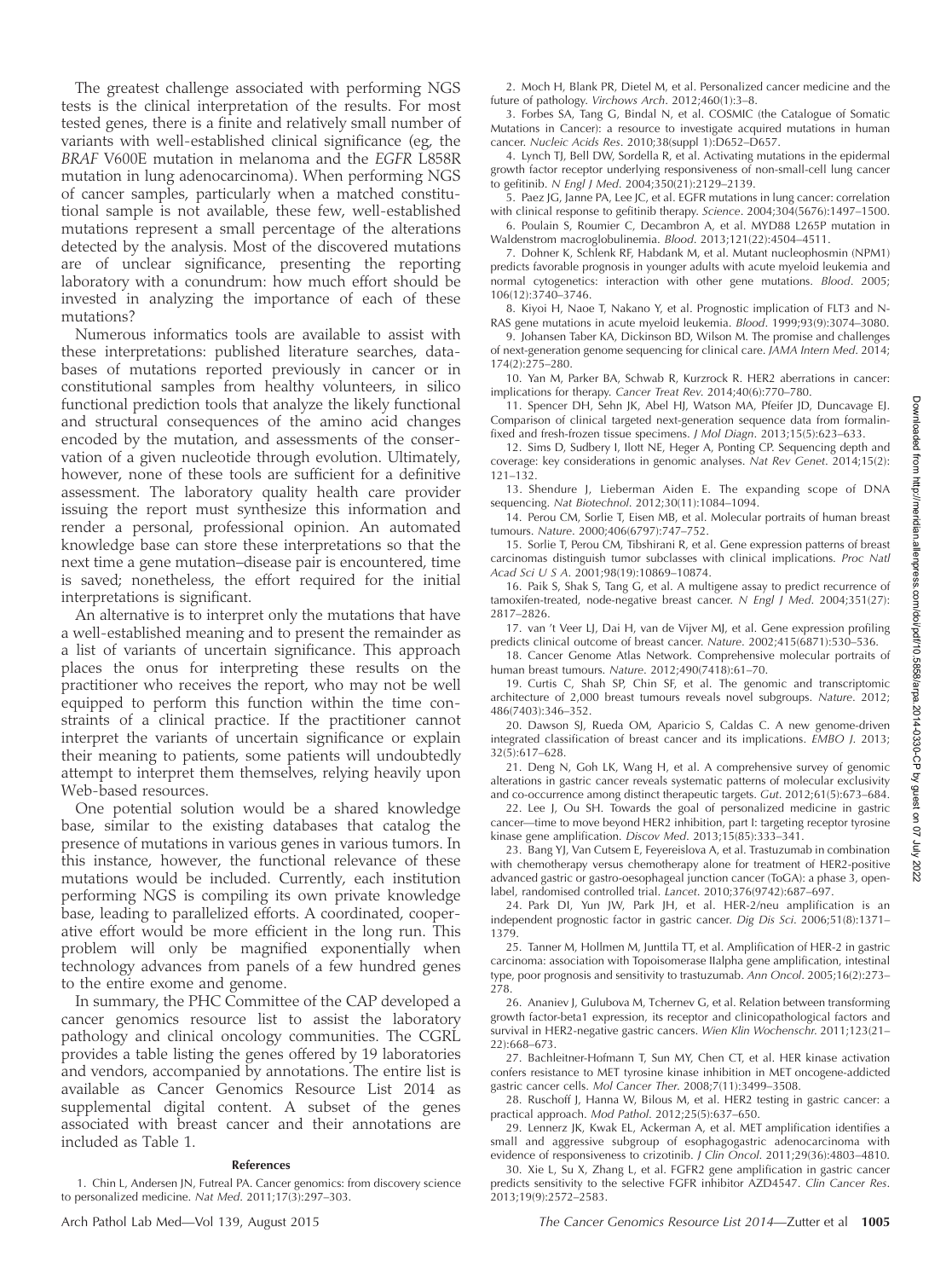31. Lordick F, Kang YK, Chung HC, et al. Capecitabine and cisplatin with or without cetuximab for patients with previously untreated advanced gastric cancer (EXPAND): a randomised, open-label phase 3 trial. Lancet Oncol. 2013;14(6): 490–499.

32. Okines AF, Gonzalez de Castro D, Cunningham D, et al. Biomarker analysis in oesophagogastric cancer: results from the REAL3 and TransMAGIC trials. Eur J Cancer. 2013;49(9):2116–2125.

33. Cancer Genome Atlas Network. Comprehensive molecular characterization of human colon and rectal cancer. Nature. 2012;487(7407):330–337.

34. Wood LD, Parsons DW, Jones S, et al. The genomic landscapes of human breast and colorectal cancers. Science. 2007;318(5853):1108–1113.

35. Garraway LA. Genomics-driven oncology: framework for an emerging paradigm. J Clin Oncol. 2013;31(15):1806–1814.

36. Douillard JY, Oliner KS, Siena S, et al. Panitumumab-FOLFOX4 treatment and RAS mutations in colorectal cancer. N Engl J Med. 2013;369(11):1023–1034.

37. Maitra A, Hruban RH. Pancreatic cancer. Annu Rev Pathol. 2008;3:157– 188.

38. Biankin AV, Waddell N, Kassahn KS, et al. Pancreatic cancer genomes reveal aberrations in axon guidance pathway genes. Nature. 2012;491(7424): 399–405.

39. Karafin MS, Cummings CT, Fu B, Iacobuzio-Donahue CA. The developmental transcription factor Gata4 is overexpressed in pancreatic ductal adenocarcinoma. Int J Clin Exp Pathol. 2009;3(1):47–55.

40. Stratford JK, Bentrem DJ, Anderson JM, et al. A six-gene signature predicts survival of patients with localized pancreatic ductal adenocarcinoma. PLoS Med. 2010;7(7):e1000307.

41. Fisher SB, Patel SH, Bagci P, et al. An analysis of human equilibrative nucleoside transporter-1, ribonucleoside reductase subunit M1, ribonucleoside reductase subunit M2, and excision repair cross-complementing gene-1 expression in patients with resected pancreas adenocarcinoma: implications for adjuvant treatment. Cancer. 2013;119(2):445–453.

42. Zhang X, Jin FS, Zhang LG, et al. Predictive and prognostic roles of ribonucleotide reductase M1 in patients with pancreatic cancer treated with gemcitabine: a meta-analysis. Asian Pac J Cancer Prev. 2013;14(7):4261–4265.

43. Li FY, Ren XB, Xie XY, Zhang J. Meta-analysis of excision repair crosscomplementation group 1 (ERCC1) association with response to platinum- based chemotherapy in ovarian cancer. Asian Pac J Cancer Prev. 2013;14(12):7203– 7206.

44. Macgregor-Das AM, Iacobuzio-Donahue CA. Molecular pathways in pancreatic carcinogenesis. J Surg Oncol. 2013;107(1):8–14.

45. Yamaguchi H, Kuboki Y, Hatori T, et al. Somatic mutations in PIK3CA and activation of AKT in intraductal tubulopapillary neoplasms of the pancreas. J Surg Pathol. 2011;35(12):1812–1817.

46. Wu J, Jiao Y, Dal Molin M, et al. Whole-exome sequencing of neoplastic cysts of the pancreas reveals recurrent mutations in components of ubiquitindependent pathways. Proc Natl Acad Sci U S A. 2011;108(52):21188–21193.

47. Tomlins SA, Rhodes DR, Perner S, et al. Recurrent fusion of TMPRSS2 and ETS transcription factor genes in prostate cancer. Science. 2005;310(5748):644– 648.

48. Oh S, Shin S, Janknecht R. ETV1, 4 and 5: an oncogenic subfamily of ETS transcription factors. Biochim Biophys Acta. 2012;1826(1):1–12.

49. Palanisamy N, Ateeq B, Kalyana-Sundaram S, et al. Rearrangements of the RAF kinase pathway in prostate cancer, gastric cancer and melanoma. Nat Med. 2010;16(7):793–798.

50. Rubin MA, Maher CA, Chinnaiyan AM. Common gene rearrangements in prostate cancer. J Clin Oncol. 2011;29(27):3659–3668.

51. Tomlins SA, Laxman B, Dhanasekaran SM, et al. Distinct classes of chromosomal rearrangements create oncogenic ETS gene fusions in prostate cancer. Nature. 2007;448(7153):595–599.

52. Tomlins SA, Rhodes DR, Yu J, et al. The role of SPINK1 in ETS rearrangement-negative prostate cancers. Cancer Cell. 2008;13(6):519–528.

53. Park K, Tomlins SA, Mudaliar KM, et al. Antibody-based detection of ERG rearrangement-positive prostate cancer. Neoplasia. 2010;12(7):590–598.

54. Tomlins SA, Bjartell A, Chinnaiyan AM, et al. ETS gene fusions in prostate cancer: from discovery to daily clinical practice. Eur Urol. 2009;56(2):275–286.

55. Barbieri CE, Baca SC, Lawrence MS, et al. Exome sequencing identifies recurrent SPOP, FOXA1 and MED12 mutations in prostate cancer. Nat Genet. 2012;44(6):685–689.

56. Geng C, He B, Xu L, et al. Prostate cancer-associated mutations in speckle-type POZ protein (SPOP) regulate steroid receptor coactivator 3 protein turnover. Proc Natl Acad Sci U S A. 2013;110(17):6997–7002.

57. Taylor BS, Schultz N, Hieronymus H, et al. Integrative genomic profiling of human prostate cancer. Cancer Cell. 2010;18(1):11–22.

58. Ateeq B, Tomlins SA, Laxman B, et al. Therapeutic targeting of SPINK1 positive prostate cancer. Sci Transl Med. 2011;3(72):72ra17.

59. Varambally S, Cao Q, Mani RS, et al. Genomic loss of microRNA-101 leads to overexpression of histone methyltransferase EZH2 in cancer. Science. 2008;322(5908):1695–1699.

60. Cheng L, Zhang D, Eble JN, eds. Molecular Genetic Pathology. New York, NY: Springer; 2013.

61. Grasso CS, Wu YM, Robinson DR, et al. The mutational landscape of lethal castration-resistant prostate cancer. Nature. 2012;487(7406):239–243.

62. Cheng L, Zhang S, MacLennan GT, Williamson SR, Lopez-Beltran A, Montironi R. Bladder cancer: translating molecular genetic insights into clinical practice. Hum Pathol. 2011;42(4):455–481.

63. Cheng L, Lopez-Beltran A, Bostwick DG. Bladder Pathology. Hoboken, NJ: Wiley-Blackwell; 2012.

64. Neuzillet Y, Paoletti X, Ouerhani S, et al. A meta-analysis of the relationship between FGFR3 and TP53 mutations in bladder cancer. PloS One. 2012;7(12):e48993.

65. Ross JS, Wang K, Al-Rohil RN, et al. Advanced urothelial carcinoma: next-generation sequencing reveals diverse genomic alterations and targets of therapy. Mod Pathol. 2014;27(2):271–280.

66. Iyer G, Al-Ahmadie H, Schultz N, et al. Prevalence and co-occurrence of actionable genomic alterations in high-grade bladder cancer. J Clin Oncol. 2013; 31(25):3133–3140.

67. Kompier LC, Lurkin I, van der Aa MN, van Rhijn BW, van der Kwast TH, Zwarthoff EC. FGFR3, HRAS, KRAS, NRAS and PIK3CA mutations in bladder cancer and their potential as biomarkers for surveillance and therapy. PloS One. 2010;5(11):e13821.

68. Rachakonda PS, Hosen I, de Verdier PJ, et al. TERT promoter mutations in bladder cancer affect patient survival and disease recurrence through modification by a common polymorphism. Proc Natl Acad Sci U S A. 2013;110(43): 17426–17431.

69. Byron SA, Chen H, Wortmann A, et al. The N550K/H mutations in FGFR2 confer differential resistance to PD173074, dovitinib, and ponatinib ATPcompetitive inhibitors. Neoplasia. 2013;15(8):975–988.

70. Byron SA, Loch DC, Pollock PM. Fibroblast growth factor receptor inhibition synergizes with Paclitaxel and Doxorubicin in endometrial cancer cells. Int J Gynecol Cancer. 2012;22(9):1517–1526.

71. Gozgit JM, Squillace RM, Wongchenko MJ, et al. Combined targeting of FGFR2 and mTOR by ponatinib and ridaforolimus results in synergistic antitumor activity in FGFR2 mutant endometrial cancer models. Cancer Chemother Pharmacol. 2013;71(5):1315–1323.

72. Lee JM, Ledermann JA, Kohn EC. PARP Inhibitors for BRCA1/2 mutationassociated and BRCA-like malignancies. Ann Oncol. 2014;25(1):32–40.

73. Reinbolt RE, Hays JL. The role of PARP inhibitors in the treatment of gynecologic malignancies. Front Oncol. 2013;3:237.

74. English DP, Bellone S, Cocco E, et al. Oncogenic PIK3CA gene mutations and HER2/neu gene amplifications determine the sensitivity of uterine serous carcinoma cell lines to GDC-0980, a selective inhibitor of Class I PI3 kinase and

mTOR kinase (TORC1/2). Am J Obstet Gynecol. 2013;209(5):465 e461–e469. 75. English DP, Roque DM, Carrara L, et al. HER2/neu gene amplification

determines the sensitivity of uterine serous carcinoma cell lines to AZD8055, a novel dual mTORC1/2 inhibitor. Gynecol Oncol. 2013;131(3):753–758.

76. Mackay HJ, Eisenhauer EA, Kamel-Reid S, et al. Molecular determinants of outcome with mammalian target of rapamycin inhibition in endometrial cancer. Cancer. 2014;120(4):603–610.

77. Argiris A, Karamouzis MV, Raben D, Ferris RL. Head and neck cancer. Lancet. 2008;371(9625):1695–1709.

78. Stransky N, Egloff AM, Tward AD, et al. The mutational landscape of head and neck squamous cell carcinoma. Science. 2011;333(6046):1157–1160.

79. Walter V, Yin X, Wilkerson MD, et al. Molecular subtypes in head and neck cancer exhibit distinct patterns of chromosomal gain and loss of canonical cancer genes. PloS One. 2013;8(2):e56823.

80. Morris LG, Taylor BS, Bivona TG, et al. Genomic dissection of the epidermal growth factor receptor (EGFR)/PI3K pathway reveals frequent deletion of the EGFR phosphatase PTPRS in head and neck cancers. Proc Natl Acad Sci U S A. 2011;108(47):19024–19029.

81. Nikiforova MN, Wald AI, Roy S, Durso MB, Nikiforov YE. Targeted nextgeneration sequencing panel (ThyroSeq) for detection of mutations in thyroid cancer. J Clin Endocrinol Metab. 2013;98(11):E1852–E1860.

82. Frattini M, Ferrario C, Bressan P, et al. Alternative mutations of BRAF, RET and NTRK1 are associated with similar but distinct gene expression patterns in papillary thyroid cancer. Oncogene. 2004;23(44):7436–7440.

83. Kimura ET, Nikiforova MN, Zhu Z, Knauf JA, Nikiforov YE, Fagin JA. High prevalence of BRAF mutations in thyroid cancer: genetic evidence for constitutive activation of the RET/PTC-RAS-BRAF signaling pathway in papillary thyroid carcinoma. Cancer Res. 2003;63(7):1454–1457.

84. Leeman-Neill RJ, Kelly LM, Liu P, et al. ETV6-NTRK3 is a common chromosomal rearrangement in radiation-associated thyroid cancer. Cancer. 2014;120(6):799–807.

85. Nikiforov YE, Nikiforova MN. Molecular genetics and diagnosis of thyroid cancer. Nat Rev Endocrinol. 2011;7(10):569–580.

86. Nikiforova MN, Lynch RA, Biddinger PW, et al. RAS point mutations and PAX8-PPAR gamma rearrangement in thyroid tumors: evidence for distinct molecular pathways in thyroid follicular carcinoma. J Clin Endocrinol Metab. 2003;88(5):2318–2326.

87. Hou P, Liu D, Shan Y, et al. Genetic alterations and their relationship in the phosphatidylinositol 3-kinase/Akt pathway in thyroid cancer. Clin Cancer Res. 2007;13(4):1161–1170.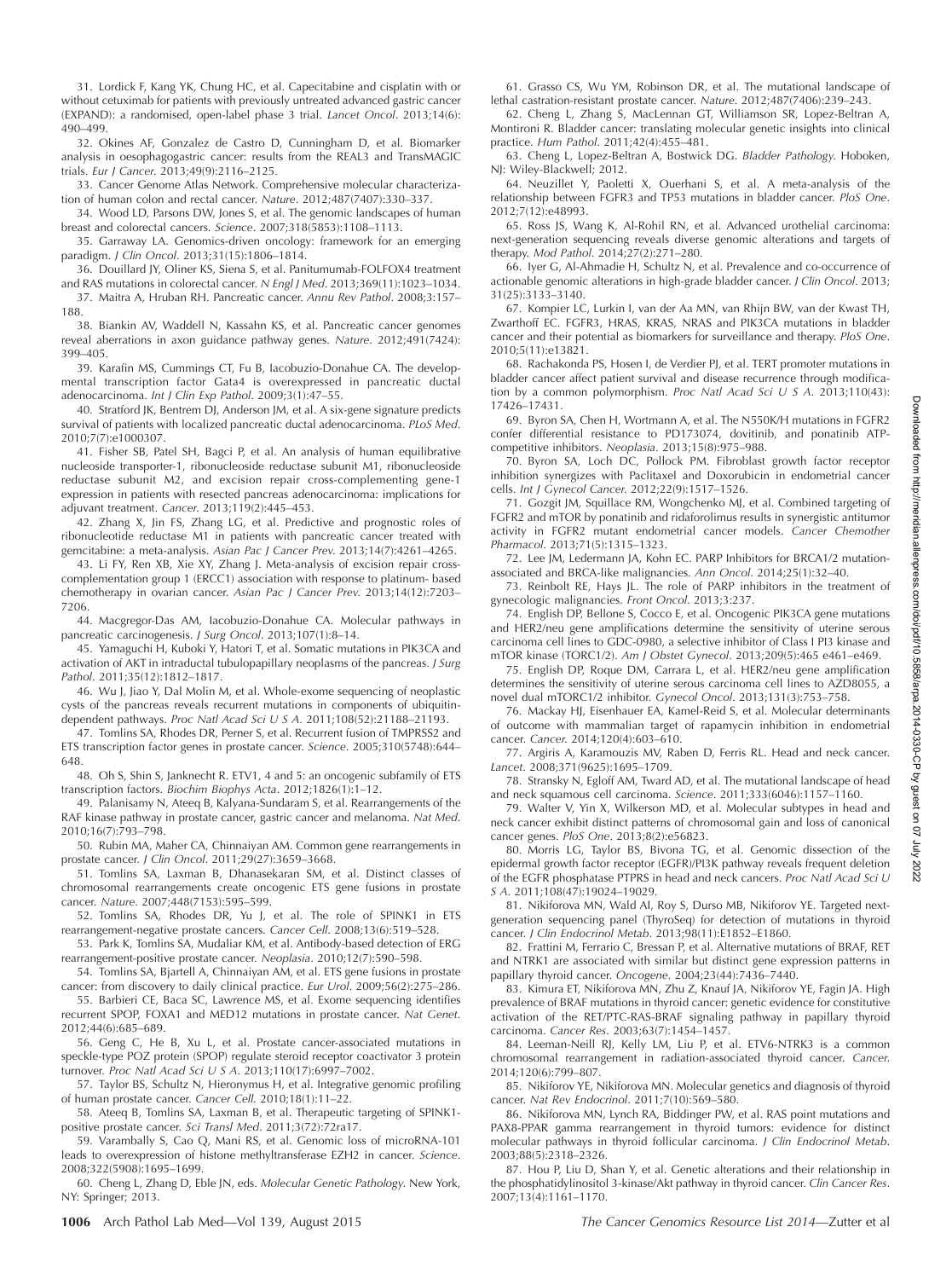88. Ricarte-Filho JC, Ryder M, Chitale DA, et al. Mutational profile of advanced primary and metastatic radioactive iodine-refractory thyroid cancers reveals distinct pathogenetic roles for BRAF, PIK3CA, and AKT1. Cancer Res. 2009;69(11):4885–4893.

89. Santarpia L, El-Naggar AK, Cote GJ, Myers JN, Sherman SI. Phosphatidylinositol 3-kinase/akt and ras/raf-mitogen-activated protein kinase pathway mutations in anaplastic thyroid cancer. J Clin Endocrinol Metab. 2008;93(1):278– 284.

90. de Groot JW, Links TP, Plukker JT, Lips CJ, Hofstra RM. RET as a diagnostic and therapeutic target in sporadic and hereditary endocrine tumors. Endocr Rev. 2006;27(5):535–560.

91. Moura MM, Cavaco BM, Pinto AE, Leite V. High prevalence of RAS mutations in RET-negative sporadic medullary thyroid carcinomas. J Clin Endocrinol Metab. 2011;96(5):E863–E868.

92. Elisei R, Viola D, Torregrossa L, et al. The BRAF(V600E) mutation is an independent, poor prognostic factor for the outcome of patients with low-risk intrathyroid papillary thyroid carcinoma: single-institution results from a large cohort study. J Clin Endocrinol Metab. 2012;97(12):4390–4398.

93. Liu X, Bishop J, Shan Y, et al. Highly prevalent TERT promoter mutations in aggressive thyroid cancers. Endocr Relat Cancer. 2013;20(4):603–610.

94. Kelly LM, Barila G, Liu P, et al. Identification of the transforming STRN-ALK fusion as a potential therapeutic target in the aggressive forms of thyroid cancer. Proc Natl Acad Sci U S A. 2014;111(11):4233–4238.

95. Jaffe ES, Harris NL, Stein H, Vardiman JW, eds. Pathology and Genetics of Tumours of Haematopoietic and Lymphoid Tissues. Lyon, France; IARC Press; 2001:81-116. World Health Organization Classification of Tumours; vol 3.

96. Santoro S, Arnaout R, Burton M, et al. CAP Pathology Resource Guide: Molecular Diagnostics. Version 4.0. Northfield, IL: College of American Pathologists; 2013.

97. Bagg A. B cells behaving badly: a better basis to behold belligerence in Bcell lymphomas. Hematology Am Soc Hematol Educ Prog. 2011;2011(1):330– 335.

98. Chiorazzi N. Implications of new prognostic markers in chronic lymphocytic leukemia. Hematology Am Soc Hematol Educ Prog. 2012; 2012(1):76–87.

99. Landau DA, Carter SL, Stojanov P, et al. Evolution and impact of subclonal mutations in chronic lymphocytic leukemia. Cell. 2013;152(4):714–726.

100. Rodriguez-Vicente AE, Diaz MG, Hernandez-Rivas JM. Chronic lymphocytic leukemia: a clinical and molecular heterogenous disease. Cancer Genet. 2013;206(3):49–62.

101. Machnicki MM, Stoklosa T. BRAF: a new player in hematological neoplasms. Blood Cells Mol Dis. 2014;53(1–2):77–83.

102. Davies H, Bignell GR, Cox C, et al. Mutations of the BRAF gene in human cancer. Nature. 2002;417(6892):949–954.

103. Flaherty KT, Puzanov I, Kim KB, et al. Inhibition of mutated, activated BRAF in metastatic melanoma. N Engl J Med. 2010;363(9):809–819.

104. Chapman PB, Hauschild A, Robert C, et al. Improved survival with vemurafenib in melanoma with BRAF V600E mutation. N Engl J Med. 2011; 364(26):2507–2516.

105. Long GV, Trefzer U, Davies MA, et al. Dabrafenib in patients with Val600Glu or Val600Lys BRAF-mutant melanoma metastatic to the brain (BREAK-MB): a multicentre, open-label, phase 2 trial. Lancet Oncol. 2012;13(11):1087– 1095.

106. Flaherty KT, Robert C, Hersey P, et al. Improved survival with MEK inhibition in BRAF-mutated melanoma. N Engl J Med. 2012;367(2):107–114.

107. Tsao H, Zhang X, Fowlkes K, Haluska FG. Relative reciprocity of NRAS and PTEN/MMAC1 alterations in cutaneous melanoma cell lines. Cancer Res. 2000;60(7):1800–1804.

108. Goel VK, Lazar AJ, Warneke CL, Redston MS, Haluska FG. Examination of mutations in BRAF, NRAS, and PTEN in primary cutaneous melanoma. J Invest Dermatol. 2006;126(1):154–160.

109. Kwong LN, Costello JC, Liu H, et al. Oncogenic NRAS signaling differentially regulates survival and proliferation in melanoma. Nat Med. 2012; 18(10):1503–1510.

110. Menzies AM, Haydu LE, Visintin L, et al. Distinguishing clinicopathologic features of patients with V600E and V600K BRAF-mutant metastatic melanoma. Clin Cancer Res. 2012;18(12):3242–3249.

111. Mann GJ, Pupo GM, Campain AE, et al. BRAF mutation, NRAS mutation, and the absence of an immune-related expressed gene profile predict poor outcome in patients with stage III melanoma. J Invest Dermatol. 2013;133(2): 509–517.

112. Bucheit AD, Syklawer E, Jakob JA, et al. Clinical characteristics and outcomes with specific BRAF and NRAS mutations in patients with metastatic melanoma. Cancer. 2013;119(21):3821–3829.

113. Jakob JA, Bassett RL Jr, Ng CS, et al. NRAS mutation status is an independent prognostic factor in metastatic melanoma. Cancer. 2012;118(16): 4014–4023.

114. Hodis E, Watson IR, Kryukov GV, et al. A landscape of driver mutations in melanoma. Cell. 2012;150(2):251–263.

115. Nissan MH, Pratilas CA, Jones AM, et al. Loss of NF1 in cutaneous melanoma is associated with RAS activation and MEK dependence. Cancer Res. 2014;74(8):2340–2350.

116. Curtin JA, Busam K, Pinkel D, Bastian BC. Somatic activation of KIT in distinct subtypes of melanoma. J Clin Oncol. 2006;24(26):4340–4346.

117. Torres-Cabala CA, Wang WL, Trent J, et al. Correlation between KIT expression and KIT mutation in melanoma: a study of 173 cases with emphasis on the acral-lentiginous/mucosal type. Mod Pathol. 2009;22(11):1446–1456.

118. Carvajal RD, Antonescu CR, Wolchok JD, et al. KIT as a therapeutic target in metastatic melanoma. JAMA. 2011;305(22):2327–2334.

119. Krauthammer M, Kong Y, Ha BH, et al. Exome sequencing identifies recurrent somatic RAC1 mutations in melanoma. Nat Genet. 2012;44(9):1006– 1014.

120. Berger MF, Hodis E, Heffernan TP, et al. Melanoma genome sequencing reveals frequent PREX2 mutations. Nature. 2012;485(7399):502–506.

121. Van Raamsdonk CD, Bezrookove V, Green G, et al. Frequent somatic mutations of GNAQ in uveal melanoma and blue naevi. Nature. 2009; 457(7229):599–602.

122. Van Raamsdonk CD, Griewank KG, Crosby MB, et al. Mutations in GNA11 in uveal melanoma. New Engl J Med. 2010;363(23):2191–2199.

123. Huang FW, Hodis E, Xu MJ, Kryukov GV, Chin L, Garraway LA. Highly recurrent TERT promoter mutations in human melanoma. Science. 2013; 339(6122):957–959.

124. Liu C, Peng W, Xu C, et al. BRAF inhibition increases tumor infiltration by T cells and enhances the antitumor activity of adoptive immunotherapy in mice. Clin Cancer Res. 2013;19(2):393–403.

125. Jiang X, Zhou J, Giobbie-Hurder A, Wargo J, Hodi FS. The activation of MAPK in melanoma cells resistant to BRAF inhibition promotes PD-L1 expression that is reversible by MEK and PI3K inhibition. Clin Cancer Res. 2013;19(3):598– 609.

126. Joseph RW, Sullivan RJ, Harrell R, et al. Correlation of NRAS mutations with clinical response to high-dose IL-2 in patients with advanced melanoma. J Immunother. 2012;35(1):66–72.

127. Pugh TJ, Morozova O, Attiyeh EF, et al. The genetic landscape of high-risk neuroblastoma. Nat Genet. 2013;45(3):279–284.

128. Sridhar S, Al-Moallem B, Kamal H, Terrile M, Stallings RL. New insights into the genetics of neuroblastoma. Mol Diagn Ther. 2013;17(2):63–69.

129. Cairncross JG, Ueki K, Zlatescu MC, et al. Specific genetic predictors of chemotherapeutic response and survival in patients with anaplastic oligodendrogliomas. J Natl Cancer Inst. 1998;90(19):1473–1479.

130. Brennan CW, Verhaak RG, McKenna A, et al. The somatic genomic landscape of glioblastoma. Cell. 2013;155(2):462–477.

131. Hegi ME, Diserens AC, Gorlia T, et al. MGMT gene silencing and benefit from temozolomide in glioblastoma. N Engl J Med. 2005;352(10):997–1003.

132. Wick MR, Nappi O, Pfeifer JD. Molecular techniques in anatomic pathology: an overview. Semin Diagn Pathol. 2013;30(4):263–283.

133. von Mehren M, Benjamin RS, Bui MM, et al. Soft tissue sarcoma, version 2.2012: featured updates to the NCCN guidelines. J Nat Comp Cancer Netw. 2012;10(8):951–960.

134. Pfeifer JD, ed. Molecular Genetic Testing in Surgical Pathology. 1st ed. Philadelphia, PA: Lippincott Williams & Wilkins; 2006.

135. Abel HJ, Duncavage EJ, Becker N, Armstrong JR, Magrini VJ, Pfeifer JD. SLOPE: a quick and accurate method for locating non-SNP structural variation from targeted next-generation sequence data. Bioinformatics. 2010;26(21):2684– 2688.

136. Duncavage EJ, Abel HJ, Szankasi P, Kelley TW, Pfeifer JD. Targeted next generation sequencing of clinically significant gene mutations and translocations in leukemia. Mod Pathol. 2012;25(6):795–804.

137. Barnett CM, Heinrich MC. Management of tyrosine kinase inhibitorresistant gastrointestinal stromal tumors. Am Soc Clin Oncol Educ Book. 2012;32: 663–668.

138. Grob GF. Medicare Payments for Clinical Laboratory Services: Vulnerabilities and Controls. Washington, DC: US Dept of Health and Human Services; 2000.

139. Oncology tests. Knight Cancer Institute at Oregon Health and Science University Web site. http://www.ohsu.edu/xd/health/services/cancer/ getting-treatment/services/knight-diagnostic-laboratories/oncology/index.cfm. Accessed May 5, 2014.

140. Tests by specialty: cancer. Ambrey Genetics Web site. http://www. ambrygen.com/tests-by-specialty-cancer. Accessed May 5, 2014.

141. Cottrell CE, Al-Kateb H, Bredemeyer AJ, et al. Validation of a nextgeneration sequencing assay for clinical molecular oncology. J Mol Diagn. 2014; 16(1):89–105.

142. Frampton GM, Fichtenholtz A, Otto GA, et al. Development and validation of a clinical cancer genomic profiling test based on massively parallel DNA sequencing. Nat Biotechnol. 2013;31(11):1023–1031.

143. Garay JP, Gray JW. Omics and therapy: a basis for precision medicine. Mol Oncol. 2012;6(2):128–139.

144. Clinical Laboratory Standards Institute. Nucleic acid sequencing methods in diagnostic laboratory medicine: approved guideline. In: CLSI Document MM9- A. Wayne, PA: Clinical and Laboratory Standards Institute; 2004.